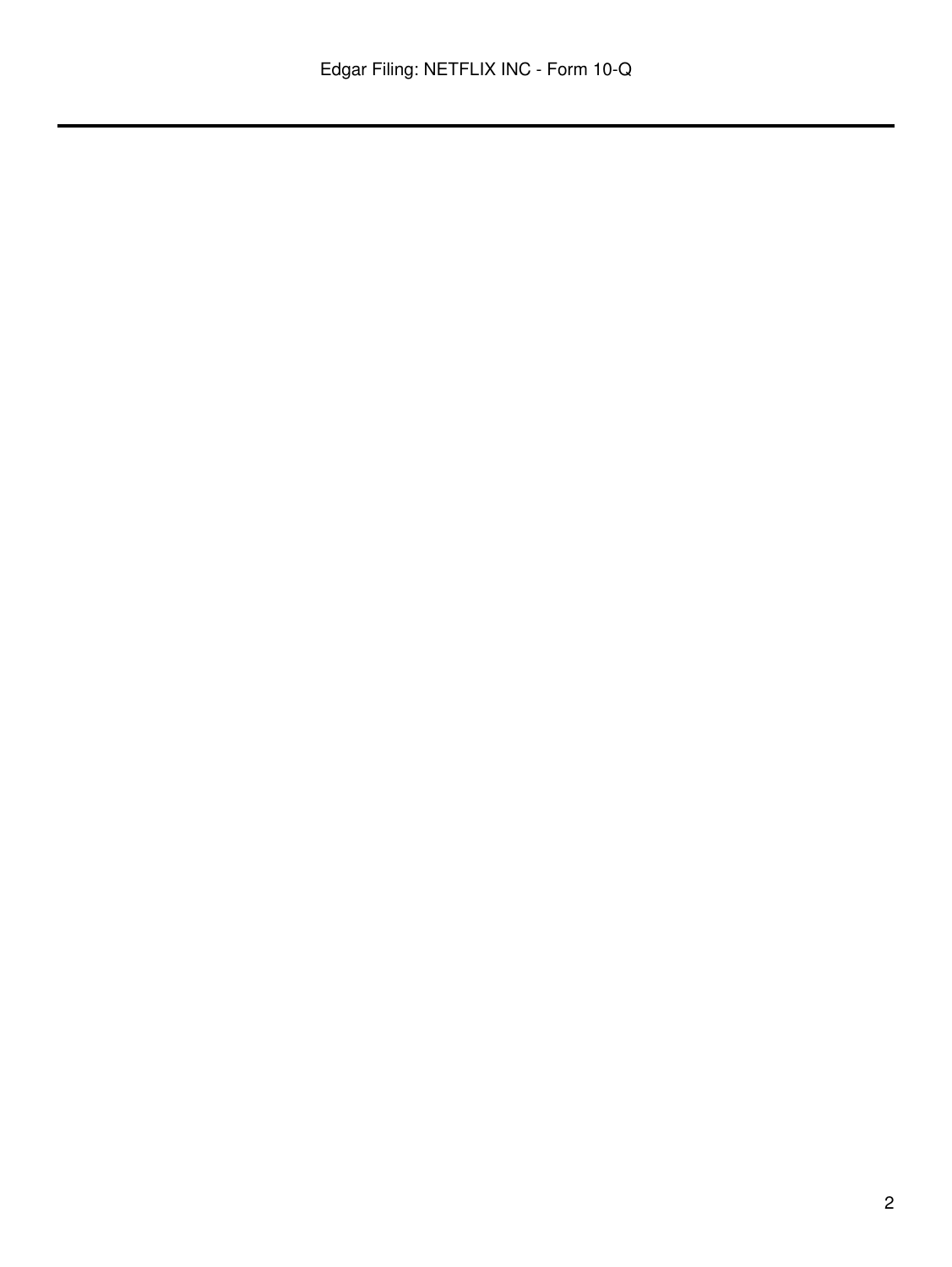# <span id="page-2-0"></span>Table of Contents

|                      |                                                                                              | Page            |
|----------------------|----------------------------------------------------------------------------------------------|-----------------|
|                      | Part I. Financial Information                                                                |                 |
| Item $1$ .           | <b>Consolidated Financial Statements</b>                                                     |                 |
|                      | <b>Consolidated Statements of Operations</b>                                                 |                 |
|                      | <b>Consolidated Statements of Comprehensive Income</b>                                       | 4               |
|                      | <b>Consolidated Statements of Cash Flows</b>                                                 |                 |
|                      | <b>Consolidated Balance Sheets</b>                                                           | <u>6</u>        |
|                      | <b>Notes to Consolidated Financial Statements</b>                                            |                 |
| Item 2.              | <u>Management's Discussion and Analysis of Financial Condition and Results of Operations</u> | <u>18</u>       |
| Item 3.              | <b>Quantitative and Qualitative Disclosures About Market Risk</b>                            | 32              |
| Item 4.              | <b>Controls and Procedures</b>                                                               | 32              |
|                      | Part II. Other Information                                                                   | 32              |
| Item 1.              | <b>Legal Proceedings</b>                                                                     | $\overline{33}$ |
| Item 1A.             | <b>Risk Factors</b>                                                                          | 33              |
| Item 6.              | Exhibits                                                                                     | 33              |
| <u>Signatures</u>    |                                                                                              | 34              |
| <b>Exhibit Index</b> |                                                                                              | 35              |
|                      |                                                                                              |                 |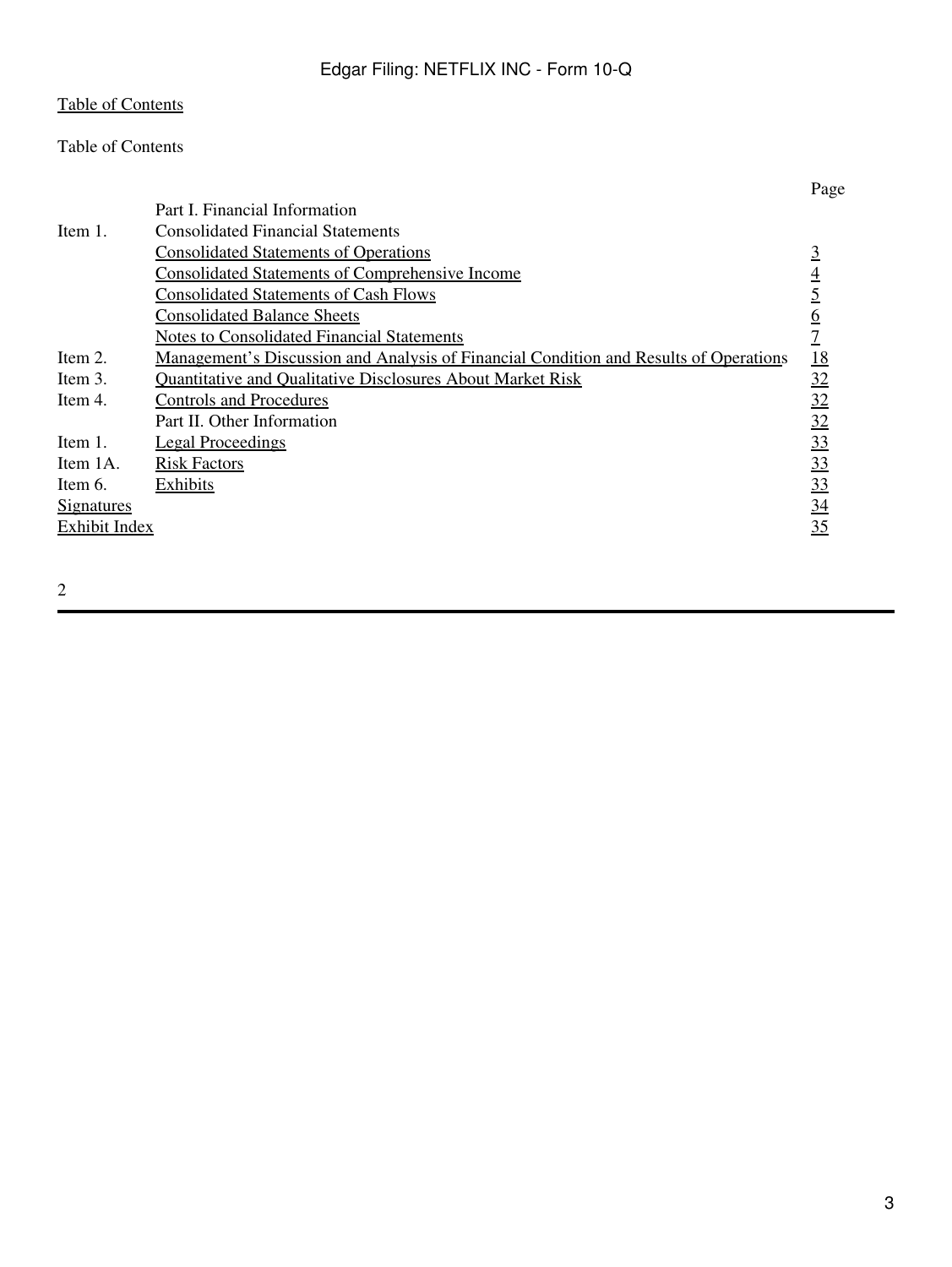# NETFLIX, INC.

<span id="page-3-0"></span>Consolidated Statements of Operations (unaudited) (in thousands, except per share data)

|                                             | Three Months Ended |             | <b>Six Months Ended</b> |             |
|---------------------------------------------|--------------------|-------------|-------------------------|-------------|
|                                             | June 30,           | June 30,    | June 30,                | June 30,    |
|                                             | 2014               | 2013        | 2014                    | 2013        |
| Revenues                                    | \$1,340,407        | \$1,069,372 | \$2,610,496             | \$2,093,333 |
| Cost of revenues                            | 914,848            | 760,674     | 1,784,034               | 1,497,626   |
| Marketing                                   | 120,763            | 114,611     | 257,861                 | 233,697     |
| Technology and development                  | 115,182            | 93,126      | 225,492                 | 185,101     |
| General and administrative                  | 60,014             | 43,844      | 115,914                 | 87,970      |
| Operating income                            | 129,600            | 57,117      | 227,195                 | 88,939      |
| Other income (expense):                     |                    |             |                         |             |
| Interest expense                            | (13,328)           | (7,528)     | (23,380)                | (14,268)    |
| Interest and other income (expense)         | 1,100              | (2,940)     | 2,501                   | (1,963)     |
| Loss on extinguishment of debt              |                    |             |                         | (25, 129)   |
| Income before income taxes                  | 117,372            | 46,649      | 206,316                 | 47,579      |
| Provision for income taxes                  | 46,354             | 17,178      | 82,183                  | 15,419      |
| Net income                                  | \$71,018           | \$29,471    | \$124,133               | \$32,160    |
| Earnings per share:                         |                    |             |                         |             |
| <b>Basic</b>                                | \$1.18             | \$0.51      | \$2.07                  | \$0.56      |
| Diluted                                     | \$1.15             | \$0.49      | \$2.02                  | \$0.53      |
| Weighted-average common shares outstanding: |                    |             |                         |             |
| <b>Basic</b>                                | 59,996             | 58,192      | 59,907                  | 57,089      |
| Diluted                                     | 61,634             | 60,590      | 61,592                  | 60,369      |
|                                             |                    |             |                         |             |

See accompanying notes to the consolidated financial statements.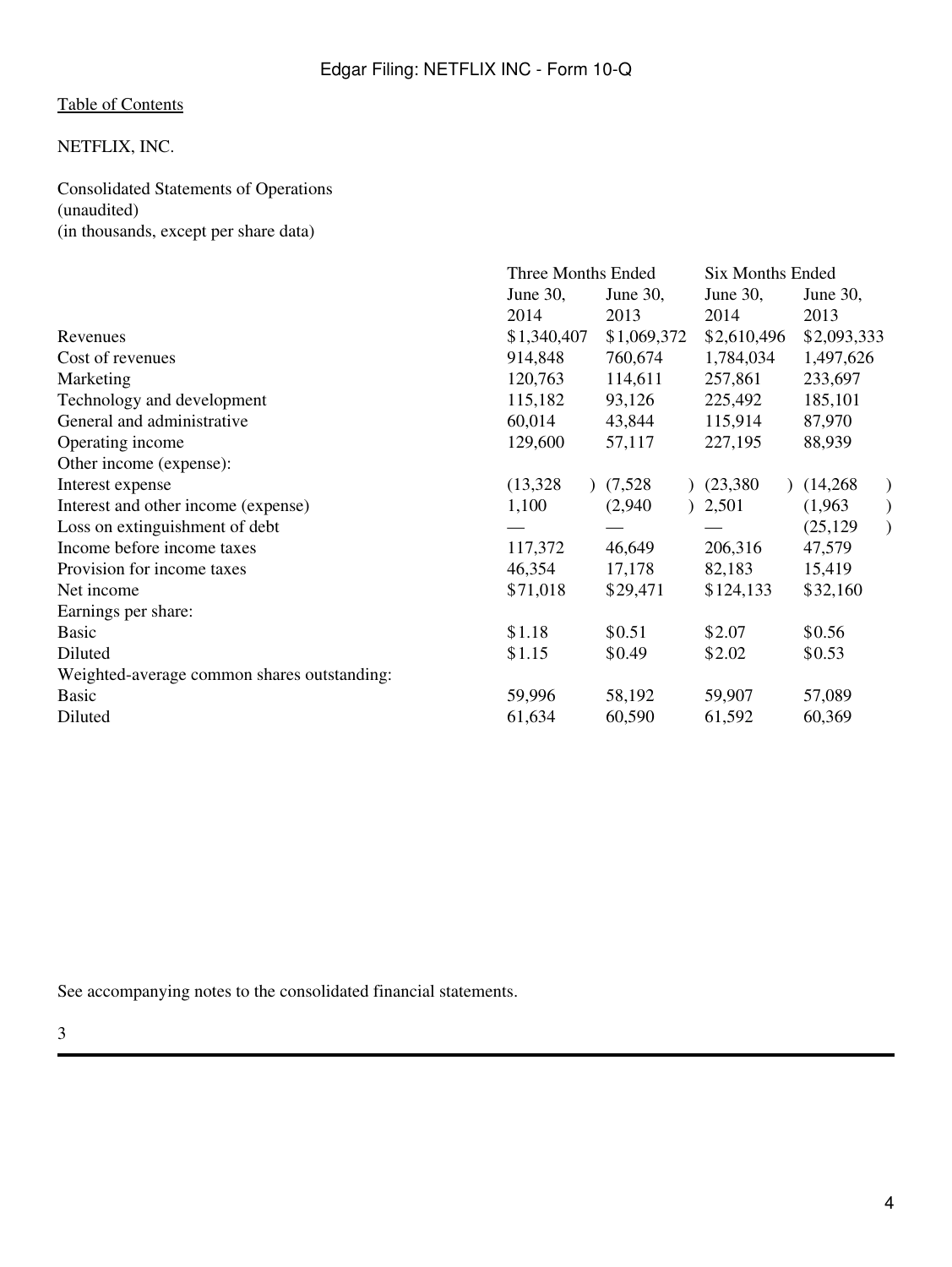# <span id="page-4-0"></span>NETFLIX, INC.

Consolidated Statements of Comprehensive Income (unaudited) (in thousands)

|                                                                        | Three Months Ended |          | Six Months Ended |             |          |  |
|------------------------------------------------------------------------|--------------------|----------|------------------|-------------|----------|--|
|                                                                        | June 30,           | June 30, |                  | June $30$ , | June 30, |  |
|                                                                        | 2014               | 2013     |                  | 2014        | 2013     |  |
| Net income                                                             | \$71,018           | \$29,471 |                  | \$124,133   | \$32,160 |  |
| Other comprehensive income (loss):                                     |                    |          |                  |             |          |  |
| Foreign currency translation adjustments                               | 1,918              | 30       |                  | 2,379       | (2,259)  |  |
| Change in unrealized gains (losses) on available-for-sale              |                    |          |                  |             |          |  |
| securities, net of tax of \$51, $\$(1,239)$ , \$342, and $\$(1,451)$ , | 81                 | (1,985)  |                  | ) 548       | (2,324)  |  |
| respectively                                                           |                    |          |                  |             |          |  |
| Total other comprehensive income (loss)                                | 1,999              | (1.955)  |                  | 2.927       | (4,583)  |  |
| Comprehensive income                                                   | \$73,017           | \$27,516 |                  | \$127,060   | \$27,577 |  |

See accompanying notes to the consolidated financial statements.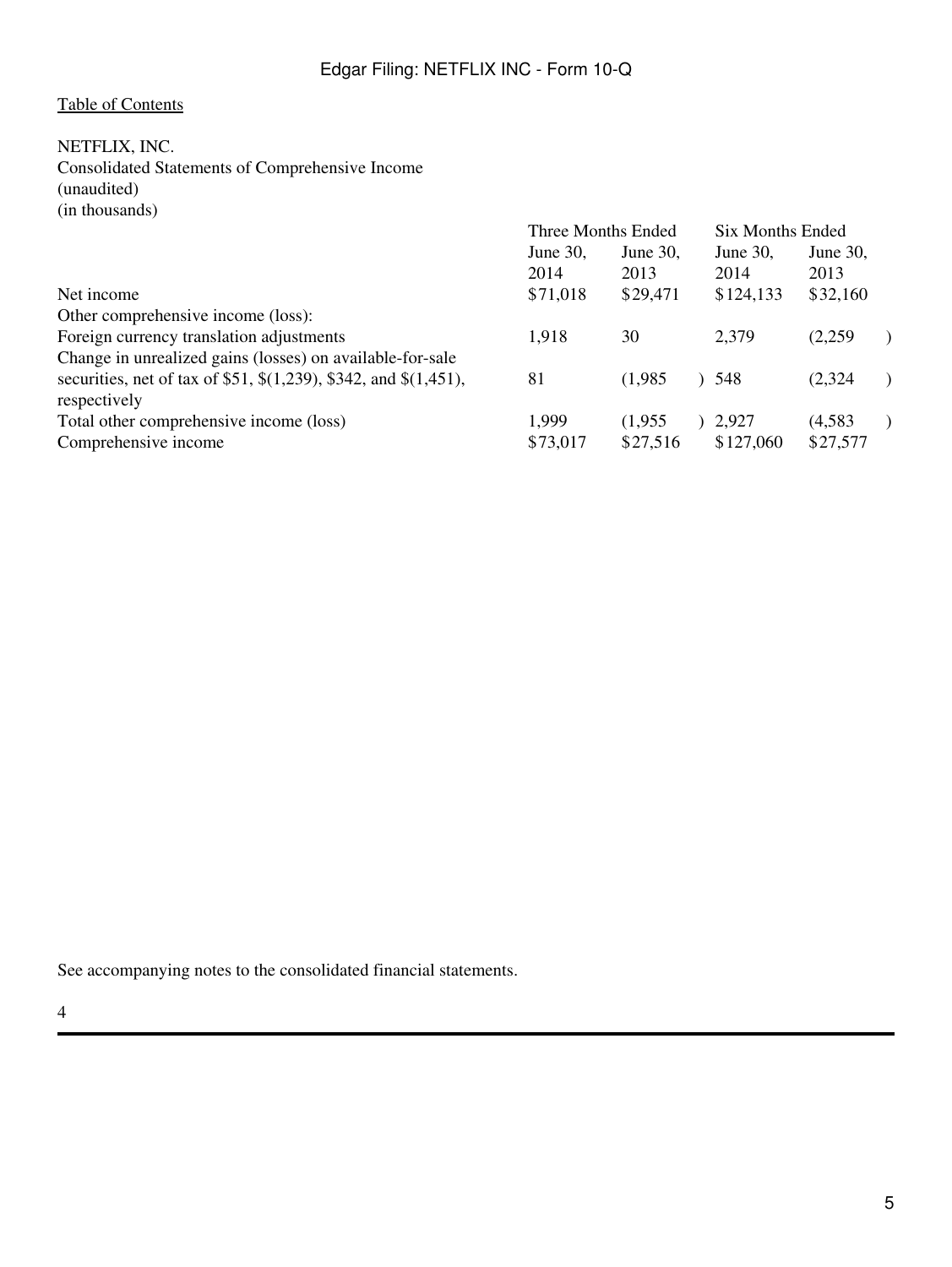# <span id="page-5-0"></span>NETFLIX, INC.

Consolidated Statements of Cash Flows (unaudited) (in thousands)

|                                                              | Three Months Ended |            |               |               | <b>Six Months Ended</b> |               |               |  |
|--------------------------------------------------------------|--------------------|------------|---------------|---------------|-------------------------|---------------|---------------|--|
|                                                              | June 30,           | June 30,   |               | June 30,      |                         | June 30,      |               |  |
|                                                              | 2014               | 2013       |               | 2014          |                         | 2013          |               |  |
| Cash flows from operating activities:                        |                    |            |               |               |                         |               |               |  |
| Net income                                                   | \$71,018           | \$29,471   |               | \$124,133     |                         | \$32,160      |               |  |
| Adjustments to reconcile net income to net cash provided by  |                    |            |               |               |                         |               |               |  |
| operating activities:                                        |                    |            |               |               |                         |               |               |  |
| Additions to streaming content library                       | (813, 314)         | (593, 454) | $\lambda$     | (1,562,713)   |                         | (1,185,395)   |               |  |
| Change in streaming content liabilities                      | 78,359             | 7,284      |               | 120,603       |                         | 16,984        |               |  |
| Amortization of streaming content library                    | 639,037            | 510,250    |               | 1,239,772     |                         | 995,990       |               |  |
| Amortization of DVD content library                          | 16,923             | 17,709     |               | 33,044        |                         | 35,946        |               |  |
| Depreciation and amortization of property, equipment and     | 12,977             | 12,026     |               | 25,359        |                         |               |               |  |
| intangibles                                                  |                    |            |               |               |                         | 24,077        |               |  |
| Stock-based compensation expense                             | 29,285             | 17,955     |               | 55,110        |                         | 35,701        |               |  |
| Excess tax benefits from stock-based compensation            | (14,628)           | (20, 368)  |               | (47,360)      |                         | $)$ (31,983)  | $\mathcal{E}$ |  |
| Other non-cash items                                         | 3,251              | 1,188      |               | 5,447         |                         | 2,938         |               |  |
| Loss on extinguishment of debt                               |                    |            |               |               |                         | 25,129        |               |  |
| Deferred taxes                                               | (16, 569)          | (2,040)    |               | (29,672)      |                         | (8, 788)      | $\mathcal{E}$ |  |
| Changes in operating assets and liabilities:                 |                    |            |               |               |                         |               |               |  |
| Other current assets                                         | (20, 685)          | 33,762     |               | 14,381        |                         | 28,035        |               |  |
| Accounts payable                                             | (3,086)            | (5,138)    |               | 19,726        |                         | 11,881        |               |  |
| Accrued expenses                                             | 59,008             | 10,494     |               | 58,566        |                         | 6,362         |               |  |
| Deferred revenue                                             | 11,315             | 7,693      |               | 25,563        |                         | 17,099        |               |  |
| Other non-current assets and liabilities                     | 3,133              | 7,111      |               | 10,424        |                         | 15,557        |               |  |
| Net cash provided by operating activities                    | 56,024             | 33,943     |               | 92,383        |                         | 21,693        |               |  |
| Cash flows from investing activities:                        |                    |            |               |               |                         |               |               |  |
| Acquisition of DVD content library                           | (20,981)           | (14,023)   | $\mathcal{L}$ | (35,895)      |                         | (35,216)      | $\mathcal{E}$ |  |
| Purchases of property and equipment                          | (19, 869)          | (8,088)    |               | (33,203)      |                         | (20,206)      | $\mathcal{E}$ |  |
| Other assets                                                 | 1,129              | 1,087      |               | 1,424         |                         | 5,137         |               |  |
| Purchases of short-term investments                          | (170,908)          | (146,050)  |               | $)$ (231,454) |                         | $)$ (381,673) | $\big)$       |  |
| Proceeds from sale of short-term investments                 | 89,662             | 33,979     |               | 232,710       |                         | 115,207       |               |  |
| Proceeds from maturities of short-term investments           | 92,014             | 5,410      |               | 95,104        |                         | 9,830         |               |  |
| Net cash (used in) provided by investing activities          | (28,953)           | (127,685)  | $\lambda$     | 28,686        |                         | (306, 921)    | $\big)$       |  |
| Cash flows from financing activities:                        |                    |            |               |               |                         |               |               |  |
| Proceeds from issuance of common stock                       | 14,469             | 28,846     |               | 46,917        |                         | 67,992        |               |  |
| Proceeds from issuance of debt                               |                    |            |               | 400,000       |                         | 500,000       |               |  |
| Issuance costs                                               | (353)              |            |               | (7,080)       |                         | (9, 414)      | $)$           |  |
| Redemption of debt                                           |                    |            |               |               |                         | (219, 362)    | $\lambda$     |  |
| Excess tax benefits from stock-based compensation            | 14,628             | 20,368     |               | 47,360        |                         | 31,983        |               |  |
| Principal payments of lease financing obligations            | (271)              | (255)      |               | (538)         |                         | (658)         | $\mathcal{Y}$ |  |
| Net cash provided by financing activities                    | 28,473             | 48,959     |               | 486,659       |                         | 370,541       |               |  |
| Effect of exchange rate changes on cash and cash equivalents | 1,250              | (2,590)    | $\mathcal{L}$ | 1,551         |                         | (4,926)       | ⟩             |  |
| Net increase (decrease) in cash and cash equivalents         | 56,794             | (47, 373)  | $\mathcal{L}$ | 609,279       |                         | 80,387        |               |  |
| Cash and cash equivalents, beginning of period               | 1,157,450          | 418,051    |               | 604,965       |                         | 290,291       |               |  |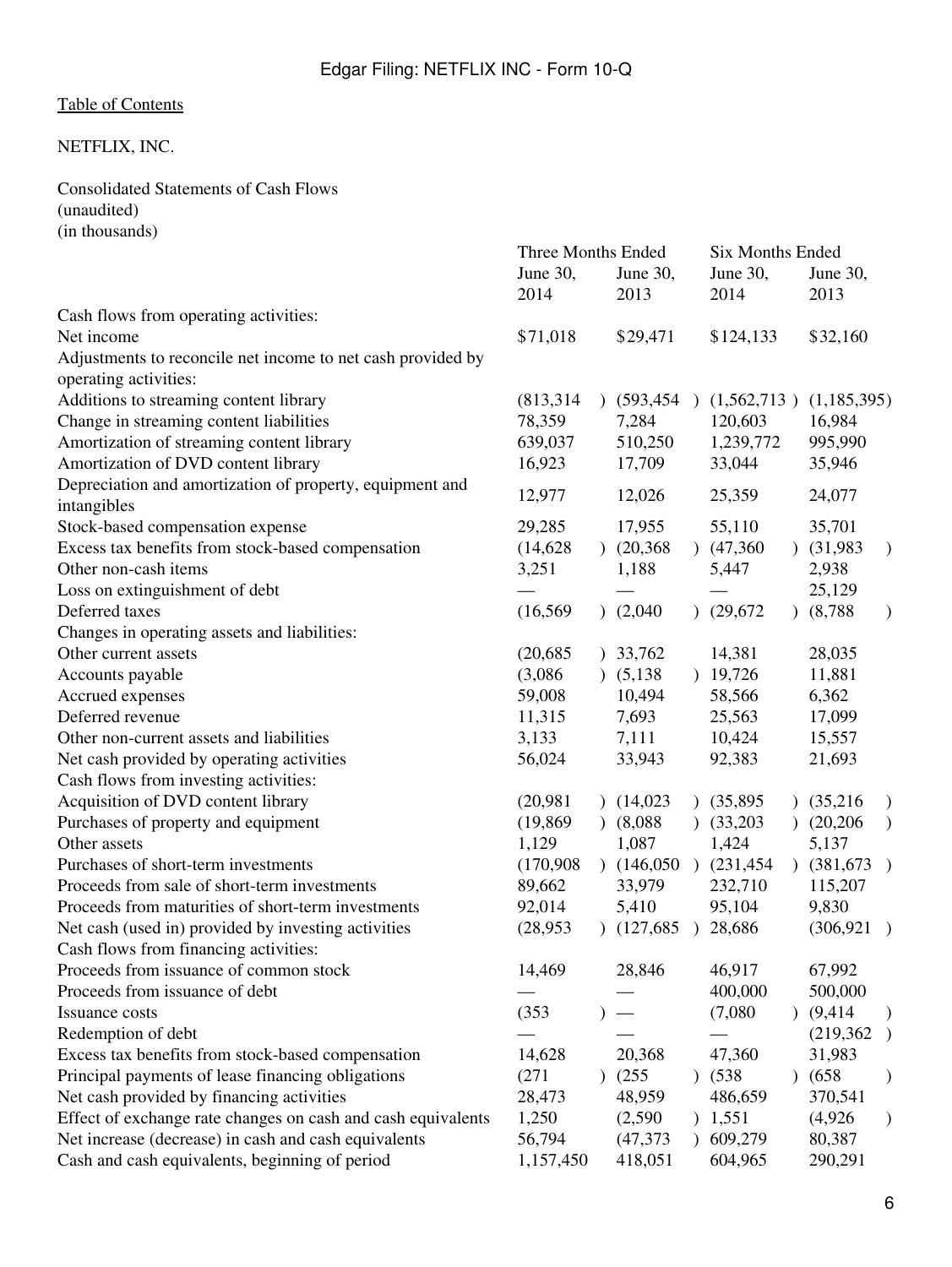Cash and cash equivalents, end of period \$1,214,244 \$370,678 \$1,214,244 \$370,678

See accompanying notes to the consolidated financial statements.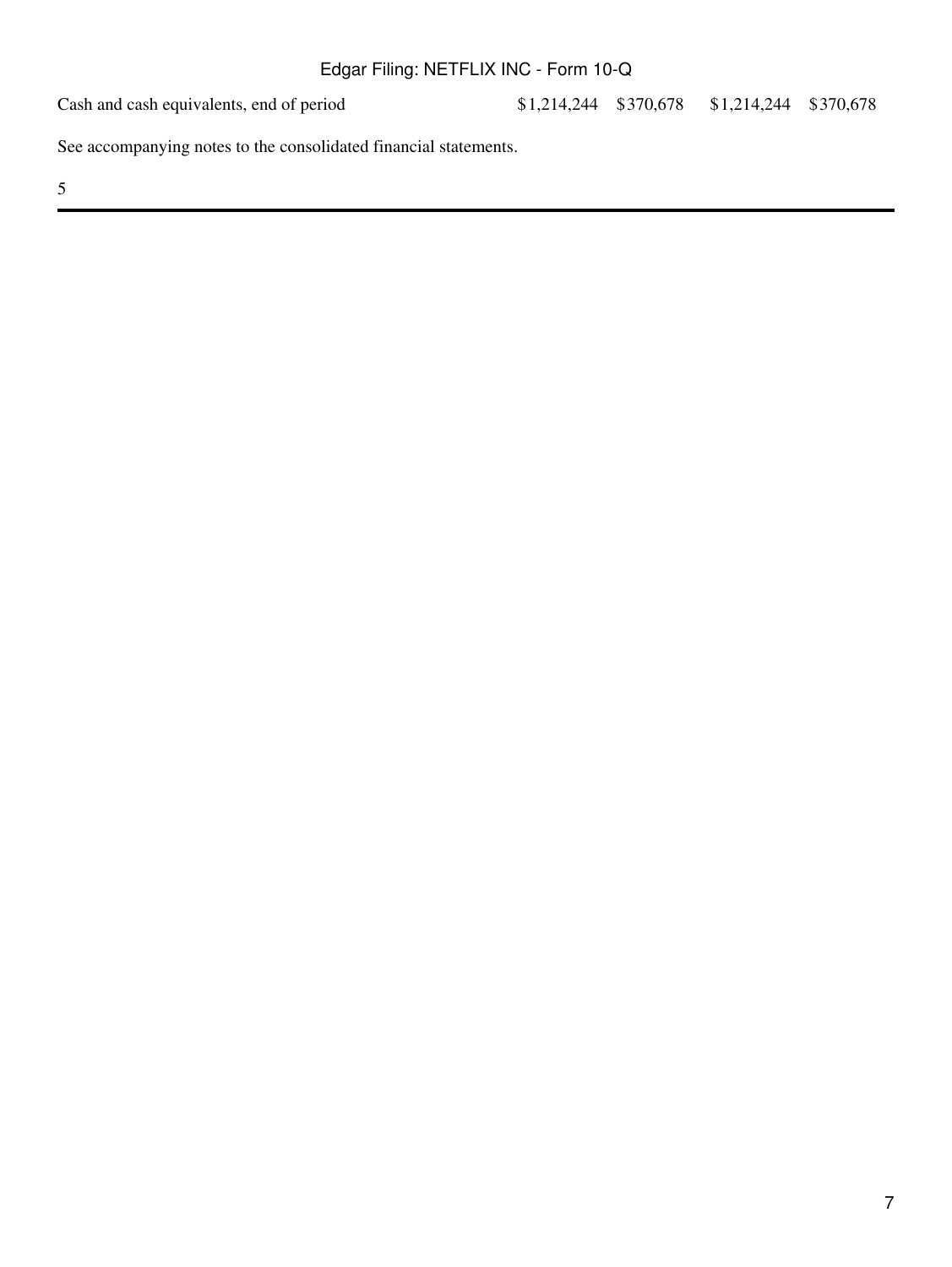# <span id="page-7-0"></span>NETFLIX, INC. Consolidated Balance Sheets (in thousands, except share and par value data)

|                                                                                 | As of       |              |
|---------------------------------------------------------------------------------|-------------|--------------|
|                                                                                 | June 30,    | December 31, |
|                                                                                 | 2014        | 2013         |
|                                                                                 | (unaudited) |              |
| Assets                                                                          |             |              |
| Current assets:                                                                 |             |              |
| Cash and cash equivalents                                                       | \$1,214,244 | \$604,965    |
| Short-term investments                                                          | 500,121     | 595,440      |
| Current content library, net                                                    | 1,786,341   | 1,706,421    |
| Other current assets                                                            | 167,674     | 151,937      |
| Total current assets                                                            | 3,668,380   | 3,058,763    |
| Non-current content library, net                                                | 2,348,796   | 2,091,071    |
| Property and equipment, net                                                     | 141,715     | 133,605      |
| Other non-current assets                                                        | 166,931     | 129,124      |
| Total assets                                                                    | \$6,325,822 | \$5,412,563  |
| Liabilities and Stockholders' Equity                                            |             |              |
| Current liabilities:                                                            |             |              |
| <b>Current content liabilities</b>                                              | \$1,858,020 | \$1,775,983  |
| Accounts payable                                                                | 137,226     | 108,435      |
| Accrued expenses                                                                | 98,548      | 54,018       |
| Deferred revenue                                                                | 241,330     | 215,767      |
| Total current liabilities                                                       | 2,335,124   | 2,154,203    |
| Non-current content liabilities                                                 | 1,390,770   | 1,345,590    |
| Long-term debt                                                                  | 900,000     | 500,000      |
| Other non-current liabilities                                                   | 90,223      | 79,209       |
| <b>Total liabilities</b>                                                        | 4,716,117   | 4,079,002    |
| Commitments and contingencies (Note 10)                                         |             |              |
| Stockholders' equity:                                                           |             |              |
| Common stock, \$0.001 par value; 160,000,000 shares authorized at June 30, 2014 |             |              |
| and December 31, 2013; 60,091,015 and 59,607,001 issued and outstanding at June | 60          | 60           |
| 30, 2014 and December 31, 2013, respectively                                    |             |              |
| Additional paid-in capital                                                      | 926,525     | 777,441      |
| Accumulated other comprehensive income                                          | 6,502       | 3,575        |
| Retained earnings                                                               | 676,618     | 552,485      |
| Total stockholders' equity                                                      | 1,609,705   | 1,333,561    |
| Total liabilities and stockholders' equity                                      | \$6,325,822 | \$5,412,563  |
|                                                                                 |             |              |

See accompanying notes to the consolidated financial statements.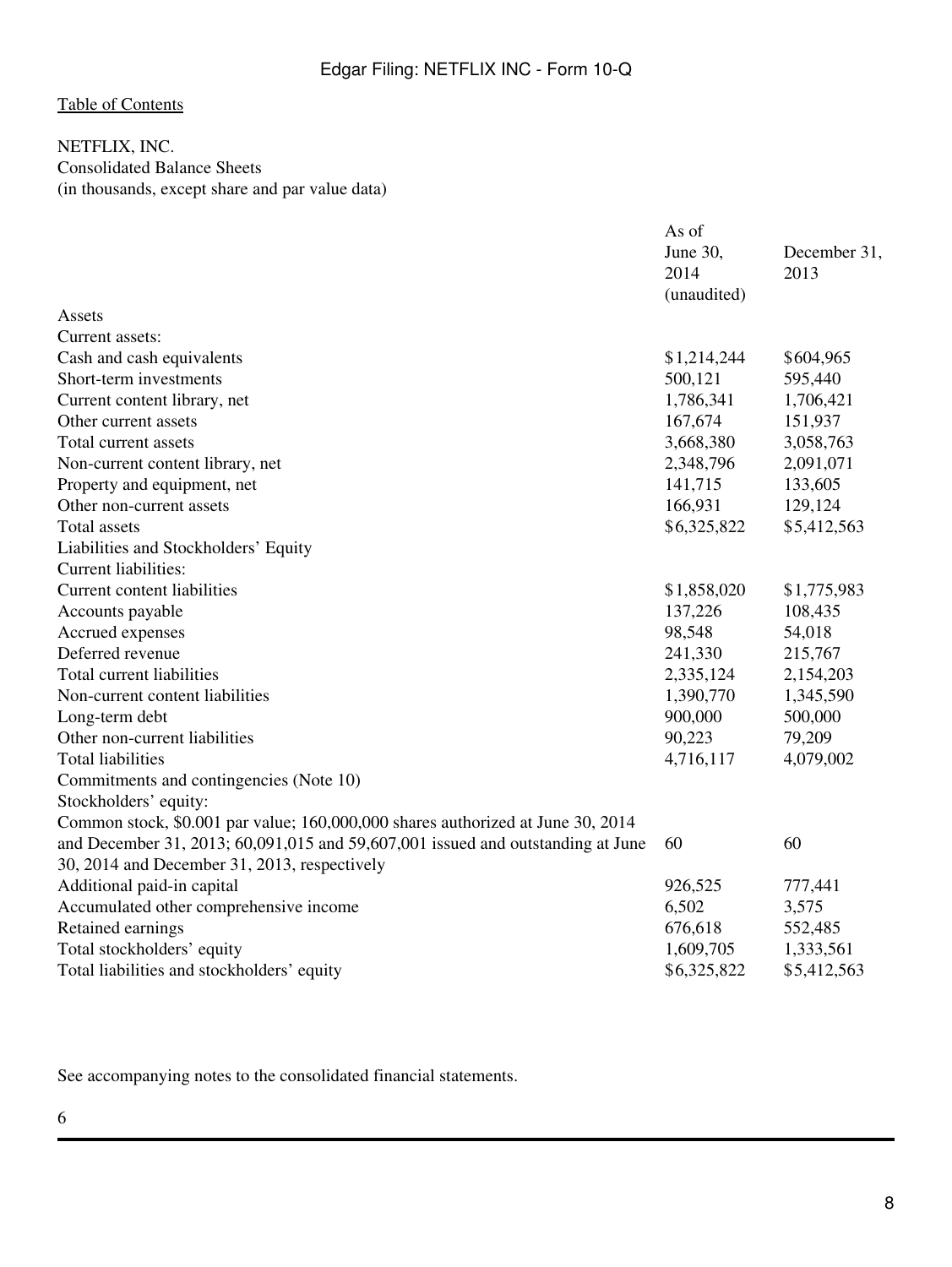### <span id="page-8-0"></span>[Table of Contents](#page-2-0)

NETFLIX, INC. Notes to Consolidated Financial Statements (unaudited)

#### 1. Basis of Presentation and Summary of Significant Accounting Policies

The accompanying consolidated interim financial statements of Netflix, Inc. and its wholly owned subsidiaries (the "Company") have been prepared in conformity with accounting principles generally accepted in the United States ("U.S.") and are consistent in all material respects with those applied in the Company's Annual Report on Form 10-K for the year ended December 31, 2013 filed with the Securities and Exchange Commission (the "SEC") on February 3, 2014. The preparation of consolidated financial statements in conformity with U.S. generally accepted accounting principles ("GAAP") requires management to make estimates and judgments that affect the amounts reported in the consolidated financial statements and accompanying notes. Significant items subject to such estimates and assumptions include the amortization policy for the streaming content library; the recognition and measurement of income tax assets and liabilities; and the valuation of stock-based compensation. The Company bases its estimates on historical experience and on various other assumptions that the Company believes to be reasonable under the circumstances. On a regular basis, the Company evaluates the assumptions, judgments and estimates. Actual results may differ from these estimates.

The interim financial information is unaudited, but reflects all normal recurring adjustments that are, in the opinion of management, necessary to fairly present the information set forth herein. The interim financial statements should be read in conjunction with the audited financial statements and related notes included in the Company's Annual Report on Form 10-K for the year ended December 31, 2013. Interim results are not necessarily indicative of the results for a full year.

The Company is organized into three operating segments: Domestic streaming, International streaming and Domestic DVD. A majority of the Company's revenues are generated in the United States, and substantially all of the Company's long-lived tangible assets are held in the United States. The Company's revenues are derived from monthly membership fees.

There have been no material changes in the Company's significant accounting policies as compared to the significant accounting policies described in the Company's Annual Report on Form 10-K for the year ended December 31, 2013. In May 2014, the Financial Accounting Standards Board issued Accounting Standards Update ("ASU") 2014-09, Revenue from Contracts with Customers (Topic 606) which amended the existing accounting standards for revenue recognition. ASU 2014-09 establishes principles for recognizing revenue upon the transfer of promised goods or services to customers, in an amount that reflects the expected consideration received in exchange for those goods or services. It is effective for annual reporting periods beginning after December 15, 2016. Early adoption is not permitted. The amendments may be applied retrospectively to each prior period presented or retrospectively with the cumulative effect recognized as of the date of initial application. The Company is currently in the process of evaluating the impact of adoption of the ASU on its consolidated financial statements, but does not expect the impact to be material.

### 2. Reclassifications

Certain prior year amounts have been reclassified to conform to the current year presentation in the consolidated financial statements.

Costs of revenues in the amount of \$7.1 million and \$17.2 million for the three and six months ended June 30, 2013, respectively, related to free-trial periods that were previously allocated to "Marketing" on the Consolidated Statements of Operations have been reallocated to "Cost of revenues". There was no impact to contribution profit or net income in any period presented and there was no impact to the Consolidated Balance Sheets or Consolidated Statements of Cash Flows.

#### 3. Earnings Per Share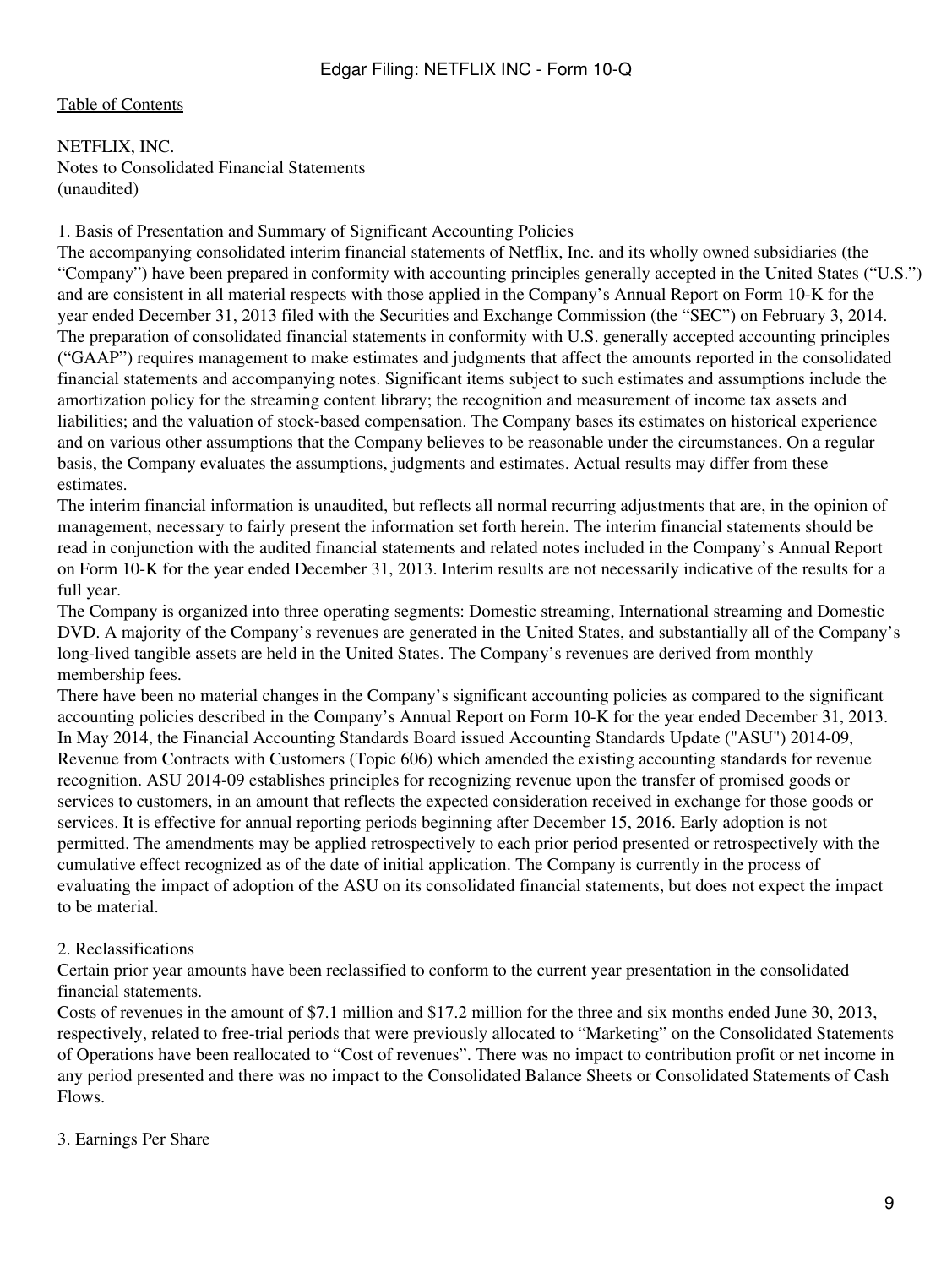Basic earnings per share is computed using the weighted-average number of outstanding shares of common stock during the period. Diluted earnings per share is computed using the weighted-average number of outstanding shares of common stock and, when dilutive, potential common shares outstanding during the period. Potential common shares consist of shares issuable upon the assumed conversion of the Company's Senior Convertible Notes (prior to the conversion of such notes in April 2013) and incremental shares issuable upon the assumed exercise of stock options. The computation of earnings per share is as follows: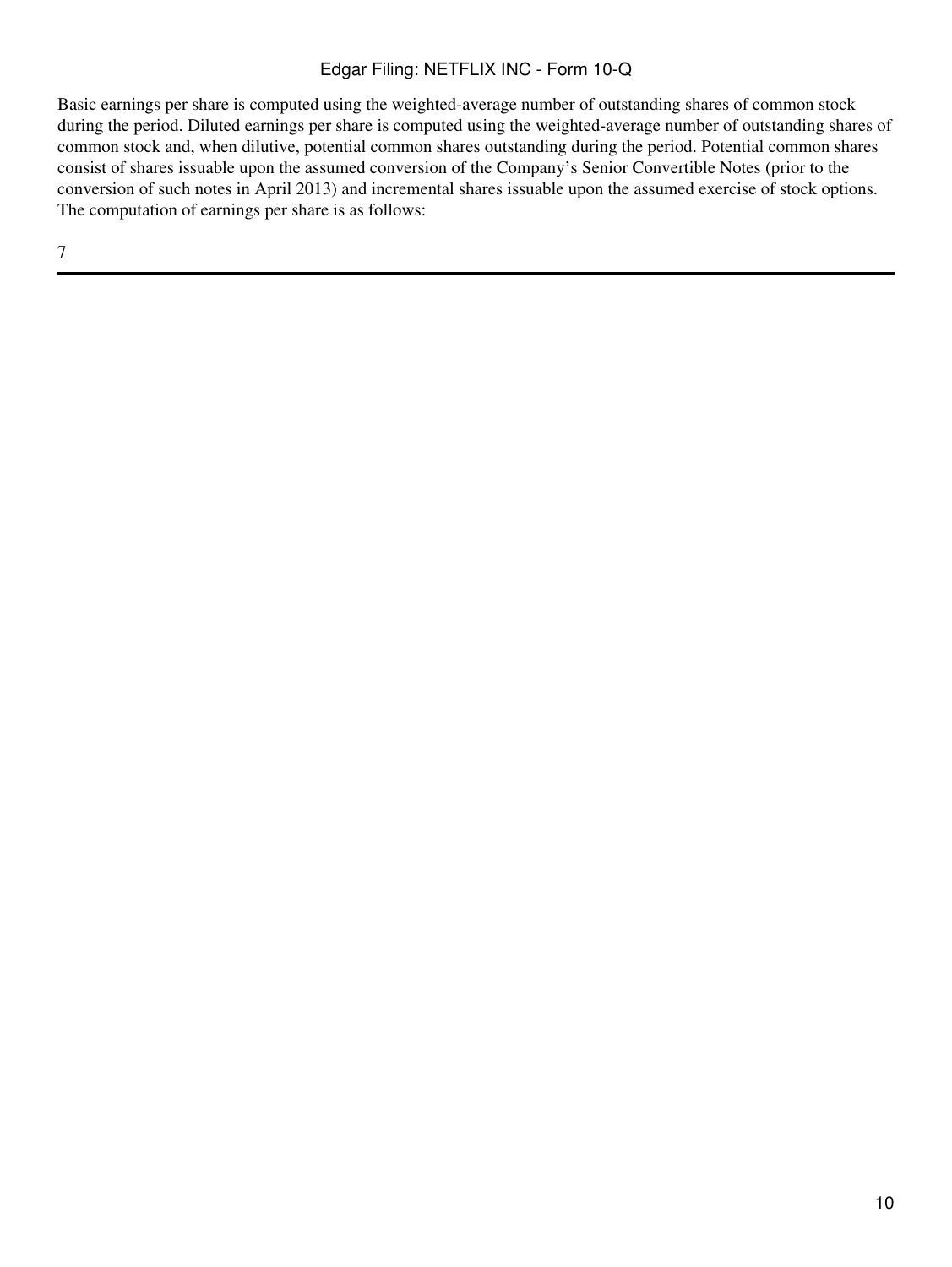|                                                       | Three Months Ended                    |             | Six Months Ended |          |  |
|-------------------------------------------------------|---------------------------------------|-------------|------------------|----------|--|
|                                                       | June $30$ ,                           | June $30$ , | June $30$ ,      | June 30, |  |
|                                                       | 2014                                  | 2013        | 2014             | 2013     |  |
|                                                       | (in thousands, except per share data) |             |                  |          |  |
| Basic earnings per share:                             |                                       |             |                  |          |  |
| Net income                                            | \$71,018                              | \$29,471    | \$124,133        | \$32,160 |  |
| Shares used in computation:                           |                                       |             |                  |          |  |
| Weighted-average common shares outstanding            | 59,996                                | 58,192      | 59,907           | 57,089   |  |
| Basic earnings per share                              | \$1.18                                | \$0.51      | \$2.07           | \$0.56   |  |
| Diluted earnings per share:                           |                                       |             |                  |          |  |
| Net income                                            | \$71,018                              | \$29,471    | \$124,133        | \$32,160 |  |
| Senior Convertible Notes interest expense, net of tax |                                       |             |                  | 49       |  |
| Numerator for diluted earnings per share              | \$71,018                              | \$29,471    | \$124,133        | \$32,209 |  |
| Shares used in computation:                           |                                       |             |                  |          |  |
| Weighted-average common shares outstanding            | 59,996                                | 58,192      | 59,907           | 57,089   |  |
| Senior Convertible Notes shares                       |                                       | 564         |                  | 1,442    |  |
| Employee stock options                                | 1,638                                 | 1,834       | 1,685            | 1,838    |  |
| Weighted-average number of shares                     | 61,634                                | 60,590      | 61,592           | 60,369   |  |
| Diluted earnings per share                            | \$1.15                                | \$0.49      | \$2.02           | \$0.53   |  |

Employee stock options with exercise prices greater than the average market price of the common stock were excluded from the diluted calculation as their inclusion would have been anti-dilutive. The following table summarizes the potential common shares excluded from the diluted calculation:

|                        | Three Months Ended |             | Six Months Ended |             |  |
|------------------------|--------------------|-------------|------------------|-------------|--|
|                        | June $30$ .        | June $30$ . | June 30.         | June $30$ , |  |
|                        | 2014               | 2013        | 2014             | 2013        |  |
|                        | (in thousands)     |             |                  |             |  |
| Employee stock options | 99                 | 318         | 70               | 384         |  |

#### 4. Short-term Investments

The Company's investment policy is consistent with the definition of available-for-sale securities. The Company does not buy and hold securities principally for the purpose of selling them in the near future. The Company's policy is focused on the preservation of capital, liquidity and return. From time to time, the Company may sell certain securities but the objectives are generally not to generate profits on short-term differences in price. The following tables summarize, by major security type, the Company's assets that are measured at fair value on a recurring basis and are categorized using the fair value hierarchy: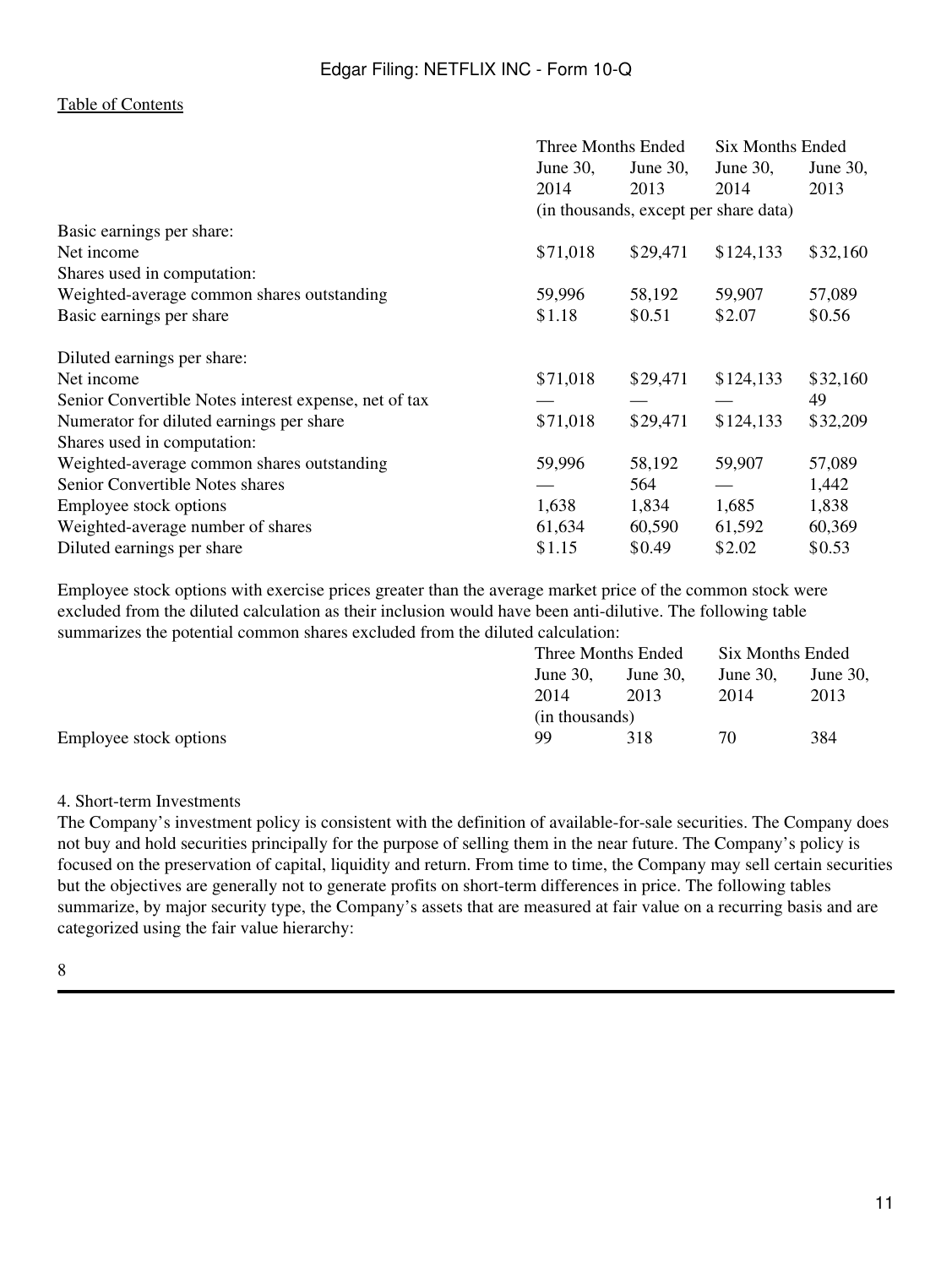|                                              |                   | As of June 30, 2014          |                               |  |                         |  |
|----------------------------------------------|-------------------|------------------------------|-------------------------------|--|-------------------------|--|
|                                              | Amortized<br>Cost | Gross<br>Unrealized<br>Gains | Gross<br>Unrealized<br>Losses |  | Estimated<br>Fair Value |  |
|                                              | (in thousands)    |                              |                               |  |                         |  |
| Cash                                         | \$1,113,853       | $s-$                         | $\frac{\S}{\S}$               |  | \$1,113,853             |  |
| Level 1 securities:                          |                   |                              |                               |  |                         |  |
| Money market funds                           | 106,094           |                              |                               |  | 106,094                 |  |
| Level 2 securities:                          |                   |                              |                               |  |                         |  |
| Corporate debt securities                    | 309,328           | 1,266                        | (17)                          |  | ) 310,577               |  |
| Government securities                        | 163,871           | 311                          | (1)                           |  | 164,181                 |  |
| Asset backed securities                      | 1,534             | 1                            |                               |  | 1,535                   |  |
| Certificate of deposits and commercial paper | 23,828            |                              |                               |  | 23,828                  |  |
| Total $(1)$                                  | \$1,718,508       | \$1,578                      | \$(18)                        |  | \$1,720,068             |  |
|                                              |                   | As of December 31, 2013      |                               |  |                         |  |
|                                              | Amortized<br>Cost | Gross<br>Unrealized<br>Gains | Gross<br>Unrealized<br>Losses |  | Estimated<br>Fair Value |  |
|                                              | (in thousands)    |                              |                               |  |                         |  |
| Cash                                         | \$483,959         | $\mathcal{S}-$               | $\frac{1}{2}$                 |  | \$483,959               |  |
| Level 1 securities:                          |                   |                              |                               |  |                         |  |
| Money market funds                           | 126,208           |                              |                               |  | 126,208                 |  |
| Level 2 securities:                          |                   |                              |                               |  |                         |  |
| Corporate debt securities                    | 316,465           | 1,245                        | (654)                         |  | 317,056                 |  |
| Government securities                        | 143,812           | 287                          | (18)                          |  | 144,081                 |  |
| Asset and mortgage-backed securities         | 93,118            | 229                          | (418)                         |  | 92,929                  |  |
| Certificate of deposits                      | 23,425            |                              |                               |  | 23,425                  |  |
| Agency securities                            | 17,951            |                              | (2)                           |  | 17,949                  |  |
| Total $(2)$                                  | \$1,204,938       | \$1,761                      | \$(1,092)                     |  | \$1,205,607             |  |

(1) investments and \$5.7 million of restricted cash that is included in other non-current assets related to workers Includes \$1,214.2 million that is included in cash and cash equivalents, \$500.1 million included in short-term compensation deposits.

(2) investments and \$5.2 million of restricted cash that is included in other non-current assets related to workers Includes \$605.0 million that is included in cash and cash equivalents, \$595.4 million included in short-term compensation deposits.

Fair value is a market-based measurement that is determined based on the assumptions that market participants would use in pricing an asset or liability. The hierarchy level assigned to each security in the Company's available-for-sale portfolio and cash equivalents is based on its assessment of the transparency and reliability of the inputs used in the valuation of such instrument at the measurement date. The fair value of available-for-sale securities and cash equivalents included in the Level 1 category is based on quoted prices that are readily and regularly available in an active market. The fair value of available-for-sale securities included in the Level 2 category is based on observable inputs, such as quoted prices for similar assets at the measurement date; quoted prices in markets that are not active; or other inputs that are observable, either directly or indirectly. These values were obtained from an independent pricing service and were evaluated using pricing models that vary by asset class and may incorporate available trade, bid and other market information and price quotes from well-established independent pricing vendors and broker-dealers. The Company's procedures include controls to ensure that appropriate fair values are recorded, such as comparing prices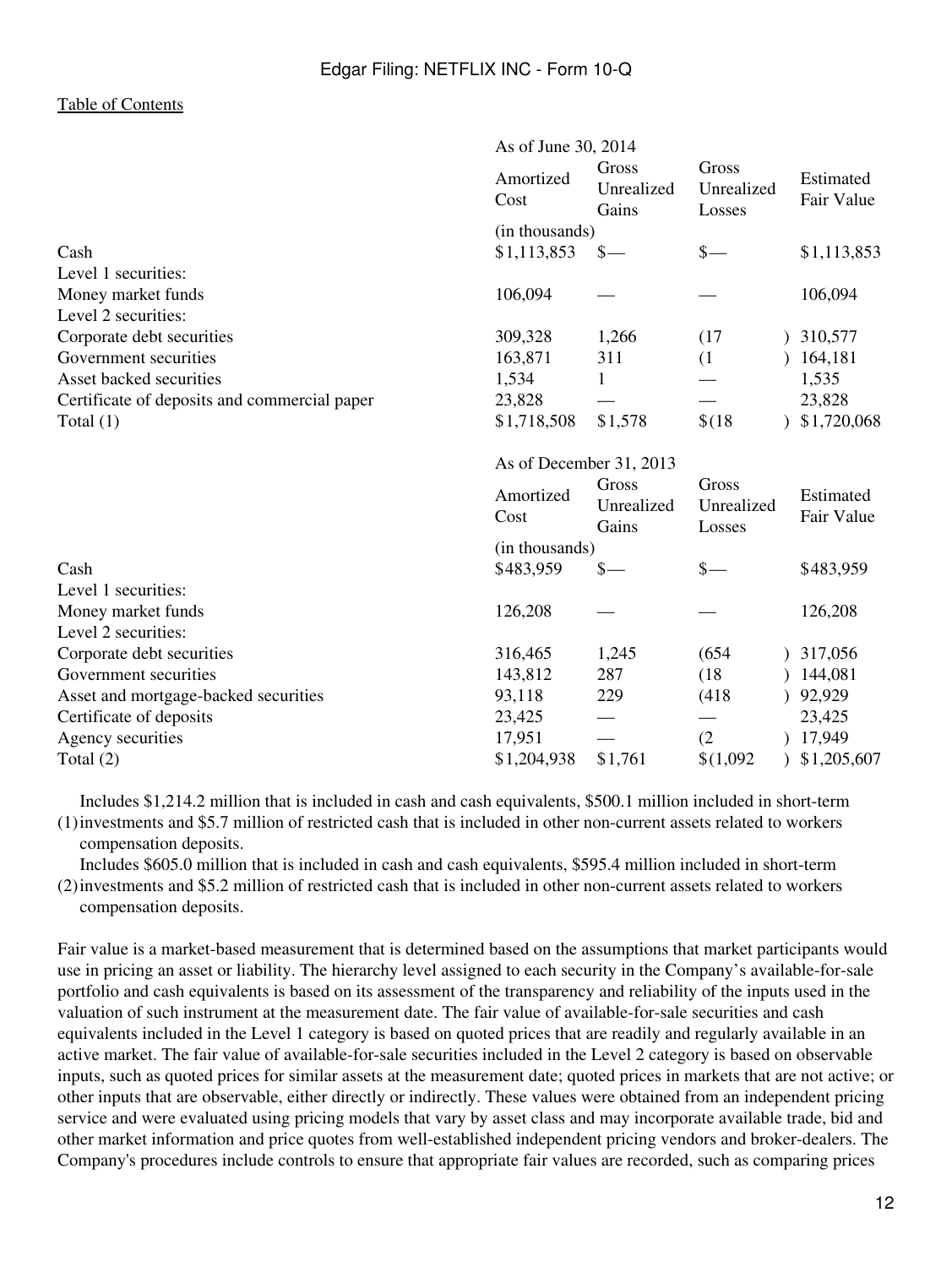obtained from multiple independent sources. See Note 6 to the consolidated financial statements for further information regarding the fair value of the Company's debt instruments.

There were no investments in a material unrealized loss position as of June 30, 2014 or December 31, 2013. There were no material other-than-temporary impairments or credit losses related to available-for-sale securities in the three and six months ended June 30, 2014 and 2013. In addition, there were no material gross realized gains or losses in the three and six months ended June 30, 2014 and 2013.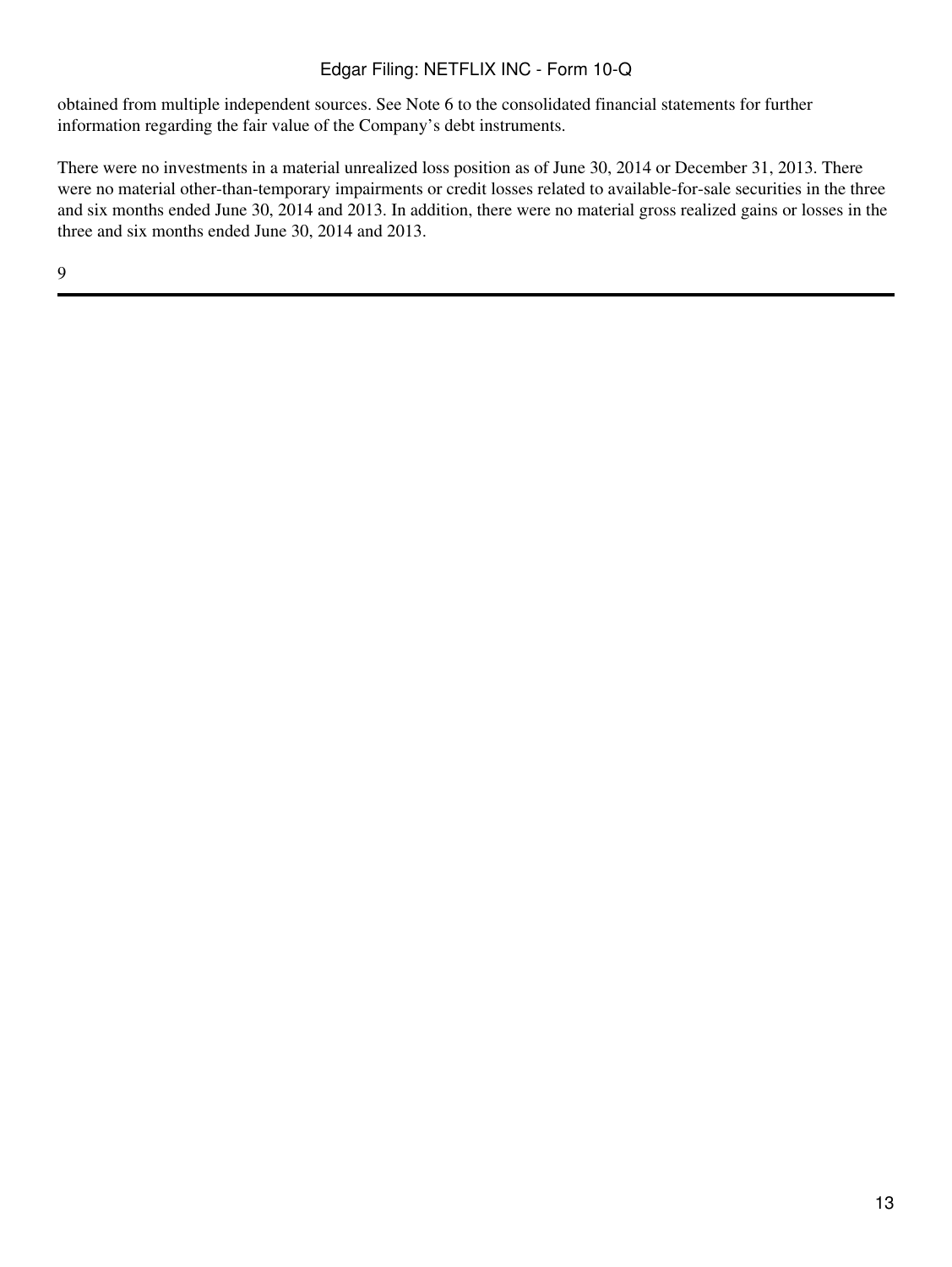The estimated fair value of short-term investments by contractual maturity as of June 30, 2014 is as follows:

|                                        | (in thousands) |
|----------------------------------------|----------------|
| Due within one year                    | \$134,965      |
| Due after one year and through 5 years | 365,156        |
| Total short-term investments           | \$500,121      |

5. Balance Sheet Components Content Library Content library consisted of the following:

| As of          |                             |
|----------------|-----------------------------|
| June 30,       | December 31,                |
| 2014           | 2013                        |
| (in thousands) |                             |
| \$7,347,867    | \$6,474,688                 |
|                | $(3,212,730)$ $(2,677,196)$ |
| 4, 135, 137    | 3,797,492                   |
| 1,786,341      | 1,706,421                   |
| \$2,348,796    | \$2,091,071                 |
|                |                             |

Property and Equipment, Net

Property and equipment and accumulated depreciation consisted of the following:

|                                |                    | As of          |              |
|--------------------------------|--------------------|----------------|--------------|
|                                |                    | June $30$ ,    | December 31, |
|                                |                    | 2014           | 2013         |
|                                |                    | (in thousands) |              |
| Computer equipment             | 3 years            | \$125,264      | \$102,867    |
| Operations and other equipment | 5 years            | 94,109         | 96,361       |
| Software                       | 3 years            | 36,249         | 36,439       |
| Furniture and fixtures         | 3 years            | 24,010         | 21,011       |
| <b>Building</b>                | 30 years           | 40,681         | 40,681       |
| Leasehold improvements         | Over life of lease | 54,343         | 51,194       |
| Capital work-in-progress       |                    | 12,149         | 8,643        |
| Property and equipment, gross  |                    | 386,805        | 357,196      |
| Less: Accumulated depreciation |                    | (245,090)      | (223, 591)   |
| Property and equipment, net    |                    | \$141,715      | \$133,605    |
|                                |                    |                |              |

#### 6. Long-term Debt

Senior Convertible Notes

In November 2011, the Company issued \$200.0 million aggregate principal amount of zero coupon Senior Convertible Notes due on December 1, 2018 (the "Convertible Notes") in a private placement offering to TCV VII, L.P., TCV VII(A), L.P. and TCV Member Fund, L.P. A general partner of these funds also serves on the Company's Board of Directors, and as such, the issuance of the notes was considered a related party transaction. At any time following May 28, 2012, the Company could have elected to cause the conversion of the Convertible Notes into shares of the Company's common stock when specified conditions were satisfied, including that the daily volume weighted-average price of the Company's common stock was equal to or greater than \$111.54 for at least 50 trading days during a 65 trading day period prior to the conversion date.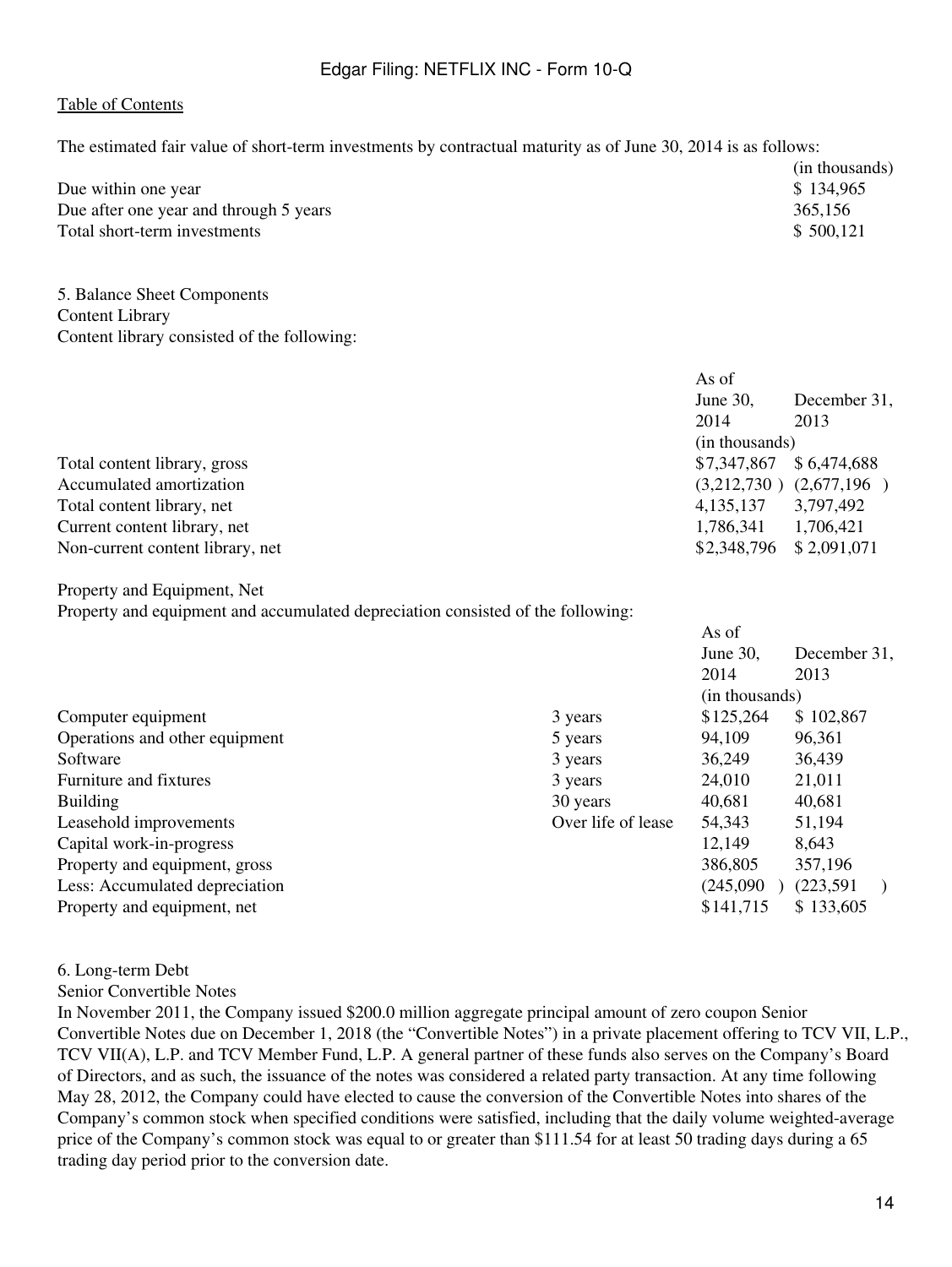In April 2013, after all specified conditions were satisfied, the Company elected to cause the conversion of all outstanding Convertible Notes with an aggregate principal amount of \$200.0 million in accordance with the terms of the Indenture governing such notes. Pursuant to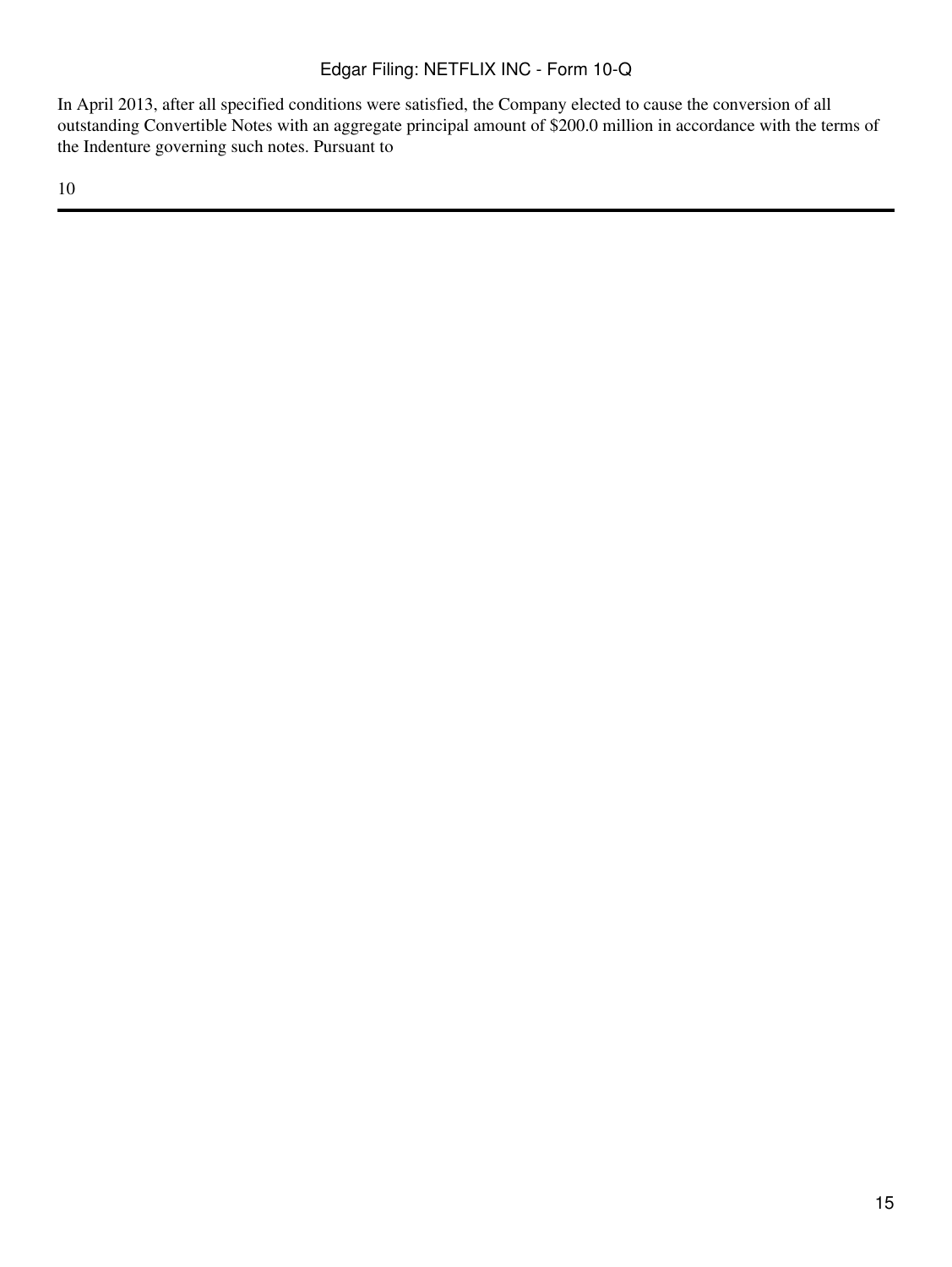this conversion, the Company issued 2.3 million shares of common stock to the holders of the Convertible Notes at a conversion ratio of 11.6553. The fair market value of one share of common stock on the date of conversion was \$216.99 per share.

### 5.375% Senior Notes

In February 2013, the Company issued \$500.0 million aggregate principal amount of 5.375% Senior Notes due 2021 (the "5.375% Notes"). The 5.375% Notes were issued at par and are senior unsecured obligations of the Company. Interest is payable semi-annually at a rate of 5.375% per annum on February 1 and August 1 of each year, commencing on August 1, 2013. The 5.375% Notes are repayable in whole or in part upon the occurrence of a change of control, at the option of the holders, at a purchase price in cash equal to 101% of the principal plus accrued interest. The Company may redeem the 5.375% Notes prior to maturity in whole or in part at an amount equal to the principal amount thereof plus accrued and unpaid interest plus a make-whole payment equivalent to the present value of the remaining interest payments through maturity.

The 5.375% Notes include, among other terms and conditions, limitations on the Company's ability to create, incur or allow certain liens; enter into sale and lease-back transactions; create, assume, incur or guarantee additional indebtedness of the Company's subsidiaries; and consolidate or merge with, or convey, transfer or lease all or substantially all of the Company's and its subsidiaries assets, to another person. At June 30, 2014 and December 31, 2013 the Company was in compliance with these covenants.

In the first quarter of 2013, the Company used \$224.5 million of the net proceeds of the 5.375% Notes to redeem the outstanding \$200.0 million aggregate principal amount of 8.50% Senior Notes due 2017 (the "8.50% Notes") and pursuant to the make-whole provision in the Indenture governing the 8.50% Notes, paid a \$19.4 million premium and \$5.1 million of accrued and unpaid interest. The Company recognized a loss on extinguishment of debt of \$25.1 million related to redemption of the 8.50% Notes which included the write off of unamortized debt issuance costs of \$4.2 million.

Based on quoted market prices in less active markets (a Level 2 input for this financial instrument), the fair value of the 5.375% Notes as of June 30, 2014 and December 31, 2013 was approximately \$523.8 million and \$506.3 million, respectively.

5.750% Senior Notes

In February 2014, the Company issued \$400.0 million aggregate principal amount of 5.750% Senior Notes due 2024 (the "5.750% Notes"). The 5.750% Notes were issued at par and are senior unsecured obligations of the Company. Interest is payable semi-annually at a rate of 5.750% per annum on March 1 and September 1 of each year, commencing on September 1, 2014. The 5.750% Notes are repayable in whole or in part upon the occurrence of a change of control, at the option of the holders, at a purchase price in cash equal to  $101\%$  of the principal plus accrued interest. The Company may redeem the 5.750% Notes prior to maturity in whole or in part at an amount equal to the principal amount thereof plus accrued and unpaid interest plus a make-whole payment equivalent to the present value of the remaining interest payments through maturity.

The 5.750% Notes include, among other terms and conditions, limitations on the Company's ability to create, incur or allow certain liens; enter into sale and lease-back transactions; create, assume, incur or guarantee additional indebtedness of the Company's subsidiaries; and consolidate or merge with, or convey, transfer or lease all or substantially all of the Company's and its subsidiaries assets, to another person. At June 30, 2014 the Company was in compliance with these covenants.

Based on quoted market prices in less active markets (a Level 2 input for this financial instrument), the fair value of the 5.750% Notes as of June 30, 2014 was approximately \$418.0 million.

7. Stockholders' Equity

Stock Option Plan

In June 2011, the Company adopted the 2011 Stock Plan. The 2011 Stock Plan provides for the grant of incentive stock options to employees and for the grant of non-statutory stock options, stock appreciation rights, restricted stock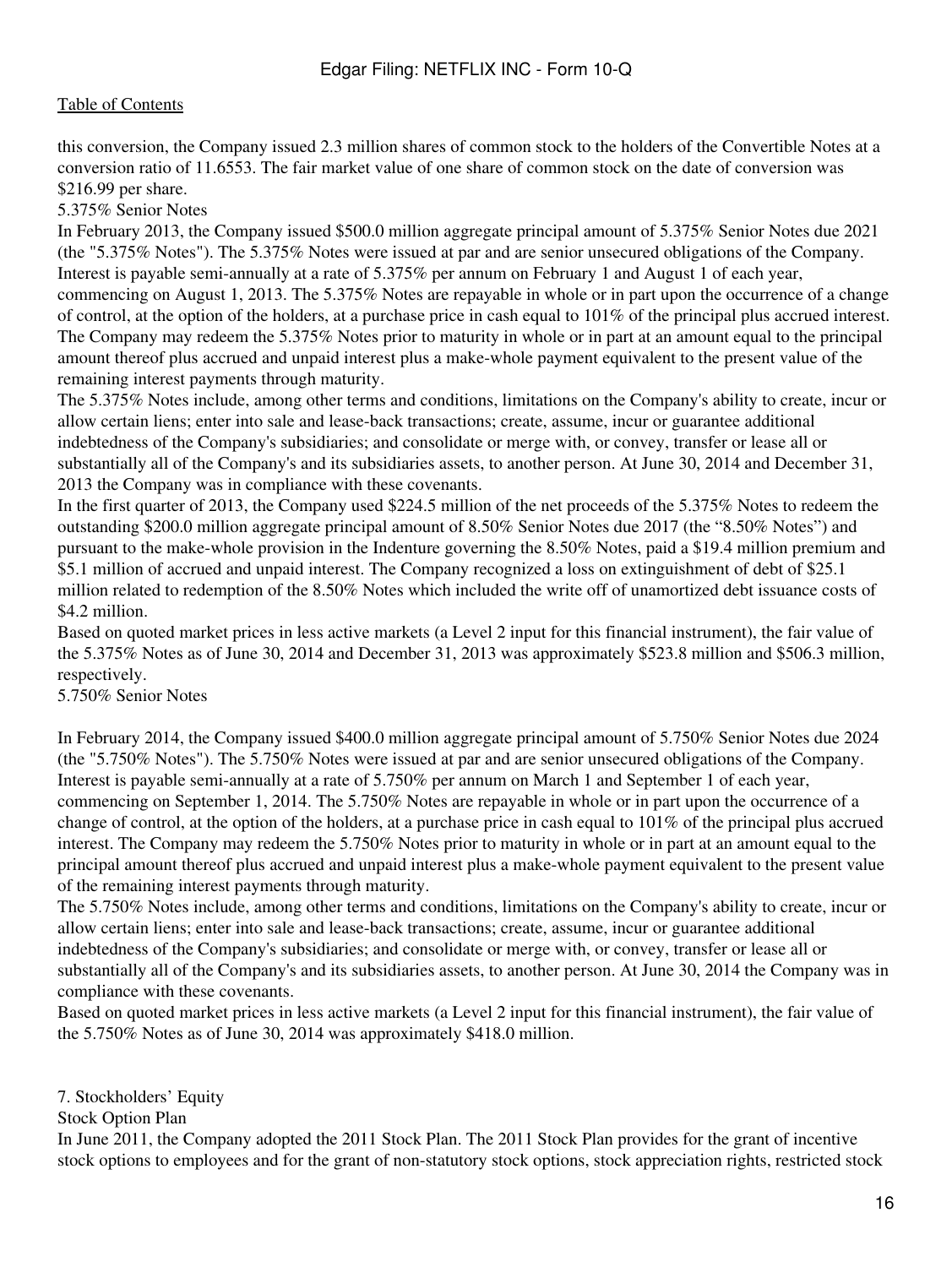and restricted stock units to employees, directors and consultants. As of June 30, 2014, 3.1 million shares were reserved for future grants under the 2011 Stock Plan.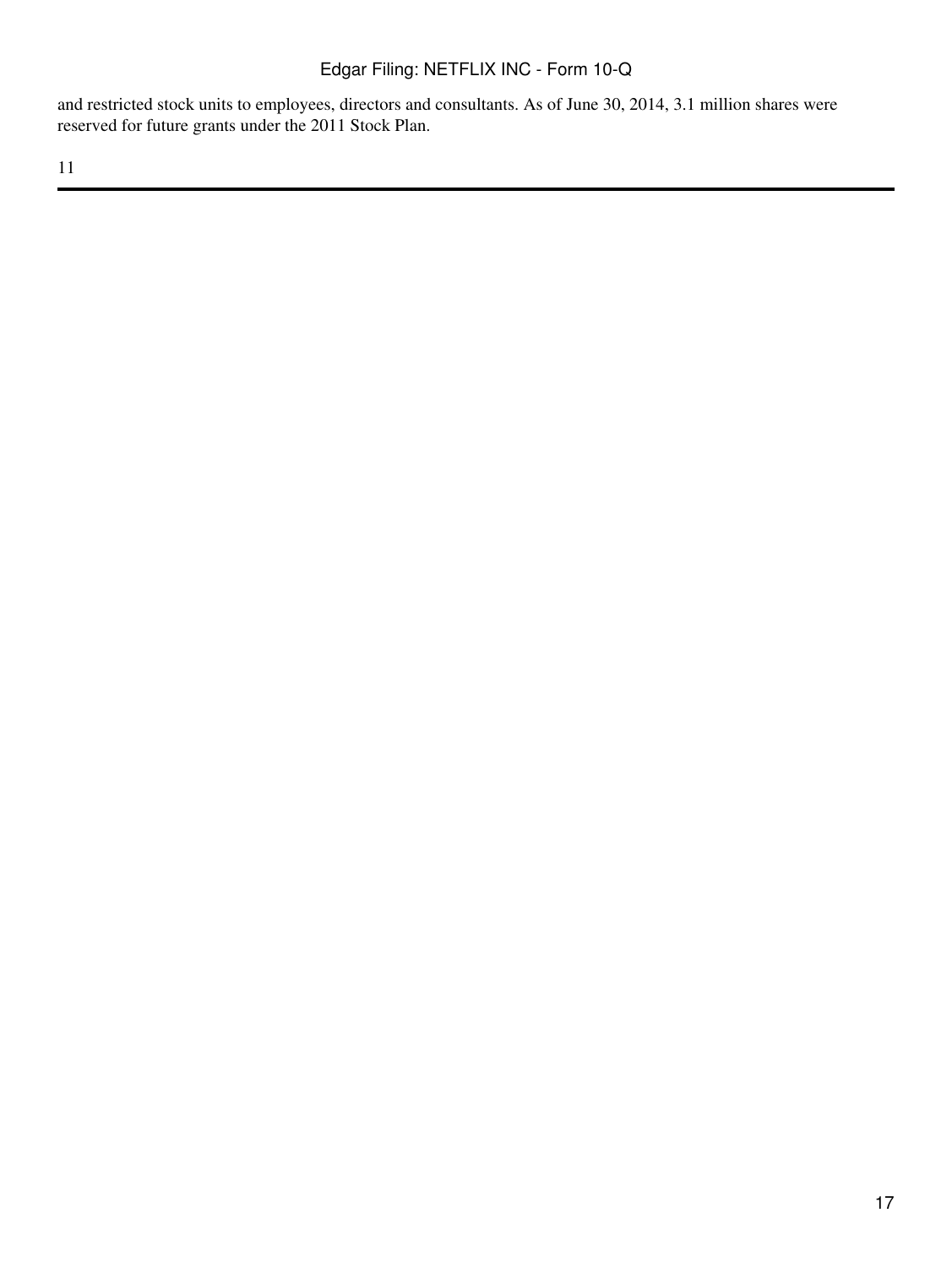A summary of the activities related to the Company's stock option plans is as follows: Options Outstanding

|                                         | <b>Shares</b><br>Available<br>for Grant | Number of<br><b>Shares</b> | Weighted-<br>Average<br><b>Exercise Price</b> | Weighted-Average<br>Remaining<br><b>Contractual Term</b><br>(in Years) | Aggregate<br>Intrinsic Value<br>(in Thousands) |
|-----------------------------------------|-----------------------------------------|----------------------------|-----------------------------------------------|------------------------------------------------------------------------|------------------------------------------------|
| Balances as of December 31, 2013        | 3,406,317                               | 3,526,898                  | \$95.25                                       |                                                                        |                                                |
| Granted                                 | (265, 146)                              | 265,146                    | 387.16                                        |                                                                        |                                                |
| Exercised                               |                                         | (484, 014)                 | 96.93                                         |                                                                        |                                                |
| Balances as of June 30, 2014            | 3, 141, 171                             | 3,308,030                  | 118.40                                        | 5.94                                                                   | \$1,066,052                                    |
| Vested and exercisable at June 30, 2014 |                                         | 3,308,030                  | 118.40                                        | 5.94                                                                   | \$1,066,052                                    |

The aggregate intrinsic value in the table above represents the total pre-tax intrinsic value (the difference between the Company's closing stock price on the last trading day of the second quarter of 2014 and the exercise price, multiplied by the number of in-the-money options) that would have been received by the option holders had all option holders exercised their options on June 30, 2014. This amount changes based on the fair market value of the Company's common stock. The total intrinsic value of options exercised for the three months ended June 30, 2014 and 2013 was \$46.2 million and \$68.3 million, respectively. The total intrinsic value of options exercised for the six months ended June 30, 2014 and 2013 was \$147.7 million and \$118.3 million, respectively.

Cash received from option exercises for the three months ended June 30, 2014 and 2013 was \$14.5 million and \$28.8 million, respectively. Cash received from option exercises for the six months ended June 30, 2014 and 2013 was \$46.9 million and \$68.0 million, respectively.

Stock-Based Compensation

The following table summarizes the assumptions used to value stock option grants using the lattice-binomial model:

|                            | Three Months Ended |  | Six Months Ended |                     |  |                     |      |
|----------------------------|--------------------|--|------------------|---------------------|--|---------------------|------|
|                            | June $30$ ,        |  | June 30,         | June 30,            |  | June 30,            |      |
|                            | 2014               |  | 2013             | 2014                |  | 2013                |      |
| Dividend yield             |                    |  | $\%$ —           | $\%$ —              |  | $\%$ —              | $\%$ |
| Expected volatility        | 45                 |  | % 53             | $% 45\% - 48\%$     |  | $53\% - 54\%$       |      |
| Risk-free interest rate    | 2.66               |  | %1.88            | $% 2.66\% - 2.83\%$ |  | $1.87\%$ - $1.88\%$ |      |
| Suboptimal exercise factor | $2.66 - 4.20$      |  | $2.39 - 3.61$    | $2.66 - 4.20$       |  | $2.33 - 3.61$       |      |

The Company bifurcates its option grants into two employee groupings (executive and non-executive) and considers several factors, including the historical option exercise behavior, the contractual terms and vesting periods of the options granted, in determining the suboptimal exercise factor.

The weighted-average fair value of employee stock options granted during the three months ended June 30, 2014 and 2013 was \$196.93 and \$110.67 per share, respectively. The weighted-average fair value of employee stock options granted during the six months ended June 30, 2014 and 2013 was \$207.85 and \$87.87 per share, respectively. Stock-based compensation expense related to stock option plans was \$29.3 million and \$18.0 million for the three months ended June 30, 2014 and 2013, respectively. Stock-based compensation expense related to stock option plans was \$55.1 million and \$35.7 million for the six months ended June 30, 2014 and 2013, respectively. The total income tax benefit recognized in the income statement related to stock option plans was \$11.2 million and \$6.9 million for the three months ended June 30, 2014 and 2013, respectively. The total income tax benefit recognized in the income statement related to stock option plans was \$21.1 million and \$13.7 million for the six months ended June 30, 2014 and 2013, respectively.

#### 8. Accumulated Other Comprehensive Income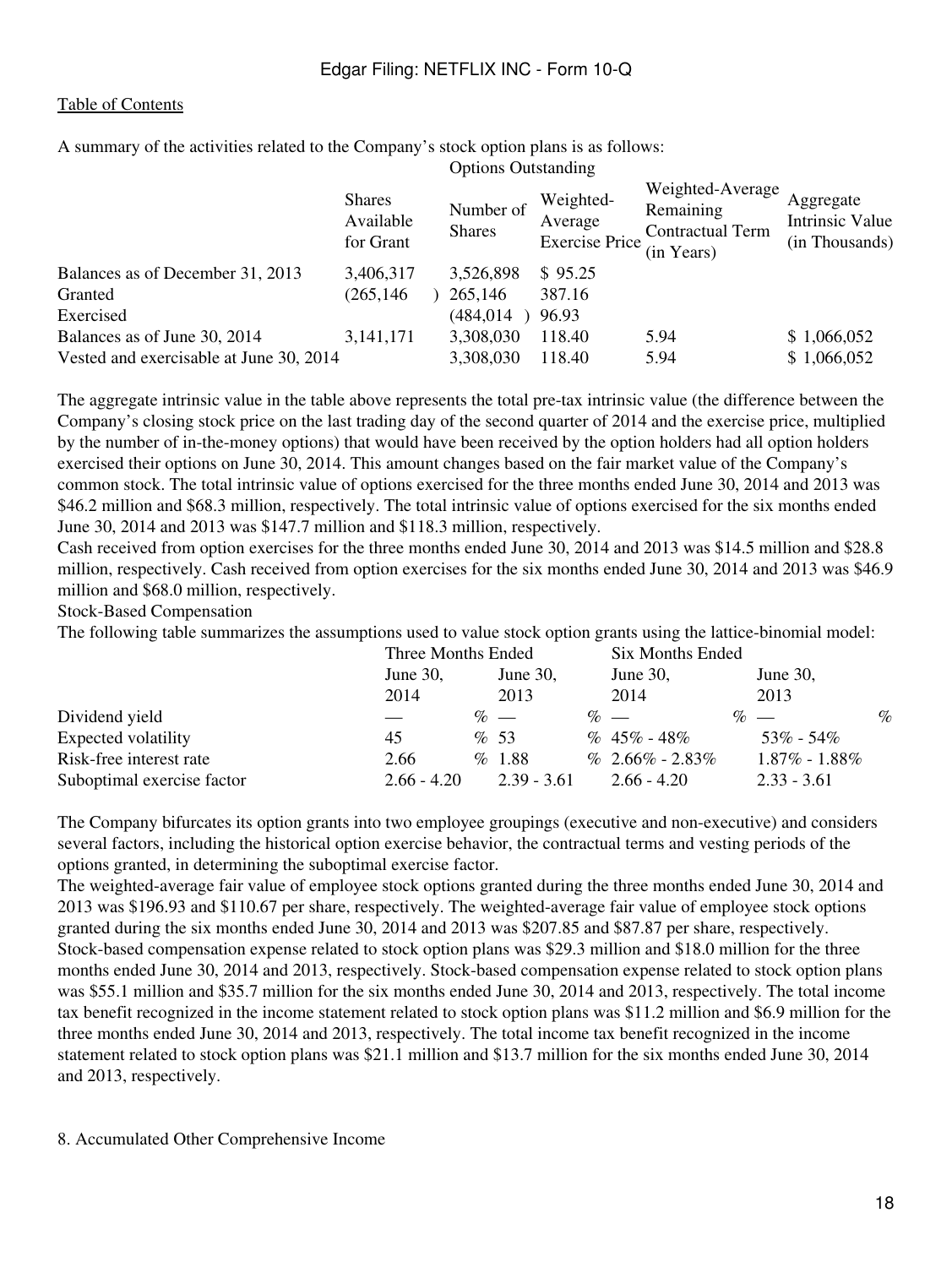The following tables summarize the changes in accumulated balances of other comprehensive income, net of tax for the three and six months ended June 30, 2014: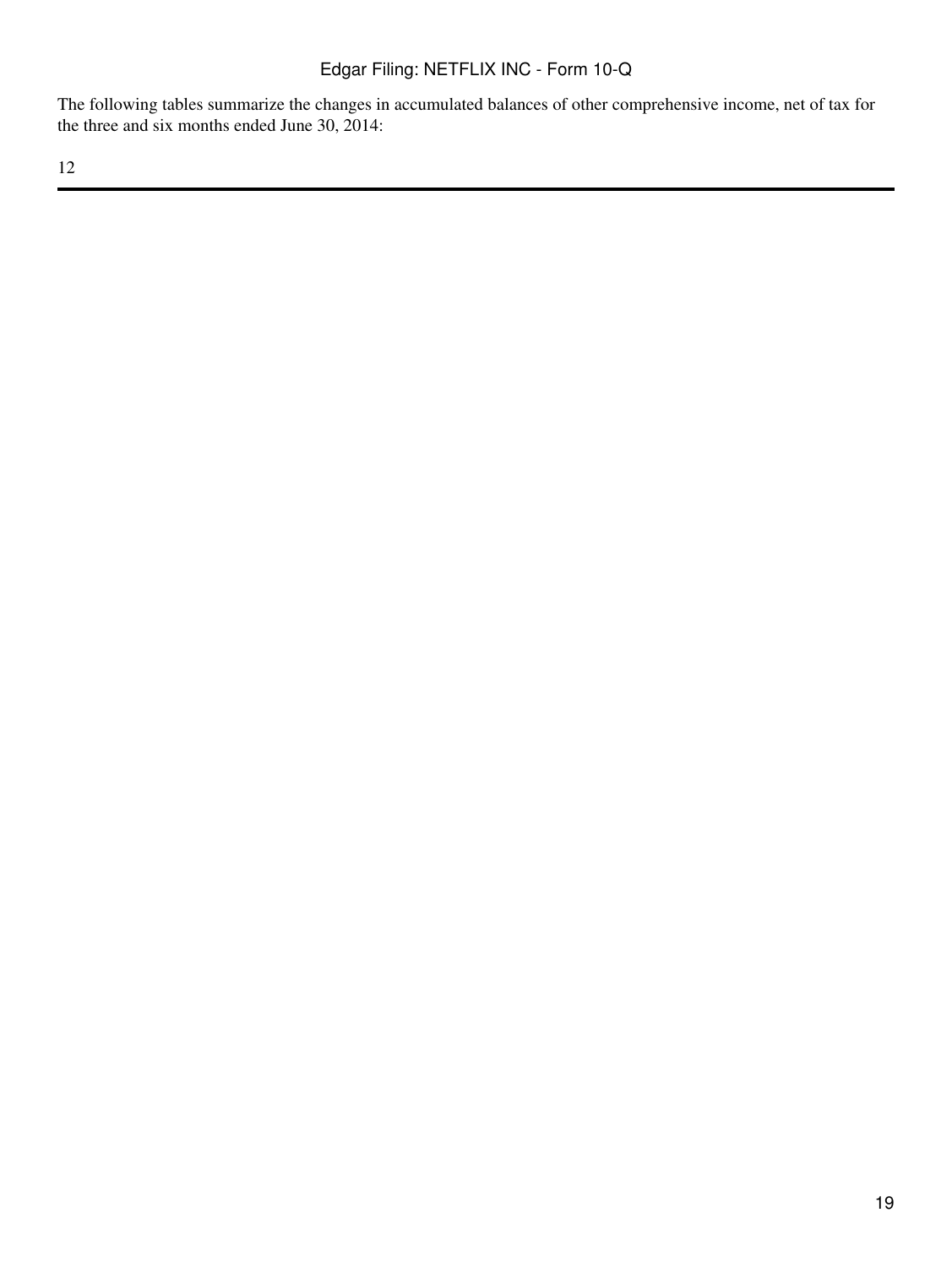|                                                                  | Foreign<br>currency      | Change in<br>unrealized gains<br>on<br>available-for-sale<br>securities | Total            |
|------------------------------------------------------------------|--------------------------|-------------------------------------------------------------------------|------------------|
|                                                                  | (in thousands)           |                                                                         |                  |
| Balance as of March 31, 2014                                     | \$3,614                  | \$ 889                                                                  | \$4,503          |
| Other comprehensive income before reclassifications              | 1,918                    | 151                                                                     | 2,069            |
| Amounts reclassified from accumulated other comprehensive income | $\overline{\phantom{0}}$ | (70)                                                                    | (70)             |
| Net increase in other comprehensive income                       | 1,918                    | 81                                                                      | 1,999            |
| Balance as of June 30, 2014                                      | \$5,532                  | \$970                                                                   | \$6,502          |
|                                                                  | Foreign                  | Change in<br>unrealized gains                                           |                  |
|                                                                  | currency                 | $\alpha$<br>available-for-sale<br>securities                            | Total            |
|                                                                  | (in thousands)           |                                                                         |                  |
| Balance as of December 31, 2013                                  | \$3,153                  | \$422                                                                   | \$3,575          |
| Other comprehensive income before reclassifications              | 2,379                    | 798                                                                     | 3,177            |
| Amounts reclassified from accumulated other comprehensive income | $\overline{\phantom{m}}$ | (250)                                                                   | (250)            |
| Net increase in other comprehensive income                       | 2,379<br>\$5,532         | 548                                                                     | 2,927<br>\$6,502 |

All amounts reclassified from accumulated other comprehensive income were related to gains on available-for-sale securities. These reclassifications impacted "Interest and other income (expense)" on the Consolidated Statements of Operations.

#### 9. Income Taxes

The effective tax rates for the three months ended June 30, 2014 and 2013 were 39% and 37%, respectively. The effective tax rates for the six months ended June 30, 2014 and 2013 were 40% and 32%, respectively. The effective tax rates for the three and six months ended June 30, 2014 differed from the federal statutory rate primarily due to state taxes, foreign taxes and nondeductible expenses. The effective tax rates for the three and six months ended June 30, 2013 differed from the federal statutory rate primarily due to state taxes, foreign taxes and nondeductible expenses offset by a discrete benefit recorded for Federal R&D credit. On January 2, 2013, the American Taxpayer Relief Act of 2012 (H.R. 8) was signed into law which retroactively extended the Federal R&D credit from January 1, 2012 through December 31, 2013. As a result, the Company recognized the retroactive benefit of the 2012 Federal R&D credit of approximately \$3.1 million as a discrete item in the first quarter of 2013, the period in which the legislation was enacted.

The increase in our effective tax rates for the three months ended June 30, 2014 as compared to the three months ended June 30, 2013 was primarily attributable to the expiration of the Federal R&D tax credit on December 31, 2013. The increase in our effective tax rates for the six months ended June 30, 2014 as compared to the six months ended June 30, 2013 was primarily attributable to the expiration of the Federal R&D tax credit on December 31, 2013 and from the discrete item recorded in the first quarter of 2013 related to the retroactive benefit of the 2012 Federal R&D credit.

Gross unrecognized tax benefits were \$78.6 million and \$68.2 million as of June 30, 2014 and December 31, 2013, respectively. The gross unrecognized tax benefits, if recognized by the Company, will result in a reduction of approximately \$65.4 million to the provision for income taxes thereby favorably impacting the Company's effective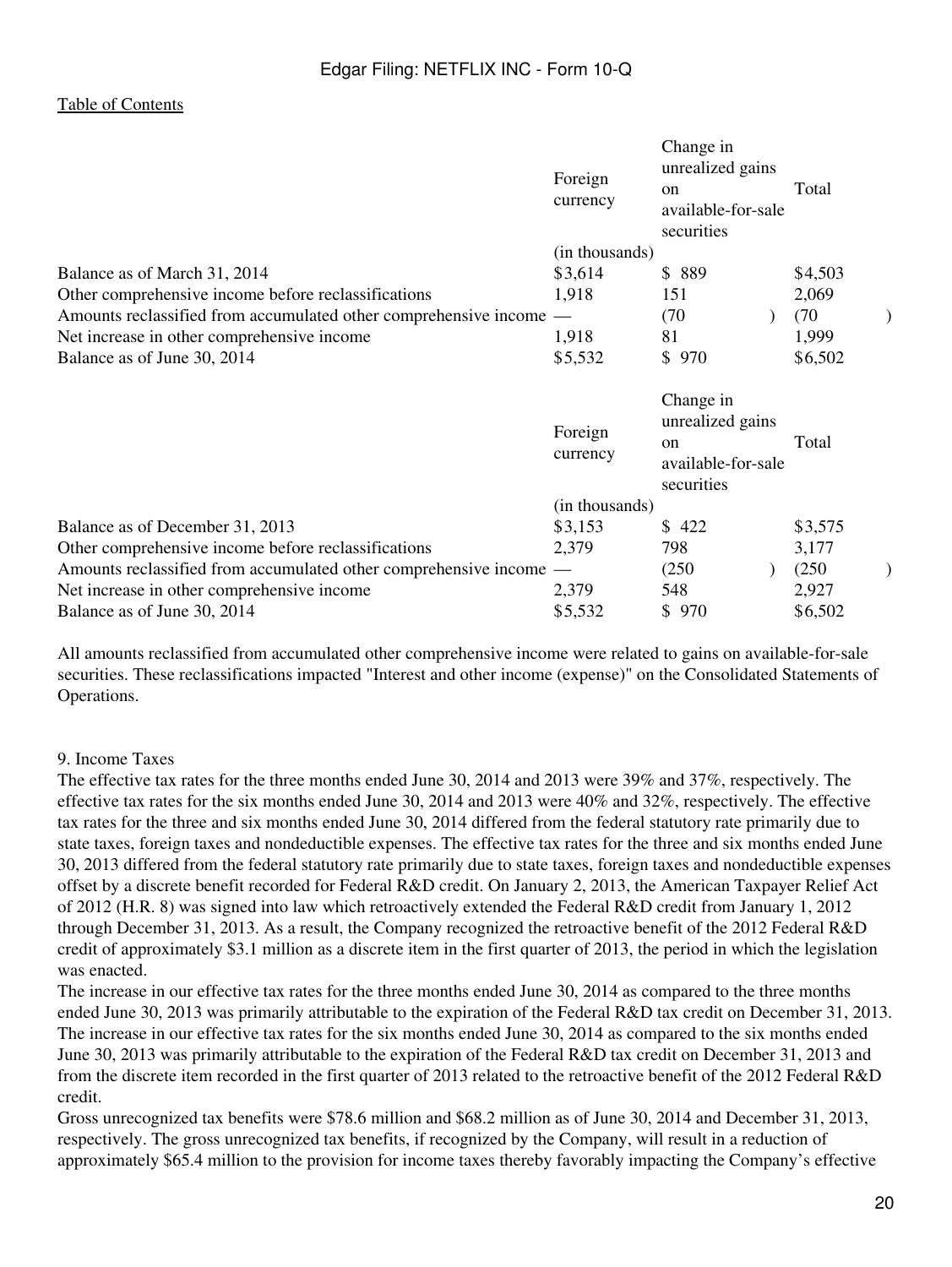tax rate. The Company's unrecognized tax benefits are classified as "Other non-current liabilities" on the Consolidated Balance Sheets. The Company includes interest and penalties related to unrecognized tax benefits within the "Provision for income taxes" on the Consolidated Statements of Operations. As of June 30, 2014, the total amount of gross interest and penalties accrued was \$4.4 million, and is classified as "Other non-current liabilities" on the Consolidated Balance Sheets.

Deferred tax assets include \$19.0 million and \$21.5 million classified as "Other current assets" and \$100.9 million and \$69.1 million classified as "Other non-current assets" on the Consolidated Balance Sheets as of June 30, 2014 and December 31, 2013, respectively. In evaluating its ability to realize the net deferred tax assets, the Company considered all available positive and negative evidence, including its past operating results and the forecast of future market growth, forecasted earnings, future taxable income, and prudent and feasible tax planning strategies. As of June 30, 2014 and December 31, 2013, it was considered more likely than not that substantially all deferred tax assets would be realized, and no significant valuation allowance was recorded.

Income tax benefits attributable to the exercise of employee stock options of \$14.6 million and \$20.2 million, during the three months ended June 30, 2014 and 2013, respectively, were recorded directly to "Additional paid-in capital" on the Consolidated Balance Sheets. Income tax benefits attributable to the exercise of employee stock options of \$47.1 million and \$31.5 million, during the six months ended June 30, 2014 and 2013, respectively, were recorded directly to "Additional paid-in capital" on the Consolidated Balance Sheets.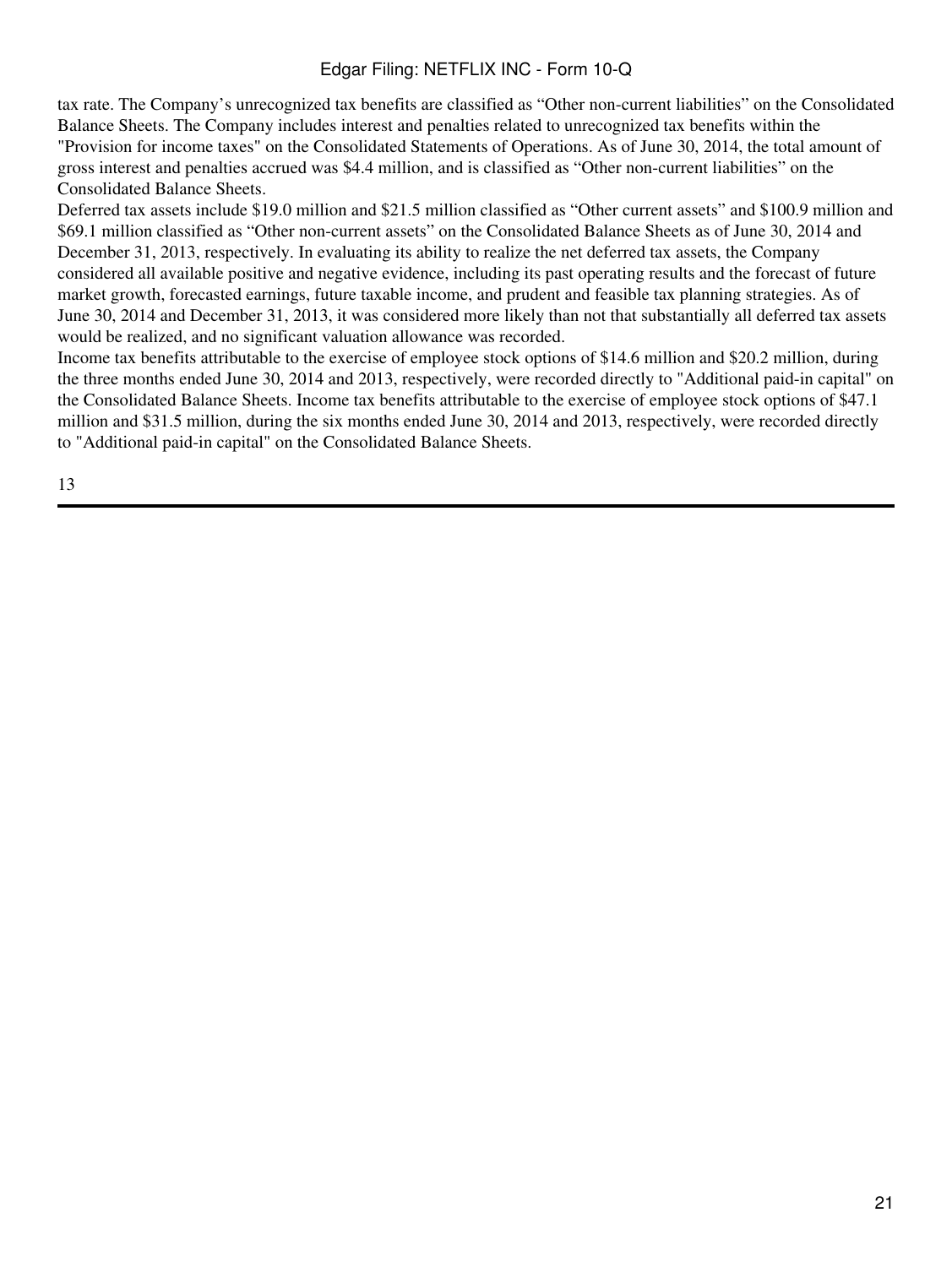The Company files U.S. federal, state and foreign tax returns. The Company is currently under examination by the IRS for the years 2008 through 2011. The IRS has completed its Field Exam of the 2008 and 2009 federal tax returns and has issued a Revenue Agent Report with a proposed assessment primarily related to the Company's R&D Credits claimed in those years. The Company has filed a protest against the proposed assessment and is currently in the midst of the IRS Appeals process. The IRS Field Exam of the 2010 and 2011 federal tax returns is in process. The 2012 federal tax return remains subject to examination by the IRS.

The Company is also currently under examination by the state of California for the years 2006 and 2007. California has completed its Field Exam of the 2006 and 2007 California tax returns and has issued a Notice of Proposed Assessment primarily related to our R&D Credits claimed in those years. The Company has filed a protest against the proposed assessment and is currently awaiting the commencement of the Protest process with the Franchise Tax Board. The years 1997 through 2005, as well as 2008 through 2012, remain subject to examination by the state of California.

The Company is currently not under examination in any foreign jurisdiction. The years 2011 through 2013 remain subject to examination by foreign jurisdictions.

Given the potential outcome of the current examinations, as well as the impact of the current examination on the potential expiration of the statute of limitations, it is reasonably possible that the balance of unrecognized tax benefits could significantly change within the next twelve months. However, at this time, an estimate of the range of reasonably possible adjustments to the balance of unrecognized tax benefits cannot be made.

#### 10. Commitments and Contingencies

#### Streaming Content

At June 30, 2014, the Company had \$7.7 billion of obligations comprised of \$1.8 billion included in "Current content liabilities" and \$1.4 billion of "Non-current content liabilities" on the Consolidated Balance Sheets and \$4.5 billion of obligations that are not reflected on the Consolidated Balance Sheets.

At December 31, 2013, the Company had \$7.3 billion of obligations comprised of \$1.8 billion included in "Current content liabilities" and \$1.3 billion of "Non-current content liabilities" on the Consolidated Balance Sheets and \$4.2 billion of obligations that are not reflected on the Consolidated Balance Sheets.

The expected timing of payments for these streaming content obligations is as follows:

|                                        | As of                    |             |
|----------------------------------------|--------------------------|-------------|
|                                        | June 30,<br>December 31, |             |
|                                        | 2014                     | 2013        |
|                                        | (in thousands)           |             |
| Less than one year                     | \$3,304,367              | \$2,972,325 |
| Due after one year and through 3 years | 3,732,380                | 3,266,907   |
| Due after 3 years and through 5 years  | 653,408                  | 929,645     |
| Due after 5 years                      | 37,895                   | 83,284      |
| Total streaming content obligations    | \$7,728,050              | \$7,252,161 |

A streaming content obligation is incurred at the time the Company enters into a license agreement to obtain future titles. Once a title becomes available, a content liability is generally recorded on the Consolidated Balance Sheets. Certain agreements include the obligation to license rights for unknown future titles, the ultimate quantity and / or fees for which are not yet determinable as of the reporting date. Because the amount is not reasonably estimable, the Company does not include any estimated obligation for these future titles beyond the known minimum amount. However, the unknown obligations are expected to be significant and the expected timing of payments could range from less than one year to more than five years.

The Company has entered into certain licenses with performing rights organizations ("PROs"), and is currently involved in negotiations with other PROs, that hold certain rights to music and other entertainment works "publicly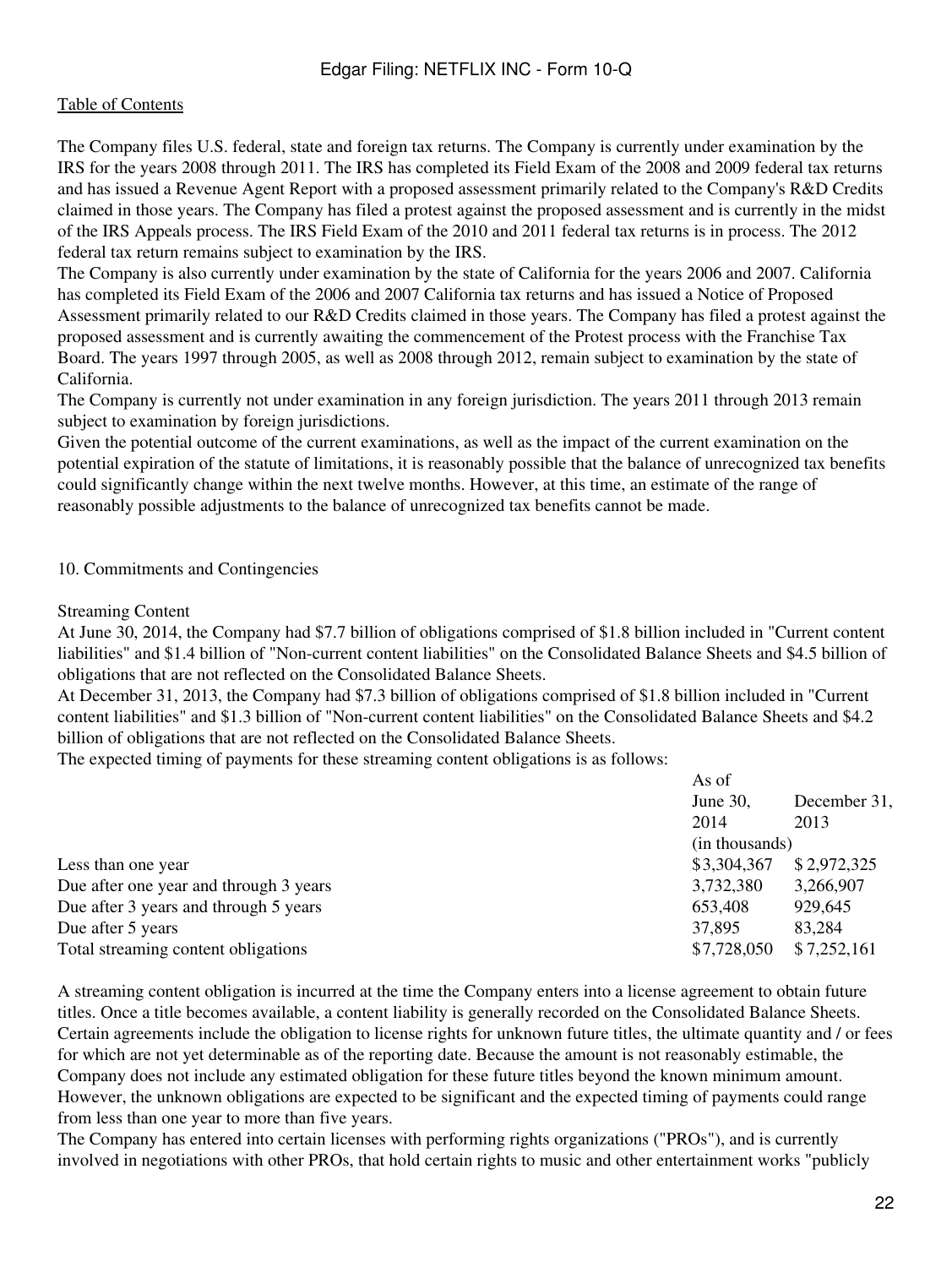performed" in connection with streaming content into various territories. Accruals for estimated license fees are recorded and then adjusted based on any change in estimates. These amounts are included in the streaming content obligations. The results of these negotiations are uncertain and may be materially different from management's estimates.

## Legal Proceedings

From time to time, in the normal course of its operations, the Company is subject to litigation matters and claims, including claims relating to employee relations, business practices and patent infringement. Litigation can be expensive and disruptive to normal business operations. Moreover, the results of complex legal proceedings are difficult to predict and the Company's view of these matters may change in the future as the litigation and events related thereto unfold. The Company expenses legal fees as incurred. The Company records a provision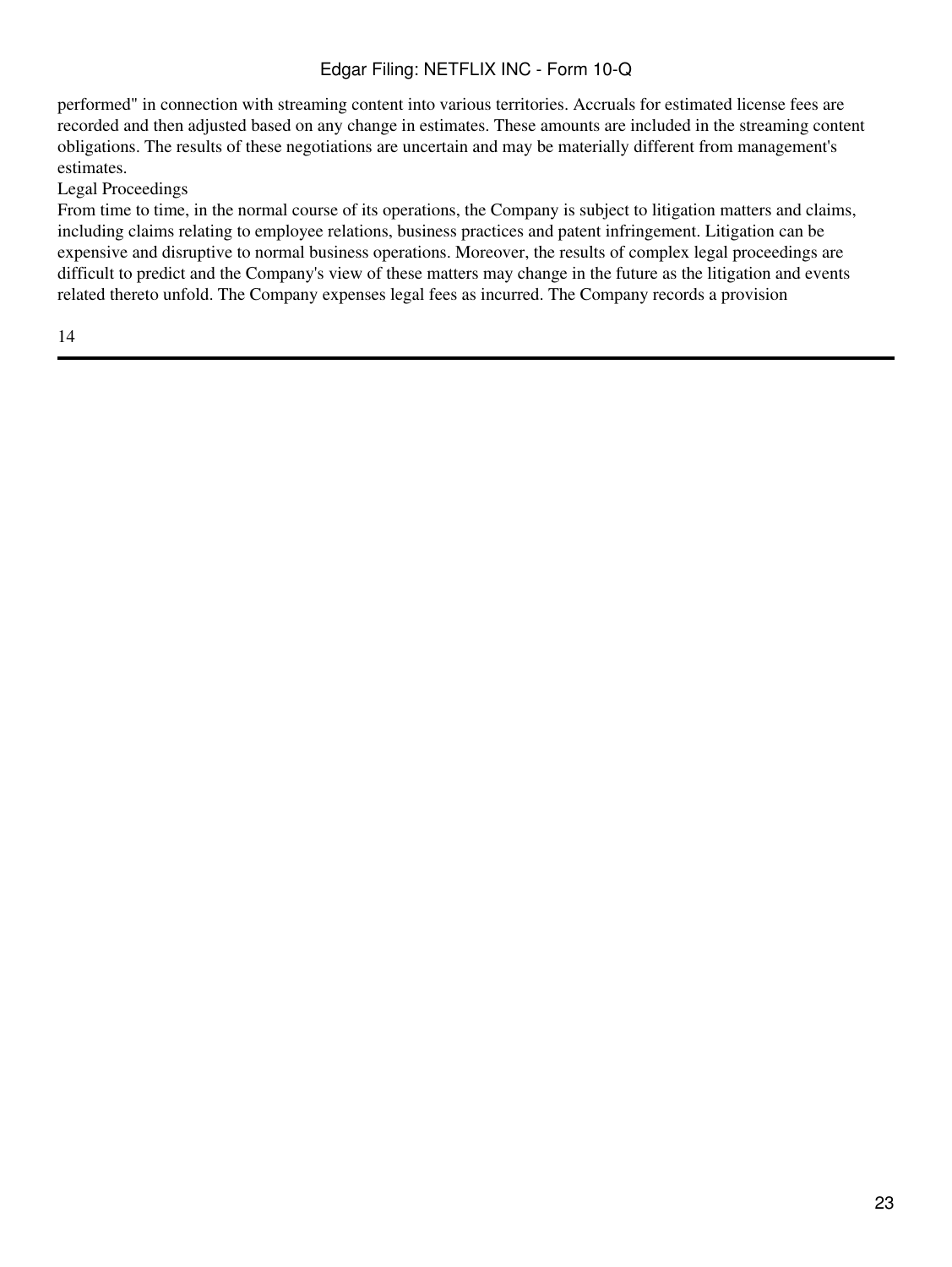for contingent losses when it is both probable that a liability has been incurred and the amount of the loss can be reasonably estimated. An unfavorable outcome to any legal matter, if material, could have an adverse effect on the Company's operations or its financial position, liquidity or results of operations.

On January 13, 2012, the first of three purported shareholder class action lawsuits was filed in the United States District Court for the Northern District of California against the Company and certain of its officers and directors. Two additional purported shareholder class action lawsuits were filed in the same court on January 27, 2012 and February 29, 2012 alleging substantially similar claims. These lawsuits were consolidated into In re Netflix, Inc., Securities Litigation, Case No. 3:12-cv-00225-SC, and the Court selected lead plaintiffs. On June 26, 2012, lead plaintiffs filed a consolidated complaint which alleged violations of the federal securities laws. The Court dismissed the consolidated complaint with leave to amend on February 13, 2013. Lead plaintiffs filed a first amended consolidated complaint on March 22, 2013. The Court dismissed the first amended consolidated complaint with prejudice on August 20, 2013, and judgment was entered on September 27, 2013. Lead plaintiffs filed a motion to alter or amend the judgment and requested leave to file a second amended complaint on October 25, 2013. On January 17, 2014, the Court denied that motion. On February 18, 2014, plaintiffs appealed that decision to the Unites States Court of Appeals for the Ninth Circuit. Management has determined a potential loss is reasonably possible however, based on its current knowledge, management does not believe that the amount of such possible loss or a range of potential loss is reasonably estimable

On November 23, 2011, the first of six purported shareholder derivative suits was filed in the Superior Court of California, Santa Clara County, against the Company and certain of its officers and directors. Five additional purported shareholder derivative suits were subsequently filed: two in the Superior Court of California, Santa Clara County on February 9, 2012 and May 2, 2012; and three in the United States District Court for the Northern District of California on February 13, 2012, February 24, 2012 and April 2, 2012. The purported shareholder derivative suits filed in the Northern District of California have been voluntarily dismissed. On July 5, 2012, the purported shareholder derivative suits filed in Santa Clara County were consolidated into In re Netflix, Inc. Shareholder Derivative Litigation, Case No. 1-12-cv-218399, and lead counsel was appointed. A consolidated complaint was filed on December 4, 2012, with plaintiffs seeking compensatory damages and other relief. The consolidated complaint alleges, among other things, that certain of the Company's current and former officers and directors breached their fiduciary duties, issued false and misleading statements primarily regarding the Company's streaming business, violated accounting rules concerning segment reporting, violated provisions of the California Corporations Code, and wasted corporate assets. The consolidated complaint further alleges that the defendants caused the Company to buy back stock at artificially inflated prices to the detriment of the Company and its shareholders while contemporaneously selling personally held Company stock. The Company filed a demurrer to the consolidated complaint and a motion to stay the derivative litigation in favor of the related federal securities class action on February 4, 2013. On June 21, 2013, the Court granted the motion to stay the derivative litigation pending resolution of the related federal securities class action. Management has determined a potential loss is reasonably possible however, based on its current knowledge, management does not believe that the amount of such possible loss or a range of potential loss is reasonably estimable.

The Company is involved in other litigation matters not listed above but does not consider the matters to be material either individually or in the aggregate at this time. The Company's view of the matters not listed may change in the future as the litigation and events related thereto unfold.

#### Indemnification

In the ordinary course of business, the Company has entered into contractual arrangements under which it has agreed to provide indemnification of varying scope and terms to business partners and other parties with respect to certain matters, including, but not limited to, losses arising out of the Company's breach of such agreements and out of intellectual property infringement claims made by third parties. In these circumstances, payment may be conditional on the other party making a claim pursuant to the procedures specified in the particular contract.

The Company's obligations under these agreements may be limited in terms of time or amount, and in some instances, the Company may have recourse against third parties for certain payments. In addition, the Company has entered into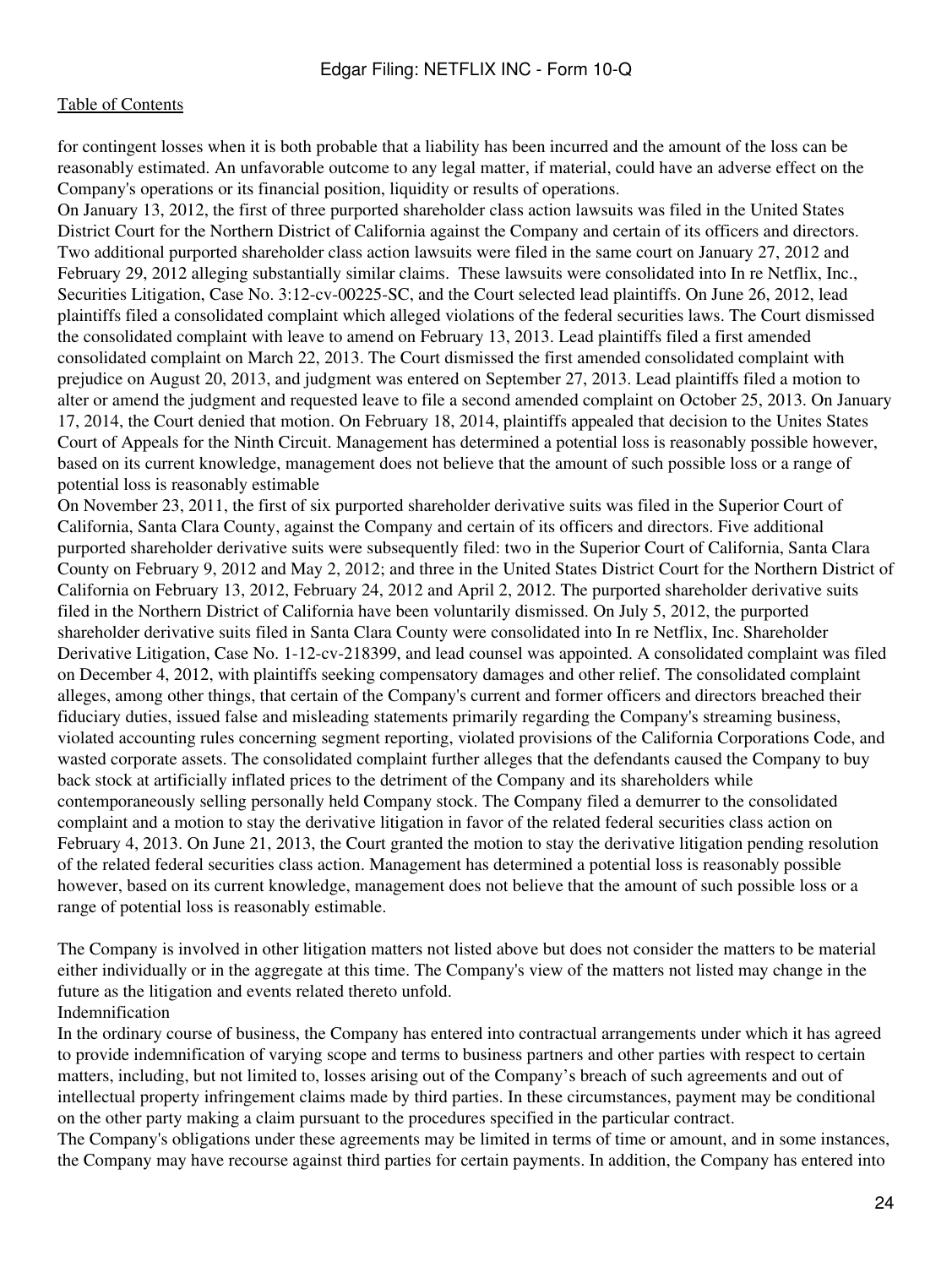indemnification agreements with its directors and certain of its officers that will require it, among other things, to indemnify them against certain liabilities that may arise by reason of their status or service as directors or officers. The terms of such obligations vary.

It is not possible to make a reasonable estimate of the maximum potential amount of future payments under these or similar agreements due to the conditional nature of the Company's obligations and the unique facts and circumstances involved in each particular agreement. No amount has been accrued in the accompanying consolidated financial statements with respect to these indemnification obligations.

### 11. Segment Information

The Company has three operating segments: Domestic streaming, International streaming and Domestic DVD. Segment information is presented along the same lines that the Company's chief operating decision maker reviews the operating results in assessing performance and allocating resources. The Company's chief operating decision maker reviews revenues and contribution profit (loss) for each of the reportable segments. Contribution profit (loss) is defined as revenues less cost of revenues and marketing expenses directly incurred by the segment. The Domestic and International streaming segments derive revenues from monthly membership fees for services consisting solely of streaming content. The Domestic DVD segment derives revenues from monthly membership fees for services consisting solely of DVD-by-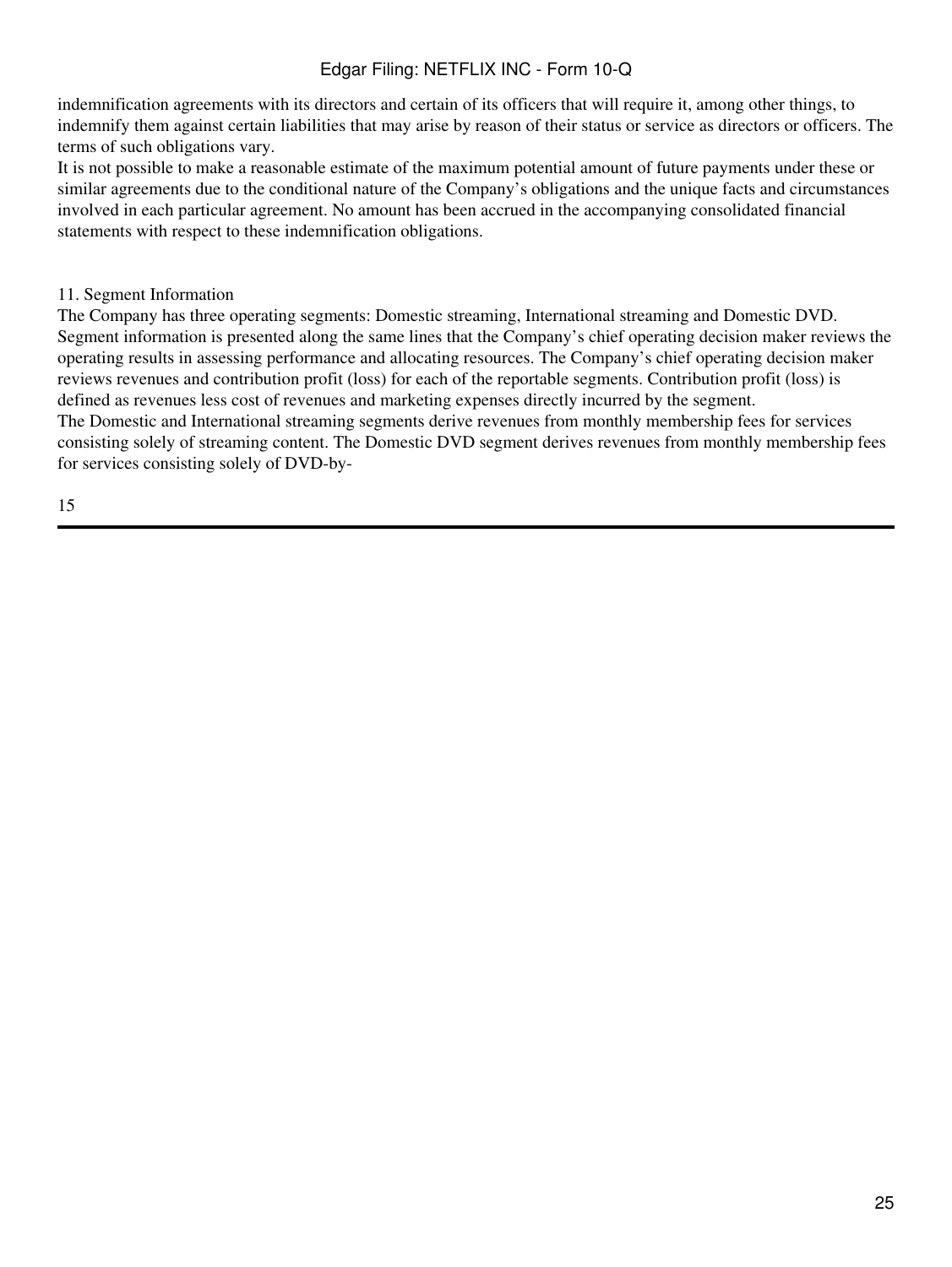mail. Revenues and the related payment card fees are attributed to the operating segment based on the nature of the underlying membership (streaming or DVD) and the geographic region from which the membership originates. There are no internal revenue transactions between the Company's reporting segments.

Cost of revenues are primarily attributed to the operating segment based on the amounts directly incurred by the segment to obtain content and deliver it to the specific region. Marketing expenses are primarily comprised of advertising expenses which are generally included in the segment in which the expenditures are directly incurred. The Company's long-lived tangible assets were located as follows:

|                                                                                         | As of            |                         |
|-----------------------------------------------------------------------------------------|------------------|-------------------------|
|                                                                                         | June 30,<br>2014 | December<br>31,<br>2013 |
|                                                                                         | (in thousands)   |                         |
| <b>United States</b>                                                                    | \$133,451        | \$126,455               |
| International                                                                           | 8.264            | 7.150                   |
| The following tables represent segment information for the quarter ended June 30 $2014$ |                  |                         |

The following tables represent segment information for the quarter ended June 30, 2014:

|                                    |                                      | As of/Three months ended June 30, 2014 |            |                            |  |  |
|------------------------------------|--------------------------------------|----------------------------------------|------------|----------------------------|--|--|
|                                    | Domestic                             | <b>International Domestic</b>          |            | Consolidated               |  |  |
|                                    | Streaming                            | Streaming                              | <b>DVD</b> |                            |  |  |
|                                    | (in thousands)                       |                                        |            |                            |  |  |
| Total members at end of period (1) | 36,244                               | 13,801                                 | 6,261      |                            |  |  |
| Revenues                           | \$838,225                            | \$307,461                              | \$194,721  | \$1,340,407                |  |  |
| Cost of revenues                   | 546,223                              | 266,697                                | 101,928    | 914,848                    |  |  |
| Marketing                          | 64,727                               | 56,036                                 |            | 120,763                    |  |  |
| Contribution profit (loss)         | \$227,275                            | \$(15,272)                             | \$92,793   | \$304,796                  |  |  |
| Other operating expenses           |                                      |                                        |            | 175,196                    |  |  |
| Operating income                   |                                      |                                        |            | 129,600                    |  |  |
| Other income (expense)             |                                      |                                        |            | (12, 228)<br>$\lambda$     |  |  |
| Provision for income taxes         |                                      |                                        |            | 46,354                     |  |  |
| Net income                         |                                      |                                        |            | \$71,018                   |  |  |
|                                    | As of/Six months ended June 30, 2014 |                                        |            |                            |  |  |
|                                    | Domestic                             | <b>International Domestic</b>          |            | Consolidated               |  |  |
|                                    | Streaming                            | Streaming                              | <b>DVD</b> |                            |  |  |
|                                    | (in thousands)                       |                                        |            |                            |  |  |
| Total members at end of period (1) | 36,244                               | 13,801                                 | 6,261      |                            |  |  |
| Revenues                           | \$1,636,842                          | \$574,579                              | \$399,075  | \$2,610,496                |  |  |
| Cost of revenues                   | 1,063,317                            | 511,964                                | 208,753    | 1,784,034                  |  |  |
| Marketing                          | 144,985                              | 112,876                                |            | 257,861                    |  |  |
| Contribution profit (loss)         | \$428,540                            | \$ (50,261)                            | \$190,322  | \$568,601                  |  |  |
| Other operating expenses           |                                      |                                        |            | 341,406                    |  |  |
| Operating income                   |                                      |                                        |            | 227,195                    |  |  |
| Other income (expense)             |                                      |                                        |            | (20, 879)<br>$\mathcal{L}$ |  |  |
| Provision for income taxes         |                                      |                                        |            | 82,183                     |  |  |
| Net income                         |                                      |                                        |            | \$124,133                  |  |  |
|                                    |                                      |                                        |            |                            |  |  |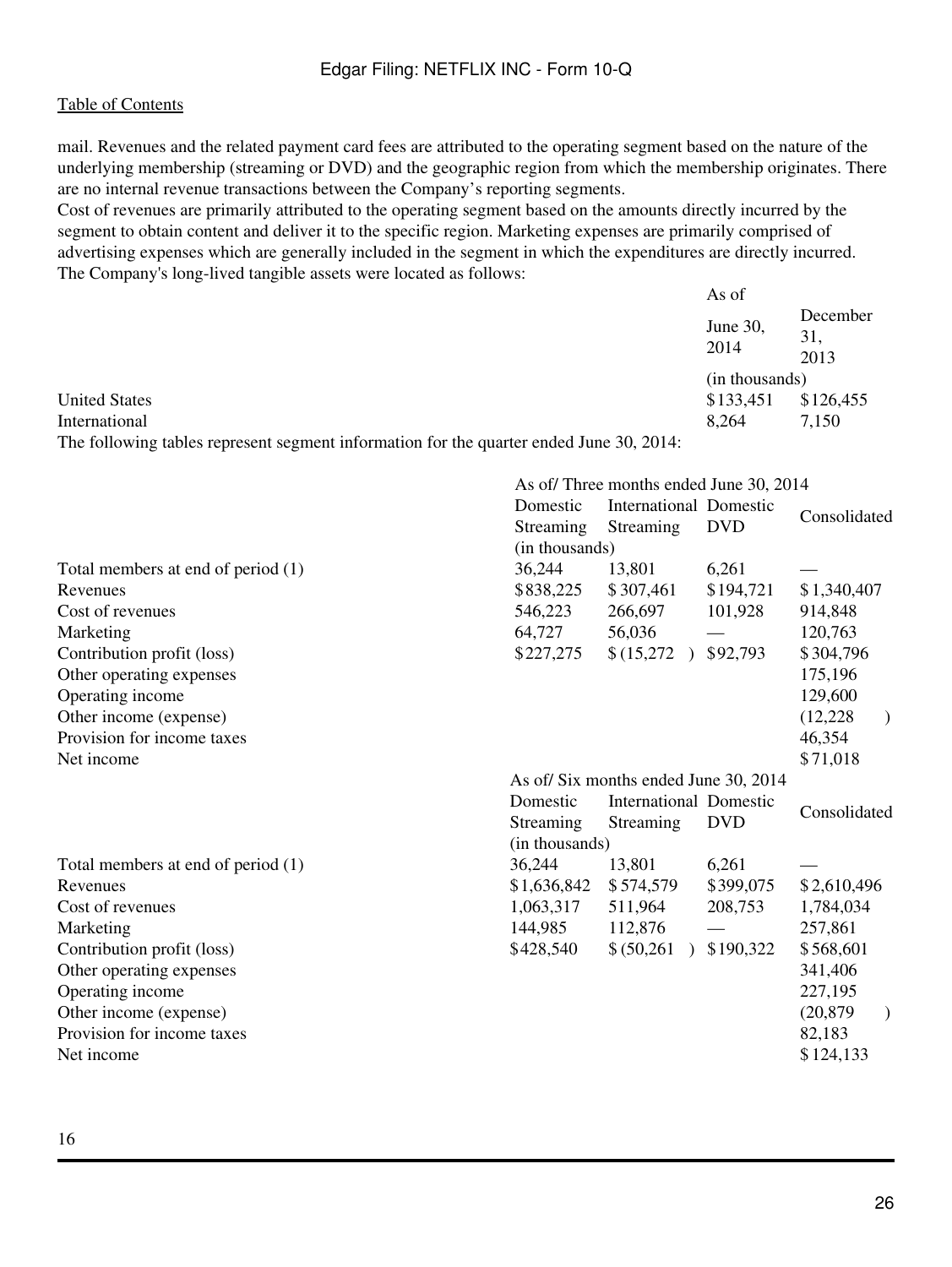The following tables represent segment information for the quarter ended June 30, 2013:

|                                                                         | As of/Three months ended June 30, 2013 |                        |            |                            |  |
|-------------------------------------------------------------------------|----------------------------------------|------------------------|------------|----------------------------|--|
|                                                                         | Domestic                               | International Domestic |            | Consolidated               |  |
|                                                                         | Streaming                              | Streaming              | <b>DVD</b> |                            |  |
|                                                                         | (in thousands)                         |                        |            |                            |  |
| Total members at end of period (1)                                      | 29,807                                 | 7,747                  | 7,508      |                            |  |
| Revenues                                                                | \$671,089                              | \$165,902              | \$232,381  | \$1,069,372                |  |
| Cost of revenues                                                        | 452,598                                | 184,400                | 123,676    | 760,674                    |  |
| Marketing                                                               | 67,177                                 | 47,335                 | 99         | 114,611                    |  |
| Contribution profit (loss)                                              | \$151,314                              | \$ (65,833)            | \$108,606  | \$194,087                  |  |
| Other operating expenses                                                |                                        |                        |            | 136,970                    |  |
| Operating income                                                        |                                        |                        |            | 57,117                     |  |
| Other income (expense)                                                  |                                        |                        |            | (10, 468)<br>$\mathcal{L}$ |  |
| Provision for income taxes                                              |                                        |                        |            | 17,178                     |  |
| Net income                                                              |                                        |                        |            | \$29,471                   |  |
|                                                                         | As of/Six months ended June 30, 2013   |                        |            |                            |  |
|                                                                         | Domestic<br>International Domestic     |                        |            | Consolidated               |  |
|                                                                         | Streaming                              | Streaming              | <b>DVD</b> |                            |  |
|                                                                         | (in thousands)                         |                        |            |                            |  |
| Total members at end of period (1)                                      | 29,807                                 | 7,747                  | 7,508      |                            |  |
| Revenues                                                                | \$1,309,738                            | \$307,921              | \$475,674  | \$2,093,333                |  |
| Cost of revenues                                                        | 892,932                                | 351,292                | 253,402    | 1,497,626                  |  |
| Marketing                                                               | 134,142                                | 99,382                 | 173        | 233,697                    |  |
| Contribution profit (loss)                                              | \$282,664                              | \$(142,753)            | \$222,099  | \$362,010                  |  |
| Other operating expenses                                                |                                        |                        |            | 273,071                    |  |
| Operating income                                                        |                                        |                        |            | 88,939                     |  |
| Other income (expense)                                                  |                                        |                        |            | (41,360)<br>$\lambda$      |  |
| Provision for income taxes                                              |                                        |                        |            | 15,419                     |  |
| Net income                                                              |                                        |                        |            | \$32,160                   |  |
| The following table represents the amortization of the content library: |                                        |                        |            |                            |  |
|                                                                         | Domestic                               | International Domestic |            |                            |  |

|                                                            | Domestic       | International Domestic |            | Consolidated |
|------------------------------------------------------------|----------------|------------------------|------------|--------------|
|                                                            | Streaming      | Streaming              | <b>DVD</b> |              |
| Three months ended June 30,                                | (in thousands) |                        |            |              |
| 2014                                                       | \$409,896      | \$229,141              | \$16,923   | \$655,960    |
| 2013                                                       | 344,441        | 165,809                | 17,709     | 527,959      |
| Six months ended June 30,                                  |                |                        |            |              |
| 2014                                                       | 796,211        | 443,561                | 33,044     | 1,272,816    |
| 2013                                                       | 680,189        | 315,801                | 35,946     | 1,031,936    |
| The following table represents total content library, net: |                |                        |            |              |
|                                                            | Domestic       | International Domestic |            |              |
|                                                            | Streaming      | Streaming              | <b>DVD</b> | Consolidated |
|                                                            | (in thousands) |                        |            |              |
| As of June 30, 2014                                        | \$3,196,275    | \$914,239              | \$24,623   | \$4,135,137  |
| As of December 31, 2013                                    | 2,973,023      | 804,690                | 19,779     | 3,797,492    |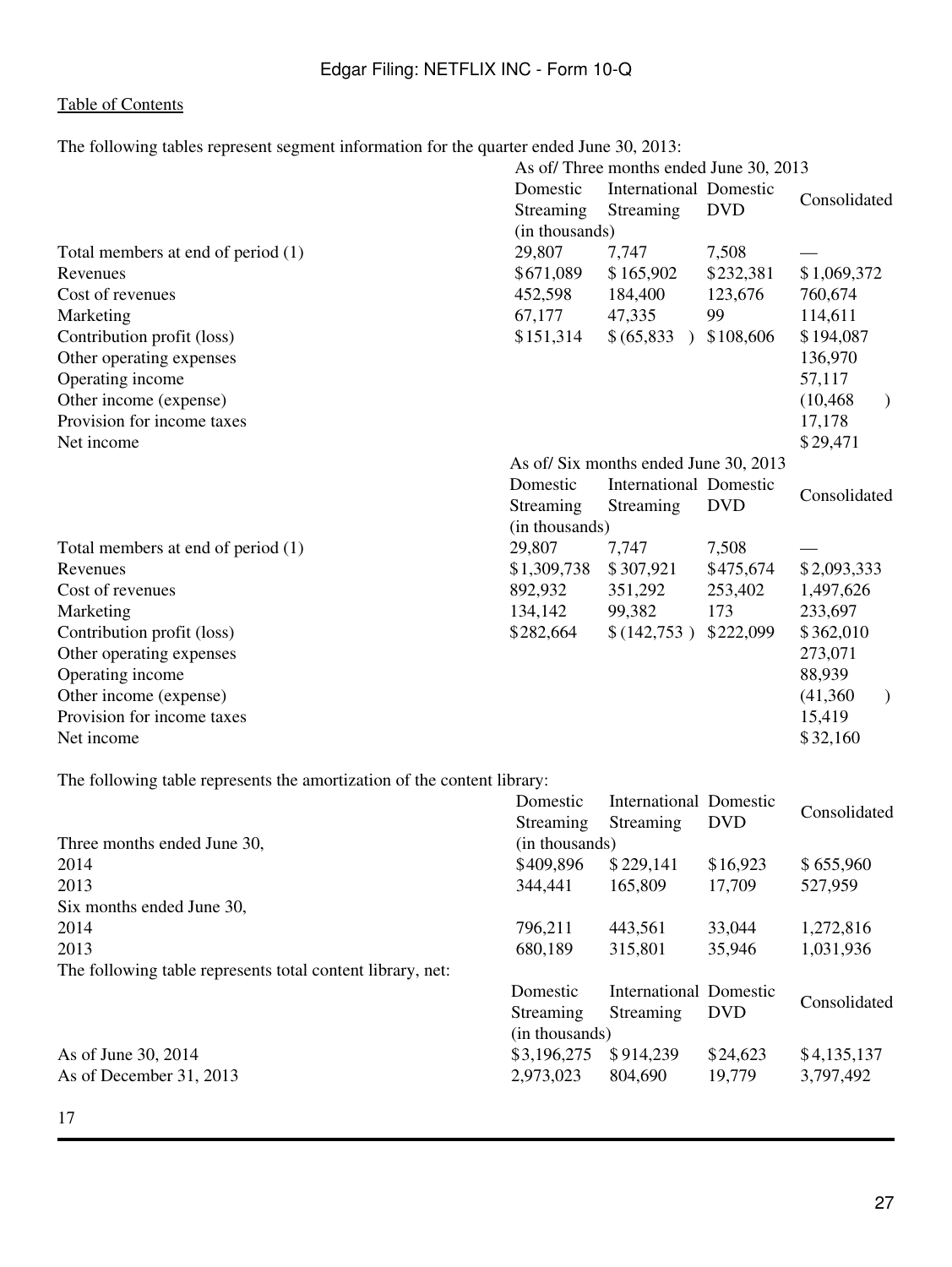<span id="page-27-0"></span>(1) definition of a member in the above metrics, a method of payment is required to be provided even during the A membership (also referred to as a subscription) is defined as the right to receive either the Netflix streaming service or Netflix DVD service. Memberships are assigned to territories based on the geographic location used at time of sign up as determined by the Company's internal systems, which utilize industry standard geo-location technology. The Company offers free-trial memberships to new and certain rejoining members. For inclusion in the free-trial period. Total members therefore include those who are on a free-trial and have provided a method of payment. A membership would be canceled and cease to be reflected in the above metrics as of the effective cancellation date. Voluntary cancellations become effective at the end of the monthly membership period, while involuntary cancellation of the service, as a result of a failed method of payment, becomes effective immediately.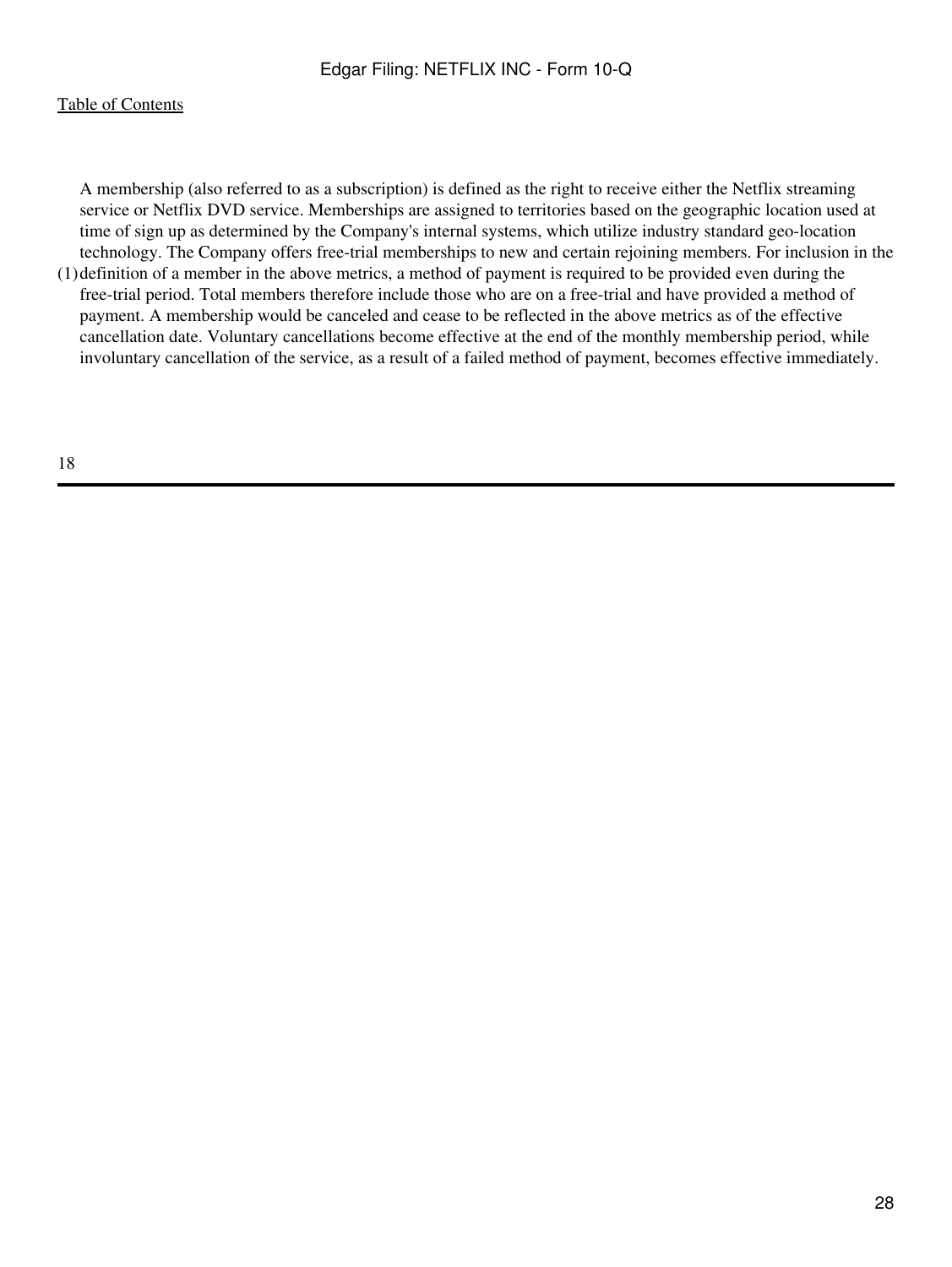Item 2. Management's Discussion and Analysis of Financial Condition and Results of Operations

#### Forward-Looking Statements

This Quarterly Report on Form 10-Q contains forward-looking statements within the meaning of the federal securities laws. These forward-looking statements include, but are not limited to statements regarding: our core strategy; the impact of new accounting standards; investments in content, including original content; international expansion and investments related thereto; cash use in connection with content acquisitions and licensing and international expansion; deferred tax assets; pricing; accessing and obtaining additional capital and future contractual obligations. These forward-looking statements are subject to risks and uncertainties that could cause actual results and events to differ materially from those included in forward-looking statements. These forward-looking statements can be identified by our use of words such as "anticipate," "expect," "will," "may" and derivations thereof. Factors that might cause or contribute to such differences include, but are not limited to, those discussed in our Annual Report on Form 10-K for the year ended December 31, 2013 filed with the Securities and Exchange Commission ("SEC") on February 3, 2014, in particular the risk factors discussed under the heading "Risk Factors" in Part I, Item IA. We assume no obligation to revise or publicly release any revision to any forward-looking statements contained in this Quarterly Report on Form 10-Q, unless required by law.

Investors and others should note that we announce material financial information to our investors using our investor relations website (http://ir.netflix.com), SEC filings, press releases, public conference calls and webcasts. We use these channels, as well as social media, to communicate with our members and the public about our company, our services and other issues. It is possible that the information we post on social media could be deemed to be material information. Therefore, we encourage investors, the media, and others interested in our company to review the information we post on the United States ("U.S.") social media channels listed on our investor relations website.

#### **Overview**

We are the world's leading Internet television network with more than 50 million streaming members in over 40 countries enjoying more than two billion hours of TV shows and movies per month, including original series. Our members can watch as much as they want, anytime, anywhere, on nearly any Internet-connected screen. Members can play, pause and resume watching, all without commercials or commitments. Additionally, in the U.S., our members can receive DVDs delivered quickly to their homes.

We are a pioneer in the Internet delivery of TV shows and movies, launching our streaming service in 2007. Since this launch, we have developed an ecosystem for Internet-connected devices and have licensed increasing amounts of content that enable consumers to enjoy TV shows and movies directly on their TVs, computers and mobile devices. As a result of these efforts, we have experienced growing consumer acceptance of and interest in the delivery of TV shows and movies directly over the Internet. Historically, our acquisition of new members has been seasonal with the first and fourth quarters representing our strongest net member additions and our second quarter representing the lowest net member additions in a calendar year.

Our core strategy is to grow our streaming subscription business domestically and internationally. We are continuously improving our members' experience - expanding our streaming content, with a focus on programming an overall mix of content that delights our customers, enhancing our user interface and extending our streaming service to even more Internet-connected devices while staying within the parameters of our consolidated net income and operating segment contribution profit (loss) targets.

#### Results of Operations

The following represents our consolidated performance highlights:

| Three Months Ended |          | Change      |
|--------------------|----------|-------------|
| June 30,           | June 30. | $Q2'14$ vs. |
| 2014               | 2013     | Q2'13       |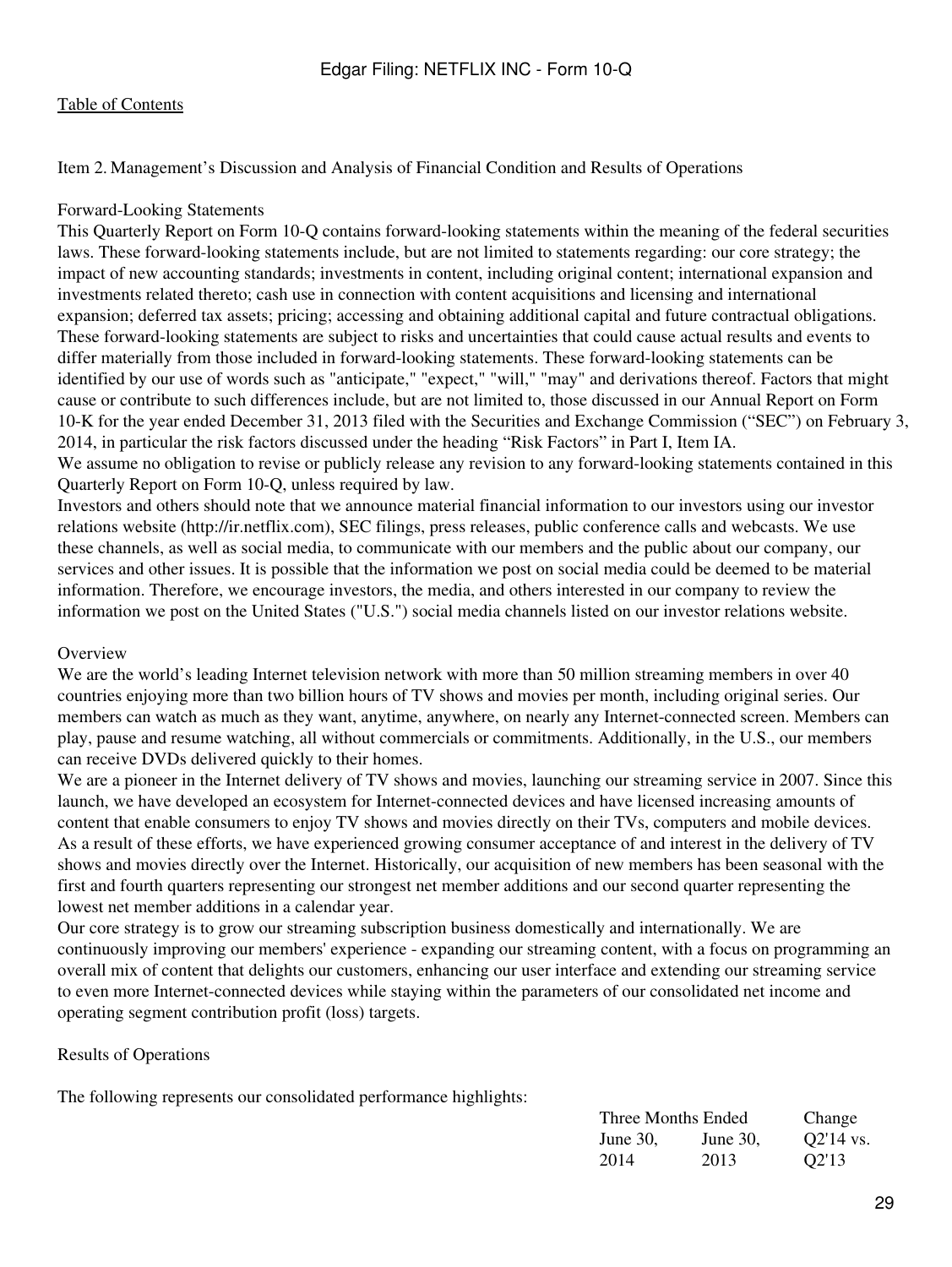|         |        |     | $\%$                                                               |  |  |
|---------|--------|-----|--------------------------------------------------------------------|--|--|
| 129.600 | 57.117 | 127 | $\%$                                                               |  |  |
| 71.018  | 29.471 | 141 | $\%$                                                               |  |  |
|         |        |     | (in thousands, except percentages)<br>$$1,340,407$ $$1,069,372$ 25 |  |  |

In the second quarter of 2014, we increased the domestic streaming membership fee from \$7.99 to \$8.99 per month for new members who choose our most popular streaming plan, which includes access to high definition quality streaming on two screens concurrently. Current members will be grandfathered in at \$7.99 per month for this plan for two years, as long as they remain a member. We also introduced a new membership plan priced at \$7.99 per month which offers standard definition quality streaming on a single device at a time. In the second quarter of 2013, we introduced membership plans priced at \$11.99 per month under which members can stream content on up to four devices concurrently. Internationally, we rolled out similar changes in pricing and plan offerings.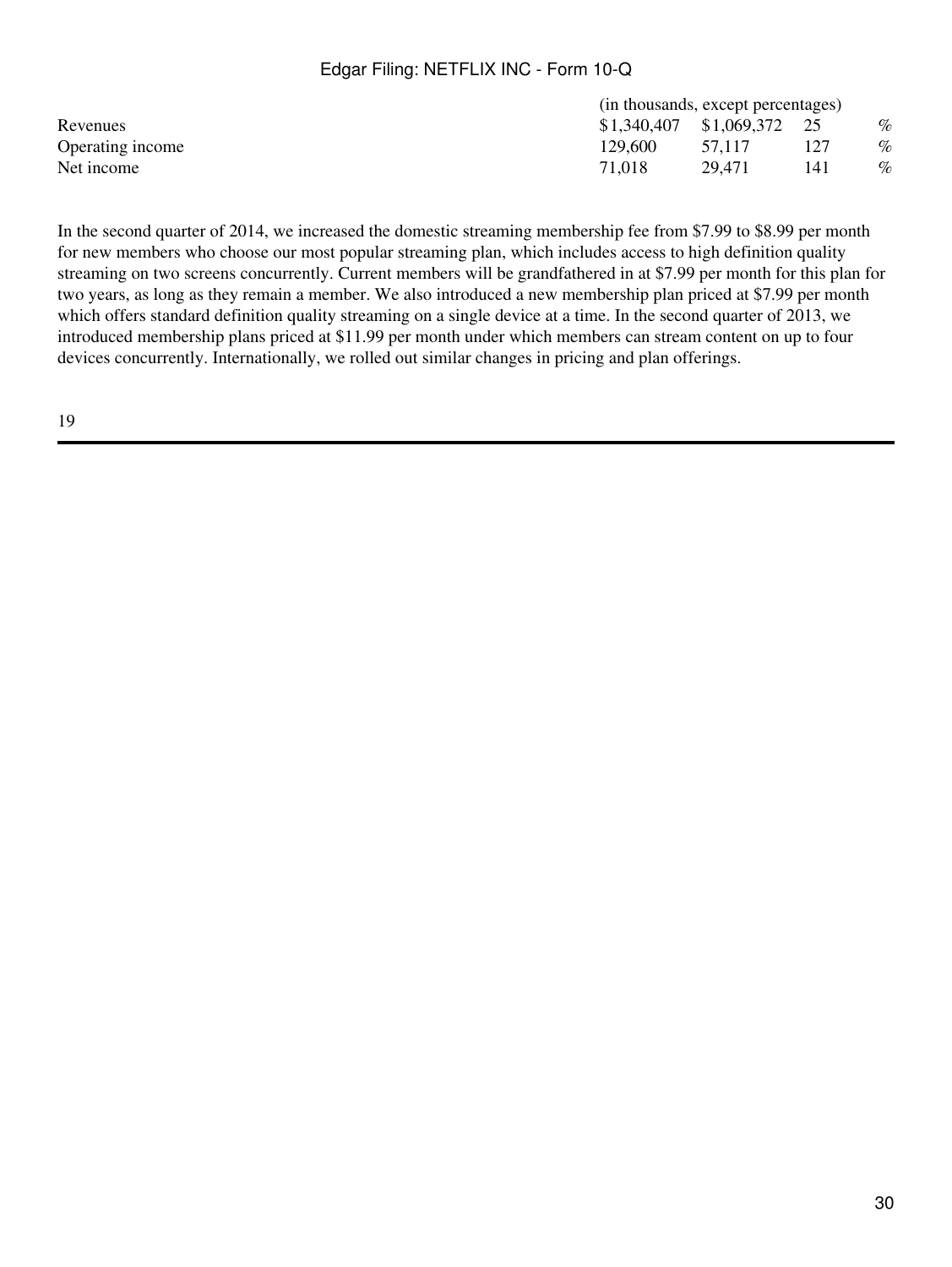Consolidated revenues for the three months ended June 30, 2014 increased \$271.0 million as compared to the three months ended June 30, 2013 due to growth in streaming members, both internationally and domestically. Operating income and net income increased \$72.5 million and \$41.5 million, respectively, due to the increase in revenues, partially offset by the increase in the cost of revenues due to increased content licensing expenses relating to our existing and new streaming content.

The following represents the key elements to our segment results of operations:

• important measure of our operating segment performance as it represents each segment's performance before discrete We define contribution profit as revenues less cost of revenues and marketing expenses. We believe this is an global corporate costs.

We utilize both our own and third-party content delivery networks to help us efficiently stream a high volume of and the lateral content of a lateral content of a lateral content of a lateral content of a lateral content o For the Domestic and International streaming segments, content licensing expenses, which include the amortization of the streaming content library and other expenses associated with the licensing and acquisition of streaming content, represent the vast majority of cost of revenues. Streaming content rights are generally specific to a geographic region and accordingly our international expansion will require us to obtain additional streaming content licenses to support new international markets. Other cost of revenues such as content delivery expenses, customer service and payment processing fees tend to be lower as a percentage of total cost of revenues as compared to content licensing expenses. content to our members over the Internet. Content delivery expenses, therefore, also include equipment costs related to our streaming content delivery network ("Open Connect") and all third-party costs associated with delivering streaming content over the Internet. Cost of revenues in the Domestic DVD segment consist primarily of content delivery, expenses related to the acquisition of content, including amortization of DVD content library and revenue sharing expenses, and other expenses associated with our DVD processing and customer service centers. Content delivery expenses for the Domestic DVD segment consist of the postage costs to mail DVDs to and from our members and the packaging and label costs for the mailers.

streaming segments given our focus on building consumer awareness of the streaming offerings. Marketing expenses streaming segments given our focus on building consumer awareness of the streaming offerings. Marketing expen For the Domestic and International streaming segments, marketing expenses consist primarily of advertising expenses and payments made to our affiliates and consumer electronics partners. Advertising expenses include promotional activities such as television and online advertising. Payments to our affiliates and device partners include fixed fee and /or revenue sharing payments. Marketing expenses are primarily incurred by our Domestic and International incurred by our International streaming segment have been significant and will fluctuate dependent upon the number of International territories in which our streaming service is offered and the timing of the launch of new territories. Marketing expenses are immaterial for the Domestic DVD segment.

• the Domestic and International streaming segments are lower than for our Domestic DVD segment. Investments in We have demonstrated our ability to grow contribution margin as evidenced by the increase in contribution margin from 12% when we first began separately reporting Domestic streaming results in the fourth quarter of 2011 to 27% in the second quarter of 2014. As a result of our focus on growing the streaming segments, contribution margins for content and marketing associated with the International streaming segment will continue to fluctuate dependent upon the number of International territories in which our streaming service is offered and the timing of the launch of new **territories** 

For we grow our streaming segments, we committee to stiff spending to more in streaming content and marketing for our streaming services. As we grow our streaming segments, we continue to shift spending away from the Domestic DVD segment to invest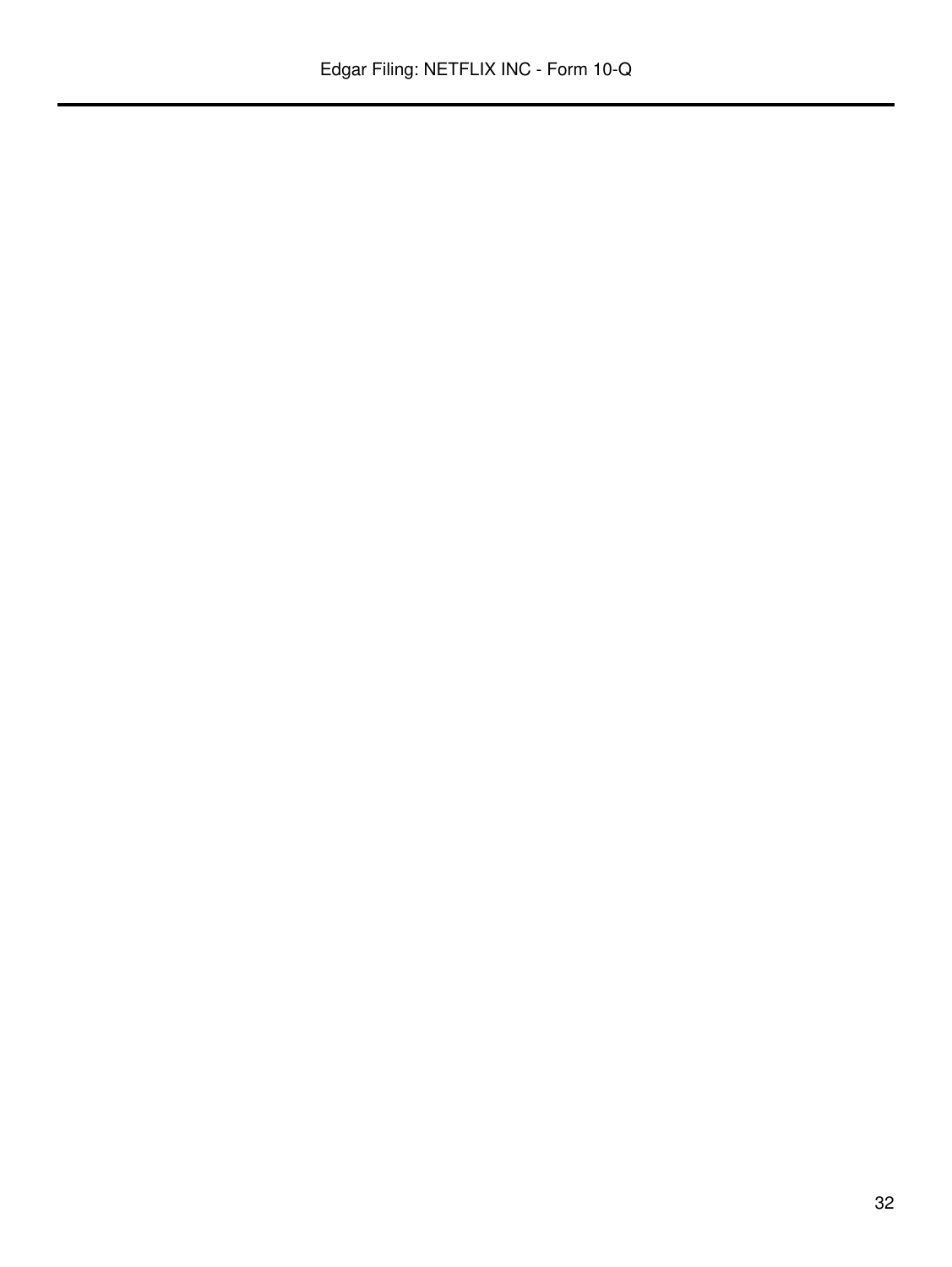#### Domestic Streaming Segment

Three months ended June 30, 2014 as compared to the three months ended June 30, 2013

|                                           | As of/Three Months Ended |                                    |           | Change |
|-------------------------------------------|--------------------------|------------------------------------|-----------|--------|
|                                           | June 30,                 | June 30,                           | Q2'14 vs. |        |
|                                           | 2014                     | 2013                               | Q2'13     |        |
|                                           |                          | (in thousands, except percentages) |           |        |
| Members:                                  |                          |                                    |           |        |
| Net additions                             | 570                      | 633                                | (10       | $)\%$  |
| Members at end of period                  | 36,244                   | 29,807                             | 22        | $\%$   |
| Paid members at end of period             | 35,085                   | 28,624                             | 23        | $\%$   |
| Average monthly revenue per paying member | \$8.04                   | \$7.91                             | 2         | $\%$   |
| Contribution profit:                      |                          |                                    |           |        |
| Revenues                                  | \$838,225                | \$671,089                          | 25        | $\%$   |
| Cost of revenues                          | 546,223                  | 452,598                            | 21        | $\%$   |
| Marketing                                 | 64,727                   | 67,177                             | (4)       | $)\%$  |
| Contribution profit                       | 227, 275                 | 151,314                            | 50        | $\%$   |
| Contribution margin                       | 27                       | $\%$<br>23                         | $\%$      |        |

In the Domestic streaming segment, we derive revenues from monthly membership fees for services consisting solely of streaming content offered through a membership plan. The \$167.1 million increase in our domestic streaming revenues was primarily due to the 23% growth in the average number of paid memberships as well as to the 2% increase in average monthly revenue per paying member resulting from our price increase and introduction of higher priced plans. Our two screen high definition plan continues to be the most popular plan choice for new members. The \$93.6 million increase in domestic streaming cost of revenues was primarily due to the \$67.2 million increase in content licensing expenses relating to our existing and new streaming content, including more exclusive and original programming. In addition, content delivery expenses increased by \$17.3 million and other costs, such as payment processing fees and customer service call centers, increased \$9.1 million due to our growing member base. Marketing expenses decreased \$2.5 million primarily due to a decrease in advertising partially offset by an increase in public relations expenses.

Our Domestic streaming segment had a contribution margin of 27% for the three months ended June 30, 2014, which increased as compared to the contribution margin of 23% for the three months ended June 30, 2013, as a result of growing memberships and revenue faster than content and marketing spending.

Six months ended June 30, 2014 as compared to the six months ended June 30, 2013

|                                           | As of/Six Months Ended |                                    |                      | Change |  |
|-------------------------------------------|------------------------|------------------------------------|----------------------|--------|--|
|                                           | June $30$ ,            | June $30$ ,                        | YTD'14 vs.<br>YTD'13 |        |  |
|                                           | 2014                   | 2013                               |                      |        |  |
|                                           |                        | (in thousands, except percentages) |                      |        |  |
| Members:                                  |                        |                                    |                      |        |  |
| Net additions                             | 2,824                  | 2,661                              | 6                    | $\%$   |  |
| Members at end of period                  | 36,244                 | 29,807                             | 22<br>$\%$           |        |  |
| Paid members at end of period             | 35,085                 | 28,624                             | 23                   | $\%$   |  |
| Average monthly revenue per paying member | \$8.05                 | \$7.94                             |                      | $\%$   |  |
| Contribution profit:                      |                        |                                    |                      |        |  |
| Revenues                                  | \$1,636,842            | \$1,309,738                        | 25                   | $\%$   |  |
| Cost of revenues                          | 1,063,317              | 892,932                            | 19                   | $\%$   |  |
| Marketing                                 | 144,985                | 134,142                            |                      | $\%$   |  |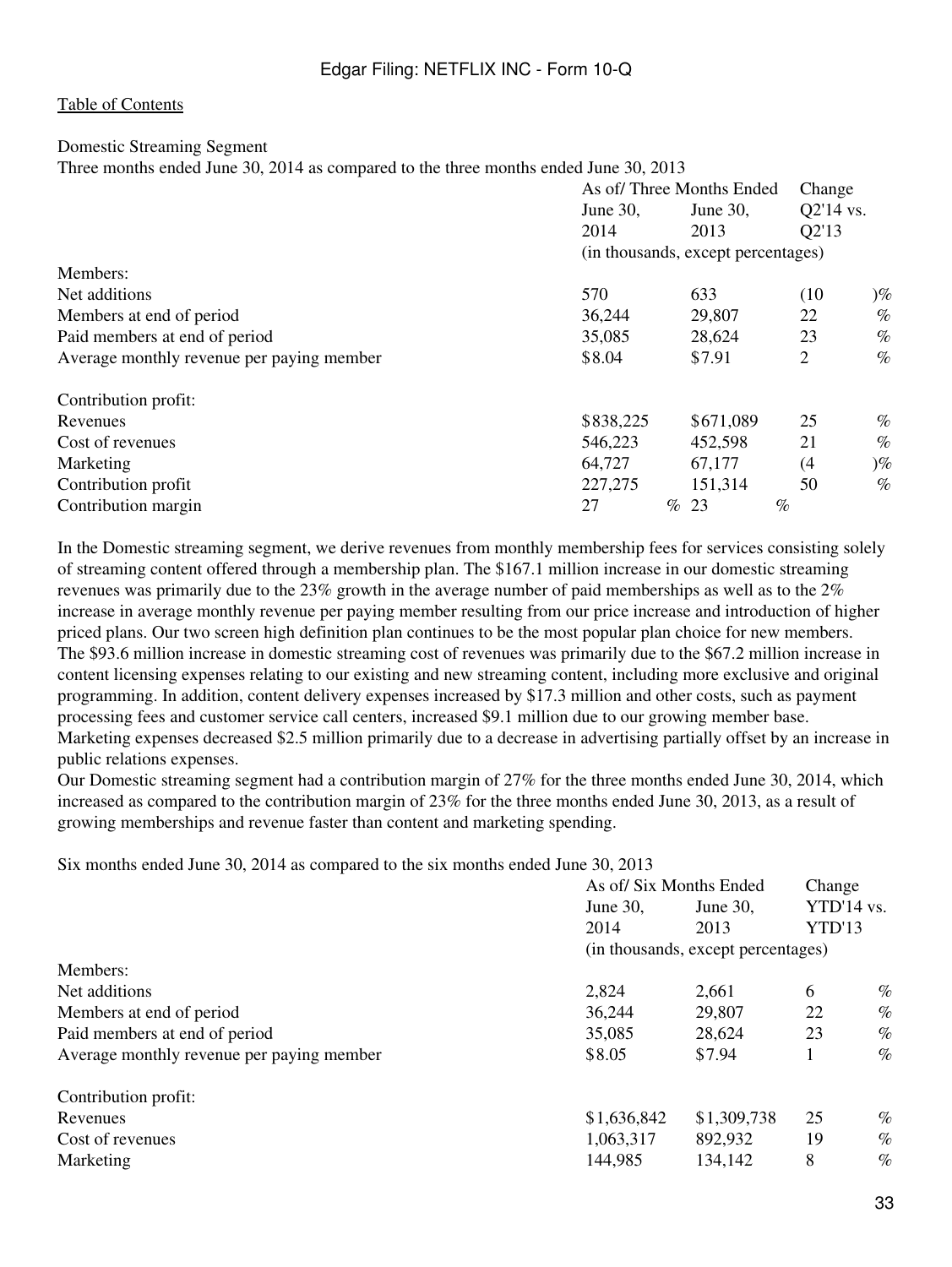| Contribution profit | 428,540 | 282,664 | 52   | $\%$ |
|---------------------|---------|---------|------|------|
| Contribution margin | 26      | $\%$ 22 | $\%$ |      |
|                     |         |         |      |      |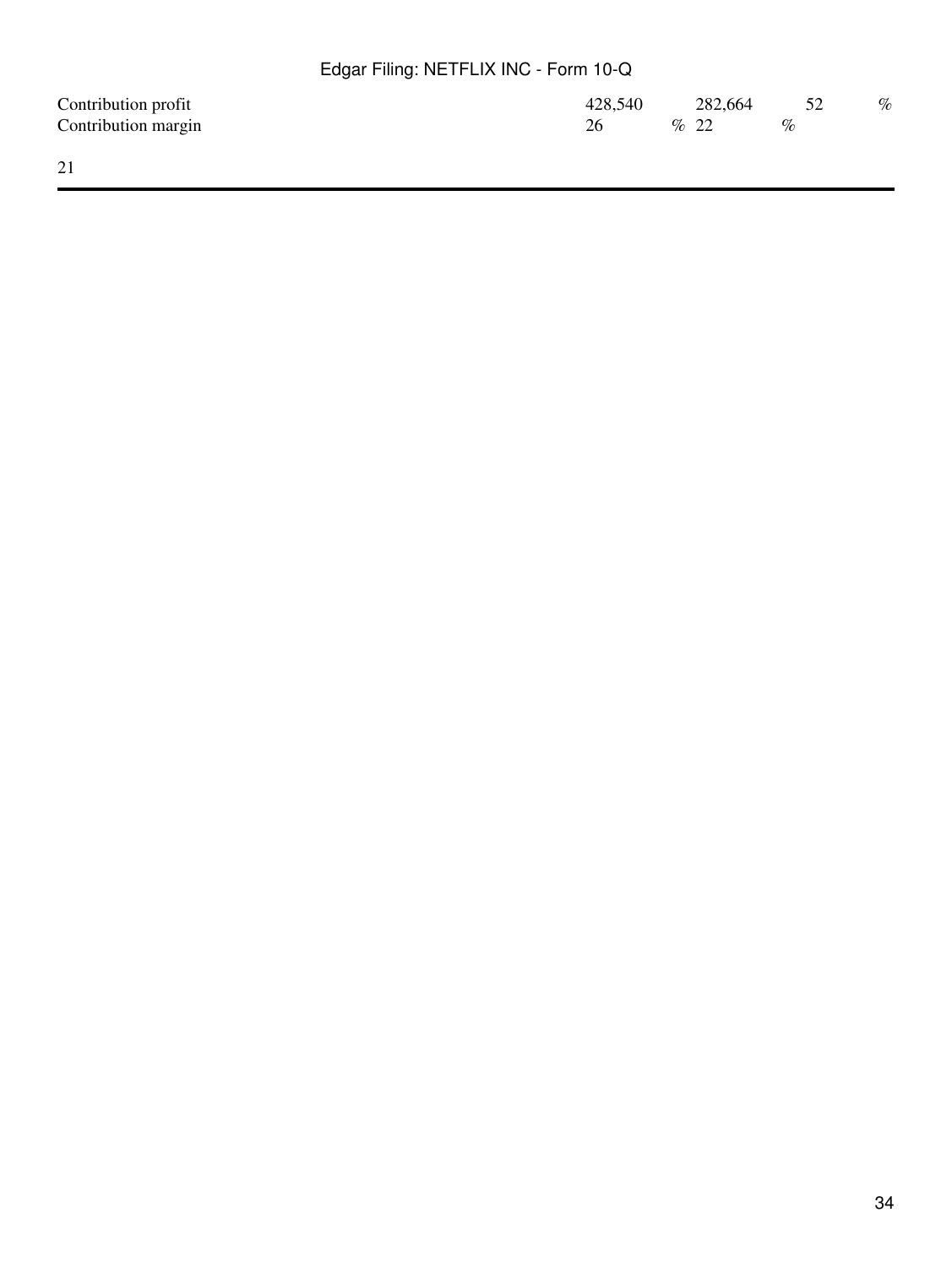The \$327.1 million increase in our domestic streaming revenues was due to the 23% growth in the average number of paid memberships as well as to the 1% increase in the average monthly revenue per paying member resulting from our price increase and introduction of higher priced plan.

The \$170.4 million increase in domestic streaming cost of revenues was primarily due to the \$117.5 million increase in content licensing expenses relating to our existing and new streaming content, including more exclusive and original programming. In addition, content delivery expenses increased by \$32.4 million and other costs, such as payment processing fees and customer service call centers, increased \$20.5 million due to our growing member base. Marketing expenses increased \$10.8 million primarily due to an increase in advertising and public relations spending. Our Domestic streaming segment had a contribution margin of 26% for the six months ended June 30, 2014, which increased as compared to the contribution margin of 22% for the six months ended June 30, 2013, as a result of growing memberships and revenue faster than content and marketing spending.

#### International Streaming Segment

Three months ended June 30, 2014 as compared to the three months ended June 30, 2013

|                                           | As of /Three Months Ended |       | Change                             |       |           |       |
|-------------------------------------------|---------------------------|-------|------------------------------------|-------|-----------|-------|
|                                           | June $30$ ,               |       | June $30$ ,                        |       | Q2'14 vs. |       |
|                                           | 2014                      |       | 2013                               |       | Q2'13     |       |
|                                           |                           |       | (in thousands, except percentages) |       |           |       |
| Members:                                  |                           |       |                                    |       |           |       |
| Net additions                             | 1,118                     |       | 605                                |       | 85        | $\%$  |
| Members at end of period                  | 13,801                    |       | 7,747                              |       | 78        | $\%$  |
| Paid members at end of period             | 12,907                    |       | 7,014                              |       | 84        | $\%$  |
| Average monthly revenue per paying member | \$8.31                    |       | \$8.29                             |       |           | $\%$  |
| Contribution profit (loss):               |                           |       |                                    |       |           |       |
| Revenues                                  | \$307,461                 |       | \$165,902                          |       | 85        | $\%$  |
| Cost of revenues                          | 266,697                   |       | 184,400                            |       | 45        | $\%$  |
| Marketing                                 | 56,036                    |       | 47,335                             |       | 18        | $\%$  |
| Contribution loss                         | (15,272)                  |       | (65, 833)                          |       | (77)      | $)\%$ |
| Contribution margin                       | (5)                       | $)\%$ | (40)                               | $)\%$ |           |       |

In the International streaming segment, we derive revenues from monthly membership fees for services consisting solely of streaming content offered through a membership plan. We launched our streaming service in Canada in September 2010 and have continuously expanded our services internationally with launches in Latin America in September 2011, the U.K. and Ireland in January 2012, Finland, Denmark, Sweden and Norway in October 2012 and the Netherlands in September 2013. We plan to continue to expand our services internationally and expect to launch in Germany, Austria, Switzerland, France, Belgium and Luxembourg in the third quarter of 2014.

The \$141.6 million increase in our international revenues was primarily due to the 85% growth in the average number of paid international memberships. Average paid international streaming memberships account for 26% of total average paid streaming memberships as of June 30, 2014, as compared to 19% of total average paid streaming memberships as of June 30, 2013.

The \$82.3 million increase in international cost of revenues was primarily due to a \$67.5 million increase in content licensing expenses relating to our existing and new streaming content, including more exclusive and original programming. Other costs increased \$14.8 million primarily due to increases in our content delivery expenses, costs associated with our customer service call centers and payment processing fees, all driven by our growing member base.

International marketing expenses for the three months ended June 30, 2014 increased \$8.7 million as compared to the three months ended June 30, 2013 mainly due to expenses for territories launched in the last twelve months, as well as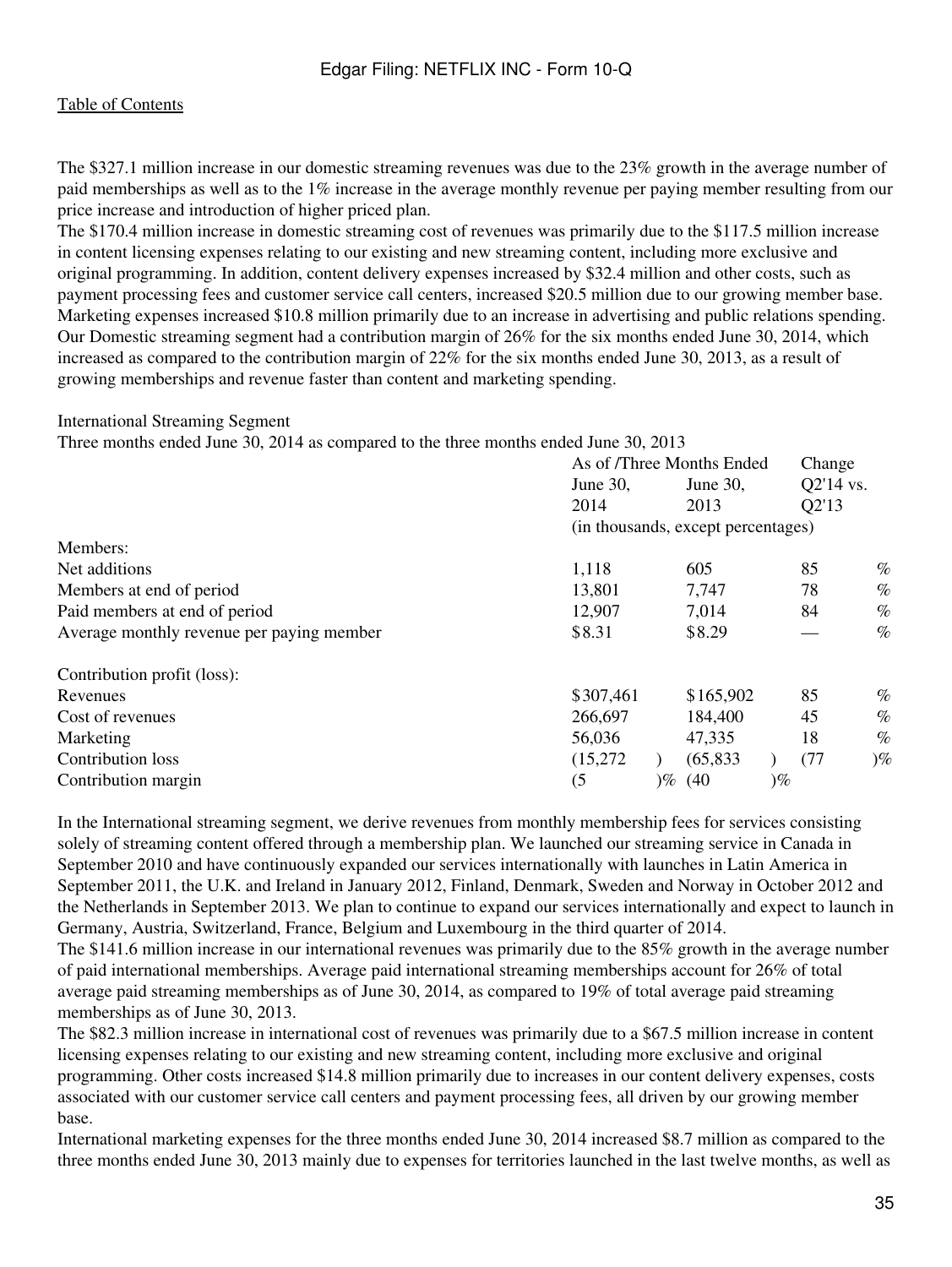increased marketing spend in the U.K. and Ireland.

International contribution losses improved \$50.6 million for the three months ended June 30, 2014 as compared to the three months ended June 30, 2013, as a result of growing memberships and revenues faster than content and marketing spending. Our International streaming segment does not benefit from the established member base that exists for the Domestic segments. As a result of having to build a member base from zero, investments in streaming content and marketing programs for our International segment are larger initially relative to revenues,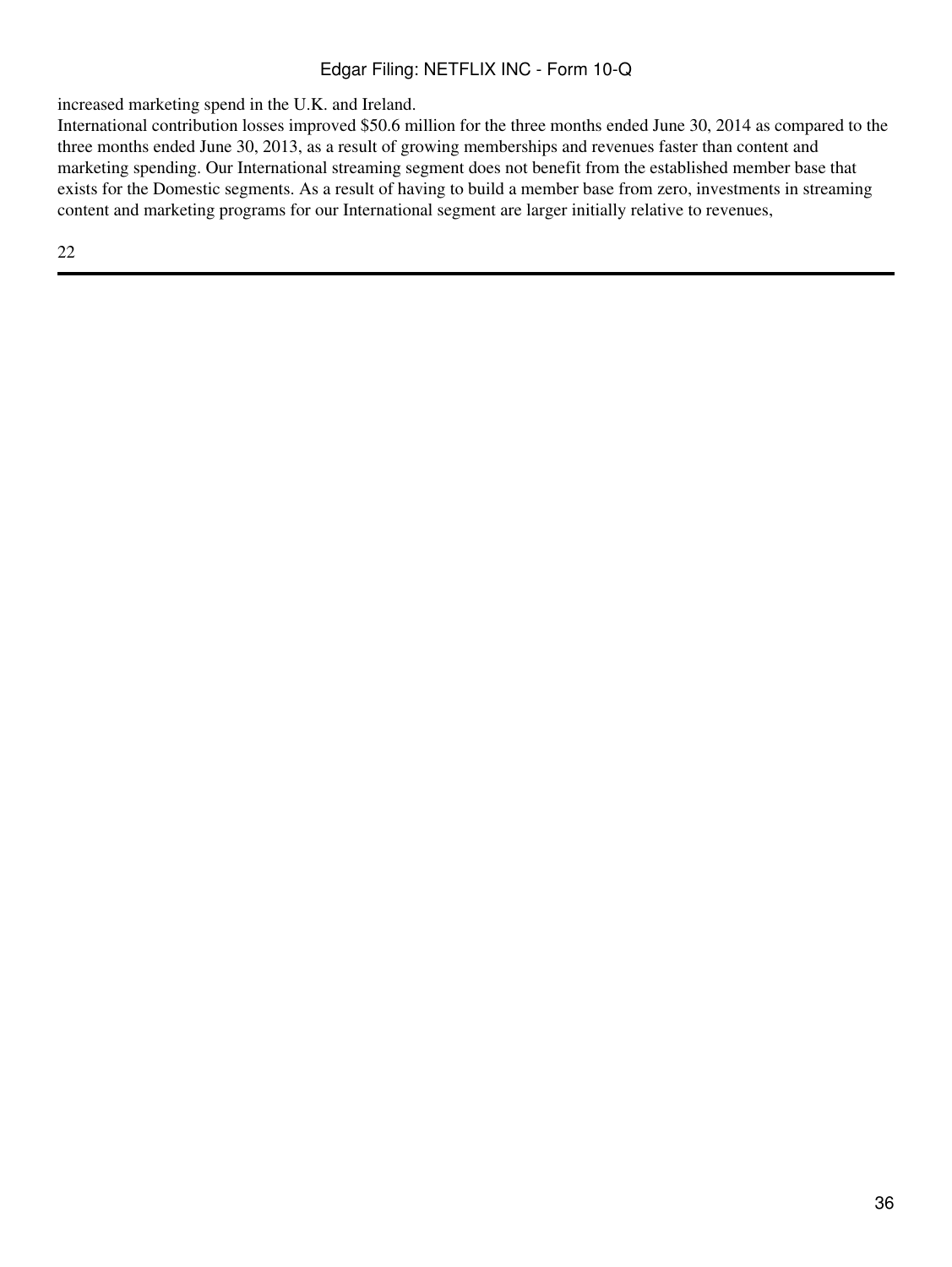in particular as new territories are launched. The contribution losses for our International segment have been significant due to investments in streaming content and marketing programs to drive membership growth and viewing in our international markets.

Six months ended June 30, 2014 as compared to the six months ended June 30, 2013

|                                           | As of /Six Months Ended |          |                                    | Change |            |       |
|-------------------------------------------|-------------------------|----------|------------------------------------|--------|------------|-------|
|                                           | June 30,                | June 30, |                                    |        | YTD'14 vs. |       |
|                                           | 2014                    |          | 2013                               |        | YTD'13     |       |
|                                           |                         |          | (in thousands, except percentages) |        |            |       |
| Members:                                  |                         |          |                                    |        |            |       |
| Net additions                             | 2,871                   |          | 1,626                              |        | 77         | %     |
| Members at end of period                  | 13,801                  |          | 7,747                              |        | 78         | $\%$  |
| Paid members at end of period             | 12,907                  |          | 7,014                              |        | 84         | $\%$  |
| Average monthly revenue per paying member | \$8.30                  |          | \$8.35                             |        | (1)        | $)\%$ |
| Contribution profit (loss):               |                         |          |                                    |        |            |       |
| Revenues                                  | \$574,579               |          | \$307,921                          |        | 87         | $\%$  |
| Cost of revenues                          | 511,964                 |          | 351,292                            |        | 46         | $\%$  |
| Marketing                                 | 112,876                 |          | 99,382                             |        | 14         | $\%$  |
| Contribution loss                         | (50, 261)               |          | (142, 753)                         |        | (65)       | $)\%$ |
| Contribution margin                       | (9)                     | $\%$     | (46)                               | $)\%$  |            |       |

The \$266.7 million increase in our international revenues was primarily due to the 88% growth in the average number of paid international memberships. The increase in average monthly revenue per paying member resulting from our price increase was offset by the impact of unfavorable changes in foreign exchange rates.

The \$160.7 million increase in international cost of revenues was primarily due to a \$135.2 million increase in content licensing expenses relating to our existing and new streaming content, including more exclusive and original programming. Other costs increased \$25.5 million primarily due to increases in our content delivery expenses, costs associated with our customer service call centers and payment processing fees, all driven by our growing member base.

International marketing expenses for the six months ended June 30, 2014 increased \$13.5 million as compared to the six months ended June 30, 2013 mainly due to expenses for territories launched in the last twelve months, as well as increased marketing spend in the U.K. and Ireland.

International contribution losses improved \$92.5 million for the six months ended June 30, 2014 as compared to the six months ended June 30, 2013, as a result of growing memberships and revenues faster than content and marketing spending.

Domestic DVD Segment

Three months ended June 30, 2014 as compared to the three months ended June 30, 2013

|                                           | As of/Three Months Ended |  |                                    | Change |           |                   |
|-------------------------------------------|--------------------------|--|------------------------------------|--------|-----------|-------------------|
|                                           | June $30$ ,              |  | June 30,                           |        | Q2'14 vs. |                   |
|                                           | 2014                     |  | 2013                               |        | Q2'13     |                   |
|                                           |                          |  | (in thousands, except percentages) |        |           |                   |
| Members:                                  |                          |  |                                    |        |           |                   |
| Net losses                                | (391                     |  | (475)                              |        | (18)      | $\mathcal{C}_{0}$ |
| Members at end of period                  | 6,261                    |  | 7,508                              |        | (17)      | $\mathcal{C}_{0}$ |
| Paid members at end of period             | 6,167                    |  | 7,369                              |        | (16)      | $\mathcal{C}_{0}$ |
| Average monthly revenue per paying member | \$10.24                  |  | \$10.19                            |        |           | $\%$              |
| Contribution profit:                      |                          |  |                                    |        |           |                   |
| Revenues                                  | \$194,721                |  | \$232,381                          |        | (16       | $\mathcal{C}_{0}$ |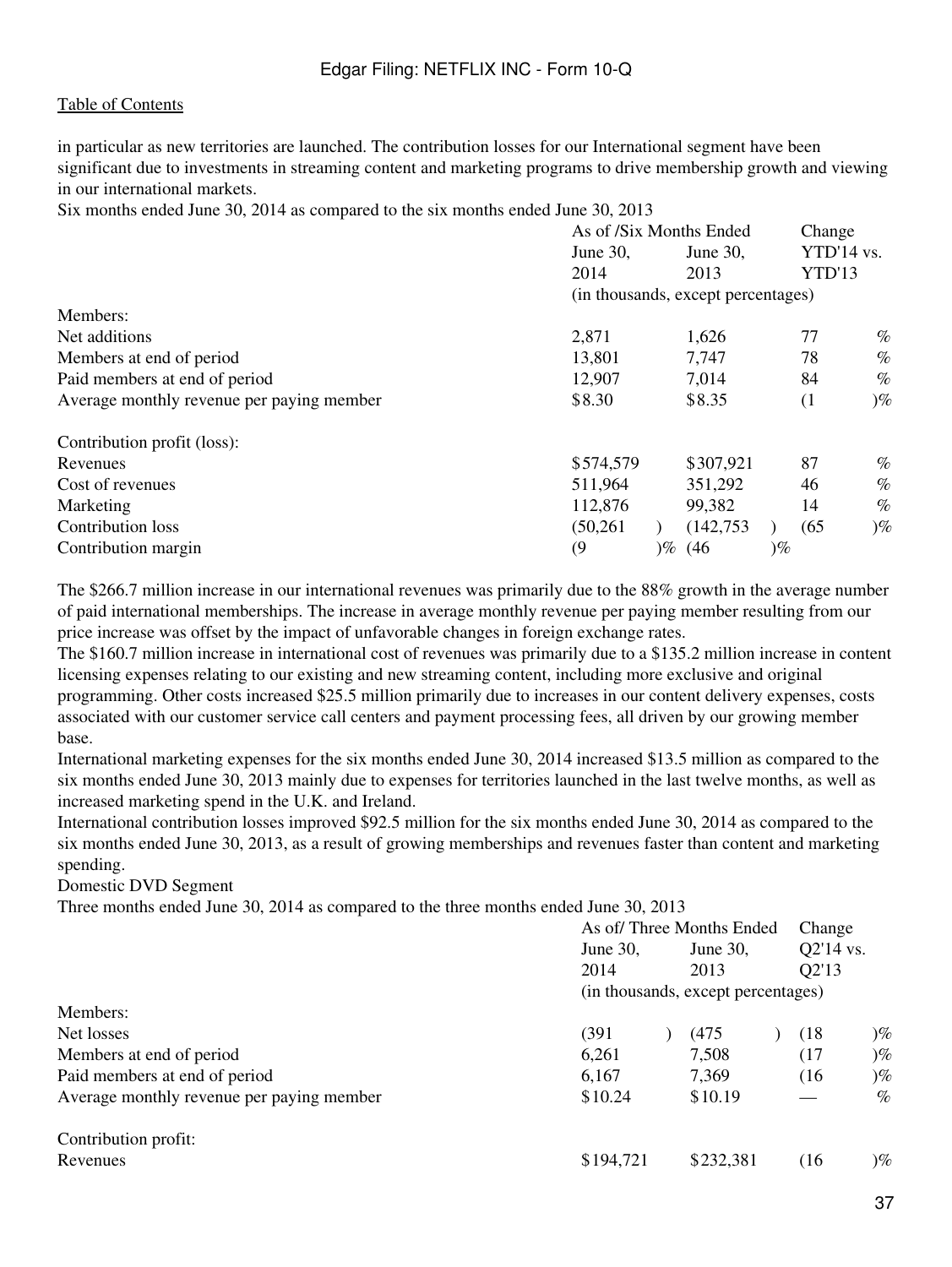| Cost of revenues    | 101,928 |         | 123,676 |      | (18)               | $)\%$ |
|---------------------|---------|---------|---------|------|--------------------|-------|
| Marketing           |         |         | 99      |      | $\left(100\right)$ | $)\%$ |
| Contribution profit | 92,793  |         | 108,606 |      | (15                | $)\%$ |
| Contribution margin | 48      | $\%$ 47 |         | $\%$ |                    |       |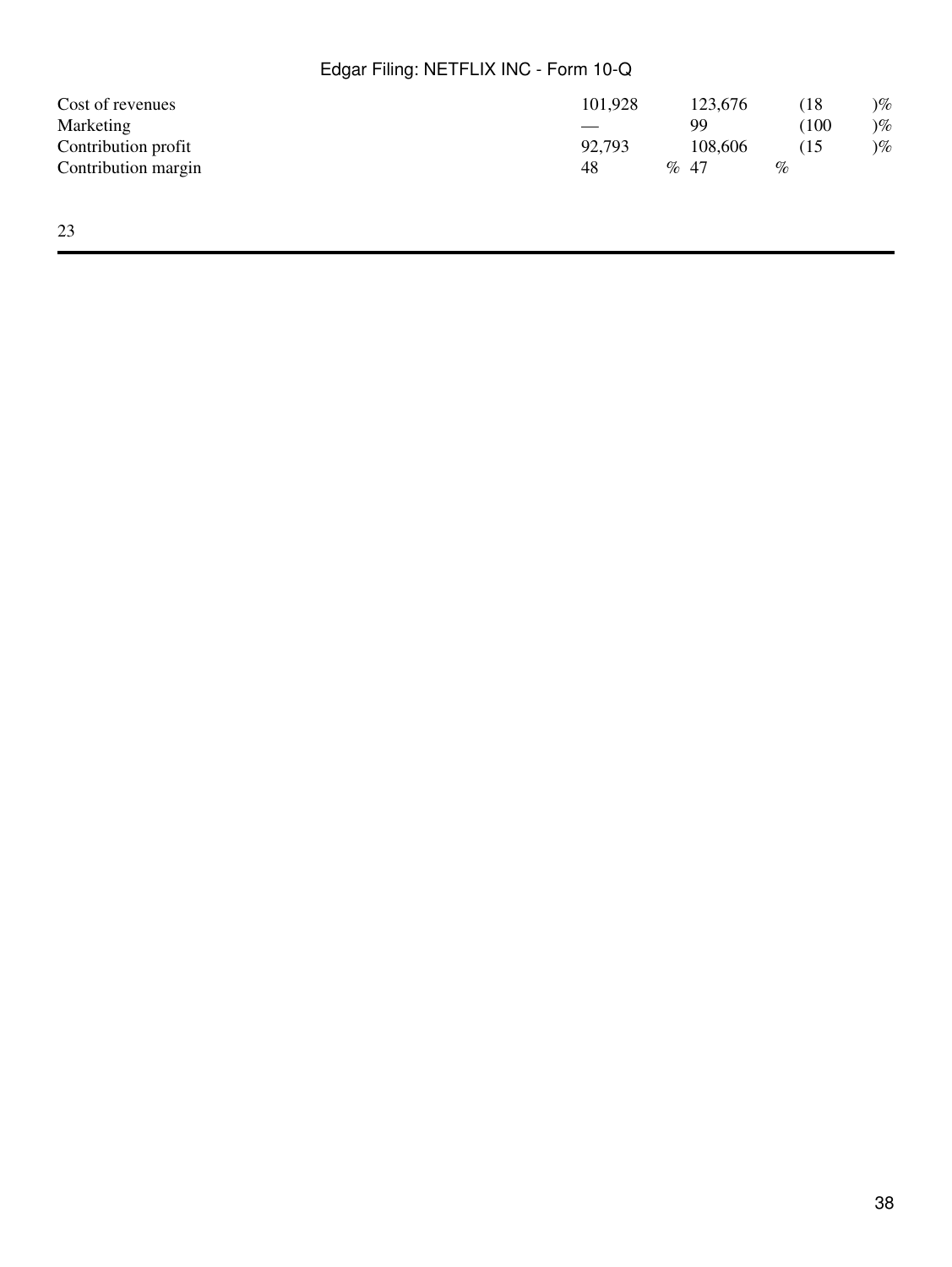In the Domestic DVD segment, we derive revenues from our DVD-by-mail membership services. The price per plan for DVD-by-mail varies from \$4.99 to \$43.99 per month according to the plan chosen by the member. DVD-by-mail plans differ by the number of DVDs that a member may have out at any given point. Members electing access to high definition Blu-ray discs in addition to standard definition DVDs pay a surcharge ranging from \$2 to \$4 per month for our most popular plans.

The \$37.7 million decrease in our domestic DVD revenues was due to a 17% decrease in the average number of paid memberships.

The \$21.7 million decrease in domestic DVD cost of revenues was primarily due to a \$6.0 million decrease in content acquisition expenses and a \$10.1 million decrease in content delivery expenses resulting from a 21% decrease in the number of DVDs mailed to members. The decrease in shipments was driven by a decline in the number of DVD memberships coupled with a decrease in usage by these members. Other costs, primarily those associated with content processing and customer service center expenses, decreased \$5.6 million primarily due to a decrease in hub operation expenses resulting from the decline in DVD shipments.

Our Domestic DVD segment had a contribution margin of 48% for the three months ended June 30, 2014, and was relatively flat as compared to the three months ended June 30, 2013.

Six months ended June 30, 2014 as compared to the six months ended June 30, 2013

|                                           |           | As of/ Six Months Ended |                                    |      | Change     |                   |
|-------------------------------------------|-----------|-------------------------|------------------------------------|------|------------|-------------------|
|                                           | June 30,  |                         | June 30,                           |      | YTD'14 vs. |                   |
|                                           | 2014      |                         | 2013                               |      | YTD'13     |                   |
|                                           |           |                         | (in thousands, except percentages) |      |            |                   |
| Members:                                  |           |                         |                                    |      |            |                   |
| Net losses                                | (669)     |                         | (716)                              |      | (7)        | $)\%$             |
| Members at end of period                  | 6,261     |                         | 7,508                              |      | (17)       | $)\%$             |
| Paid members at end of period             | 6,167     |                         | 7,369                              |      | (16)       | $)\%$             |
| Average monthly revenue per paying member | \$10.25   |                         | \$10.21                            |      |            | $\%$              |
| Contribution profit:                      |           |                         |                                    |      |            |                   |
| Revenues                                  | \$399,075 |                         | \$475,674                          |      | (16)       | $)\%$             |
| Cost of revenues                          | 208,753   |                         | 253,402                            |      | (18)       | $)\%$             |
| Marketing                                 |           |                         | 173                                |      | (100)      | $)\%$             |
| Contribution profit                       | 190,322   |                         | 222,099                            |      | (14)       | $\mathcal{C}_{0}$ |
| Contribution margin                       | 48        | $\%$                    | 47                                 | $\%$ |            |                   |

The \$76.6 million decrease in our domestic DVD revenues was due to a 17% decrease in the average number of paid memberships.

The \$44.6 million decrease in domestic DVD cost of revenues was primarily due to a \$10.8 million decrease in content acquisition expenses and a \$22.6 million decrease in content delivery expenses resulting from a 21% decrease in the number of DVDs mailed to members. The decrease in shipments was driven by a decline in the number of DVD memberships coupled with a decrease in usage by these members. Other costs, primarily those associated with content processing and customer service center expenses, decreased \$11.2 million primarily due to a decrease in hub operation expenses resulting from the decline in DVD shipments.

Our Domestic DVD segment had a contribution margin of 48% for the six months ended June 30, 2014, and was relatively flat as compared to the six months ended June 30, 2013.

Consolidated Operating Expenses Technology and Development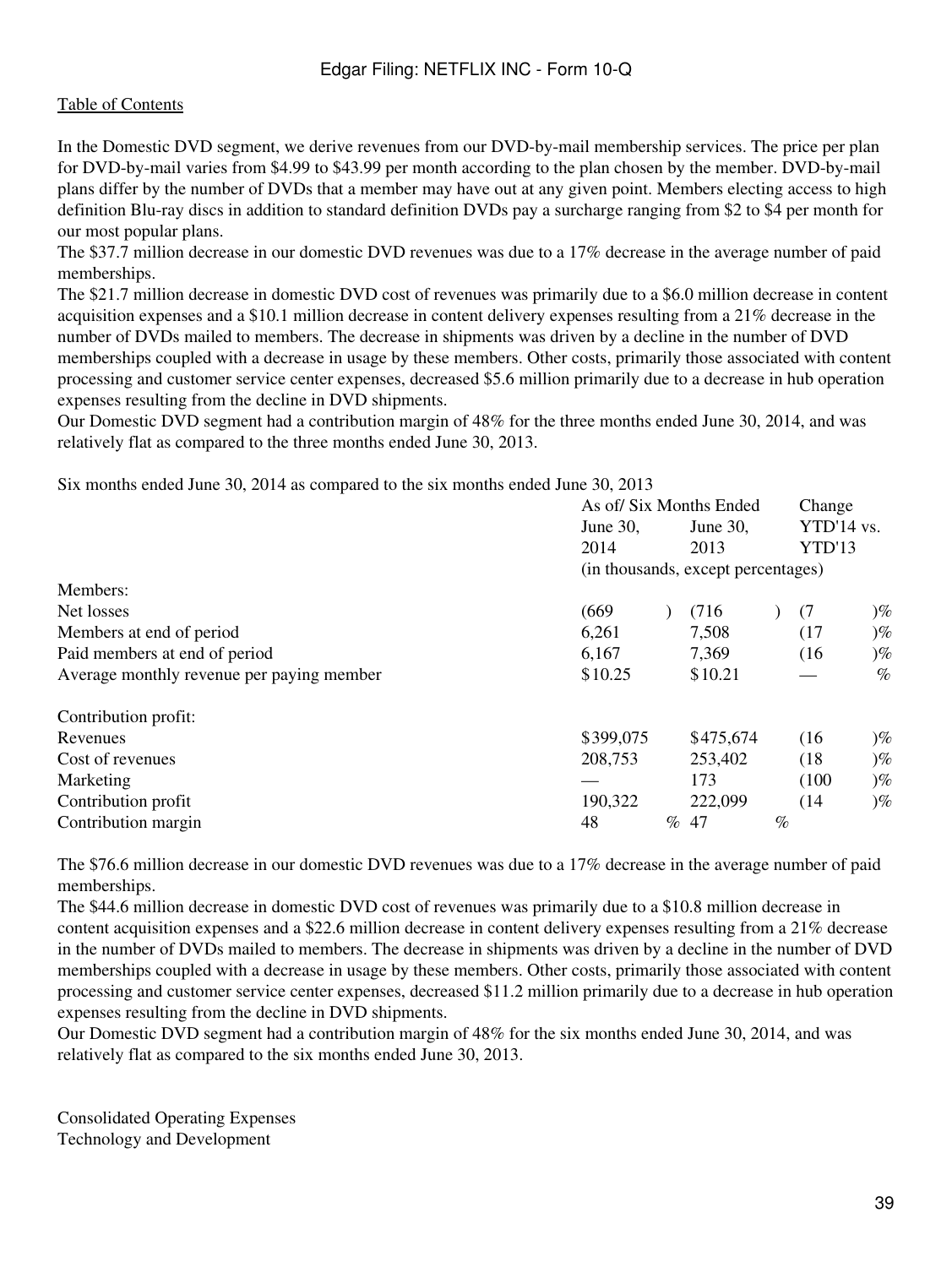Technology and development expenses consist of payroll and related costs incurred in making improvements to our service offerings, including testing, maintaining and modifying our user interface, our recommendation, merchandising and content delivery technology, as well as our telecommunications systems and infrastructures. Technology and development expenses also include costs associated with computer hardware and software. Three months ended June 30, 2014 as compared to the three months ended June 30, 2013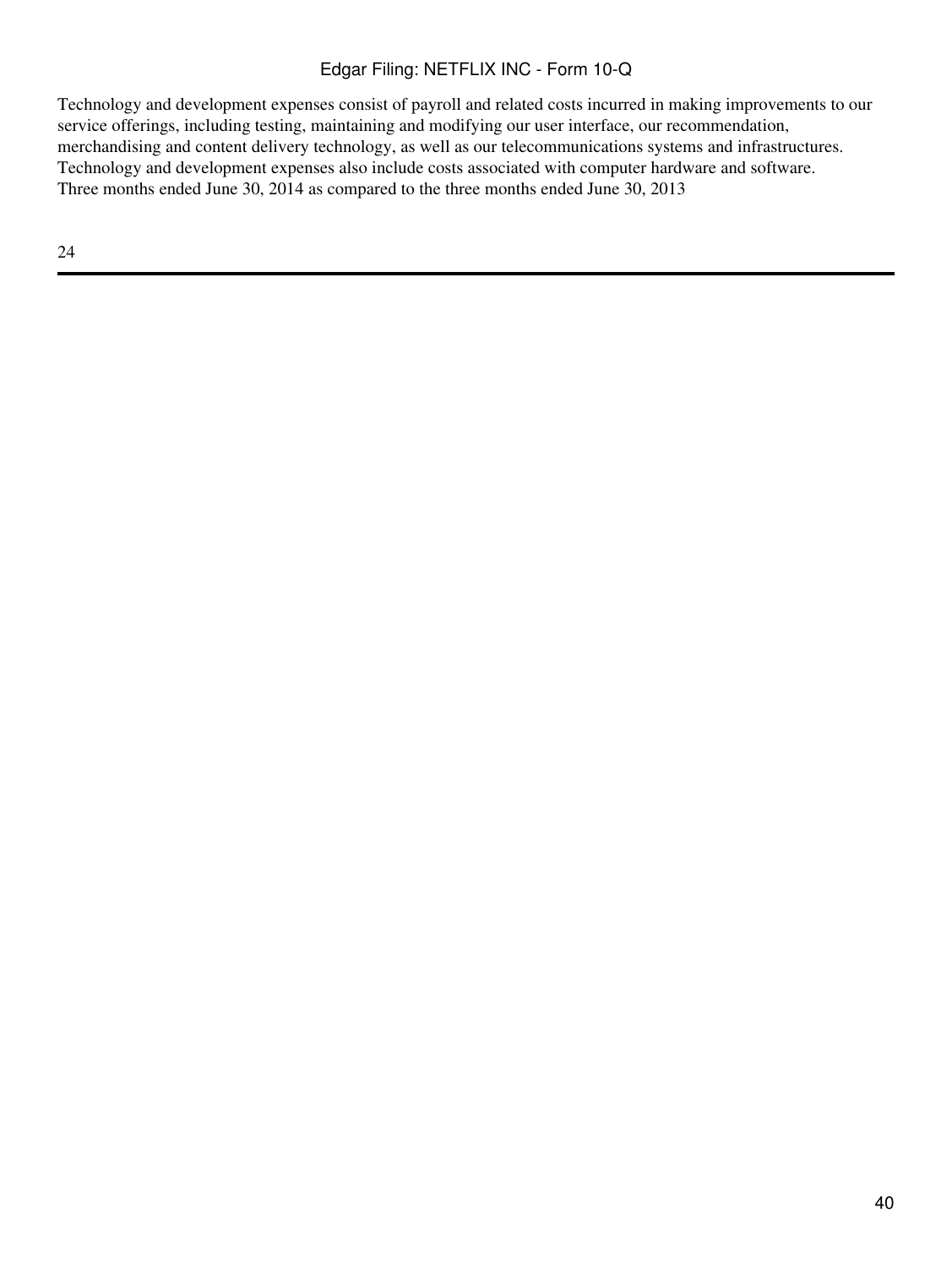|                             | Three Months Ended |        | Change                             |      |                    |      |
|-----------------------------|--------------------|--------|------------------------------------|------|--------------------|------|
|                             | June $30$ ,        |        | June $30$ ,                        |      | Q2'14 vs.          |      |
|                             | 2014               |        | 2013                               |      | O <sub>2</sub> '13 |      |
|                             |                    |        | (in thousands, except percentages) |      |                    |      |
| Technology and development  | \$115,182          |        | \$93,126                           |      | 24                 | $\%$ |
| As a percentage of revenues | Q                  | $\%$ 9 |                                    | $\%$ |                    |      |

The \$22.1 million increase in technology and development expenses was primarily due to a \$20.2 million increase in personnel-related costs including stock-based compensation expense resulting from a 10% growth in average headcount supporting continued improvements in our streaming service and our international expansion, coupled with an increase in average employee compensation.

Six months ended June 30, 2014 as compared to the six months ended June 30, 2013

|                             |                                    | Six Months Ended |              |      |
|-----------------------------|------------------------------------|------------------|--------------|------|
|                             | June 30,                           | June 30.         | $YTD'14$ vs. |      |
|                             | 2014                               | 2013             | YTD'13       |      |
|                             | (in thousands, except percentages) |                  |              |      |
| Technology and development  | \$225,492                          | \$185,101        | 22           | $\%$ |
| As a percentage of revenues |                                    | $\%$ 9           | $\%$         |      |

The \$40.4 million increase in technology and development expenses was primarily due to a \$39.6 million increase in personnel-related costs including stock-based compensation expense resulting from a 9% growth in average headcount supporting continued improvements in our streaming service and our international expansion, coupled with an increase in average employee compensation.

General and Administrative

General and administrative expenses consist of payroll and related expenses for corporate personnel, as well as professional fees and other general corporate expenses. General and administrative expenses also include the gain on disposal of DVDs.

Three months ended June 30, 2014 as compared to the three months ended June 30, 2013

|                             |                                    | Three Months Ended |                    | Change |  |  |  |  |  |  |             |  |
|-----------------------------|------------------------------------|--------------------|--------------------|--------|--|--|--|--|--|--|-------------|--|
|                             | June $30$ .<br>June $30$ .         |                    |                    |        |  |  |  |  |  |  | $O2'14$ vs. |  |
|                             | 2014                               | 2013               | O <sub>2</sub> '13 |        |  |  |  |  |  |  |             |  |
|                             | (in thousands, except percentages) |                    |                    |        |  |  |  |  |  |  |             |  |
| General and administrative  | \$60,014                           | \$43.844           | 37                 | $\%$   |  |  |  |  |  |  |             |  |
| As a percentage of revenues | $\overline{4}$                     | $\%$ 4             | $\%$               |        |  |  |  |  |  |  |             |  |

General and administrative expenses increased \$16.2 million primarily due to a \$13.9 million increase in personnel related costs including stock-based compensation expense resulting from a 34% increase in average headcount to support our growth, coupled with an increase in average employee compensation.

Six months ended June 30, 2014 as compared to the six months ended June 30, 2013

| Six Months Ended |                                    | Change       |
|------------------|------------------------------------|--------------|
| June 30,         | June 30,                           | $YTD'14$ vs. |
| 2014             | 2013                               | YTD'13       |
|                  | (in thousands, except percentages) |              |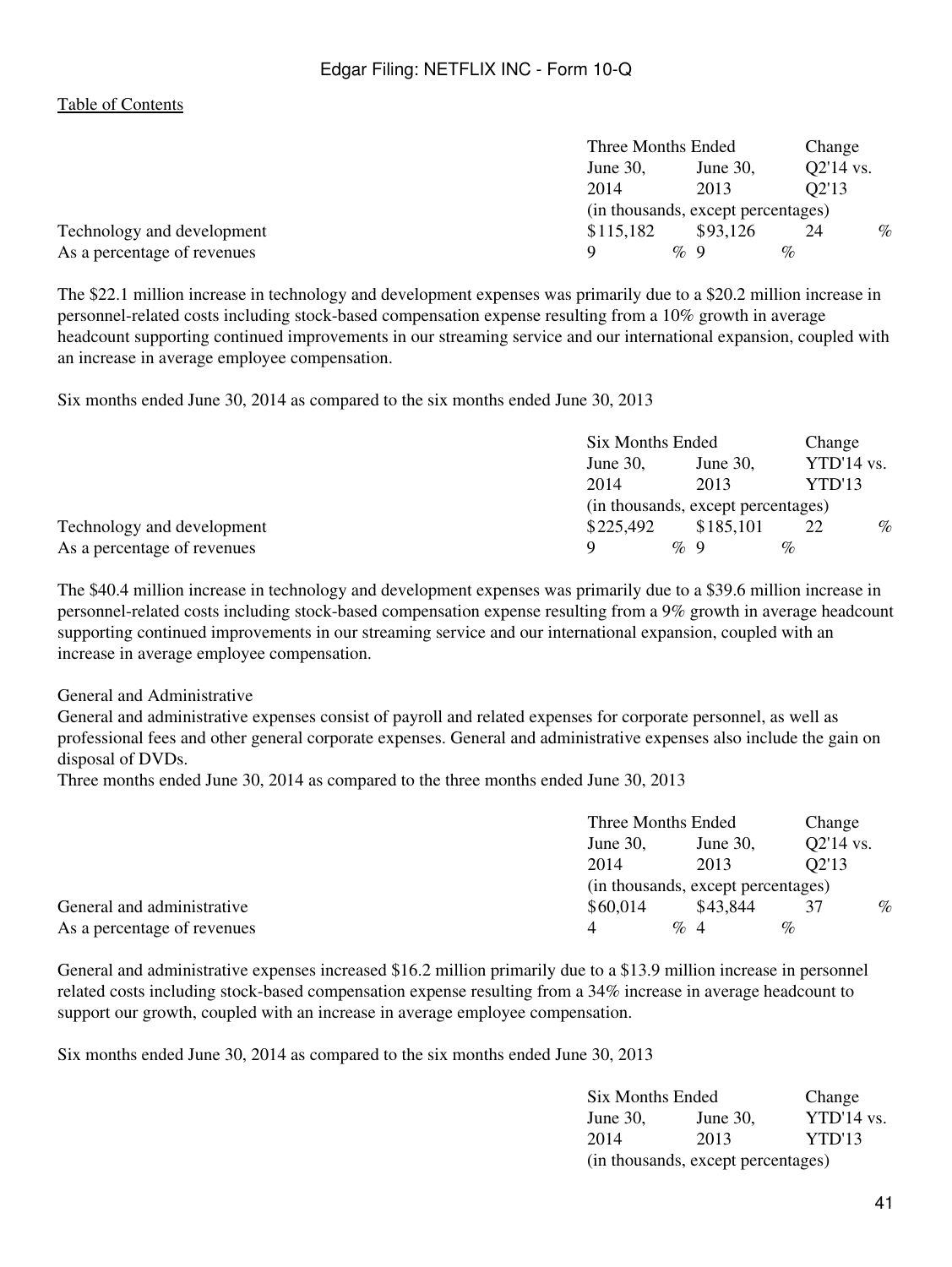| General and administrative  | $$115.914$ $$87.970$ |                                 |      | $\%$ |
|-----------------------------|----------------------|---------------------------------|------|------|
| As a percentage of revenues |                      | $\mathcal{O}_{\alpha}$ $\Delta$ | $\%$ |      |

General and administrative expenses increased \$27.9 million primarily due to a \$27.6 million increase in personnel related costs including stock-based compensation expense resulting from a 33% increase in average headcount to support our growth, coupled with an increase in average employee compensation.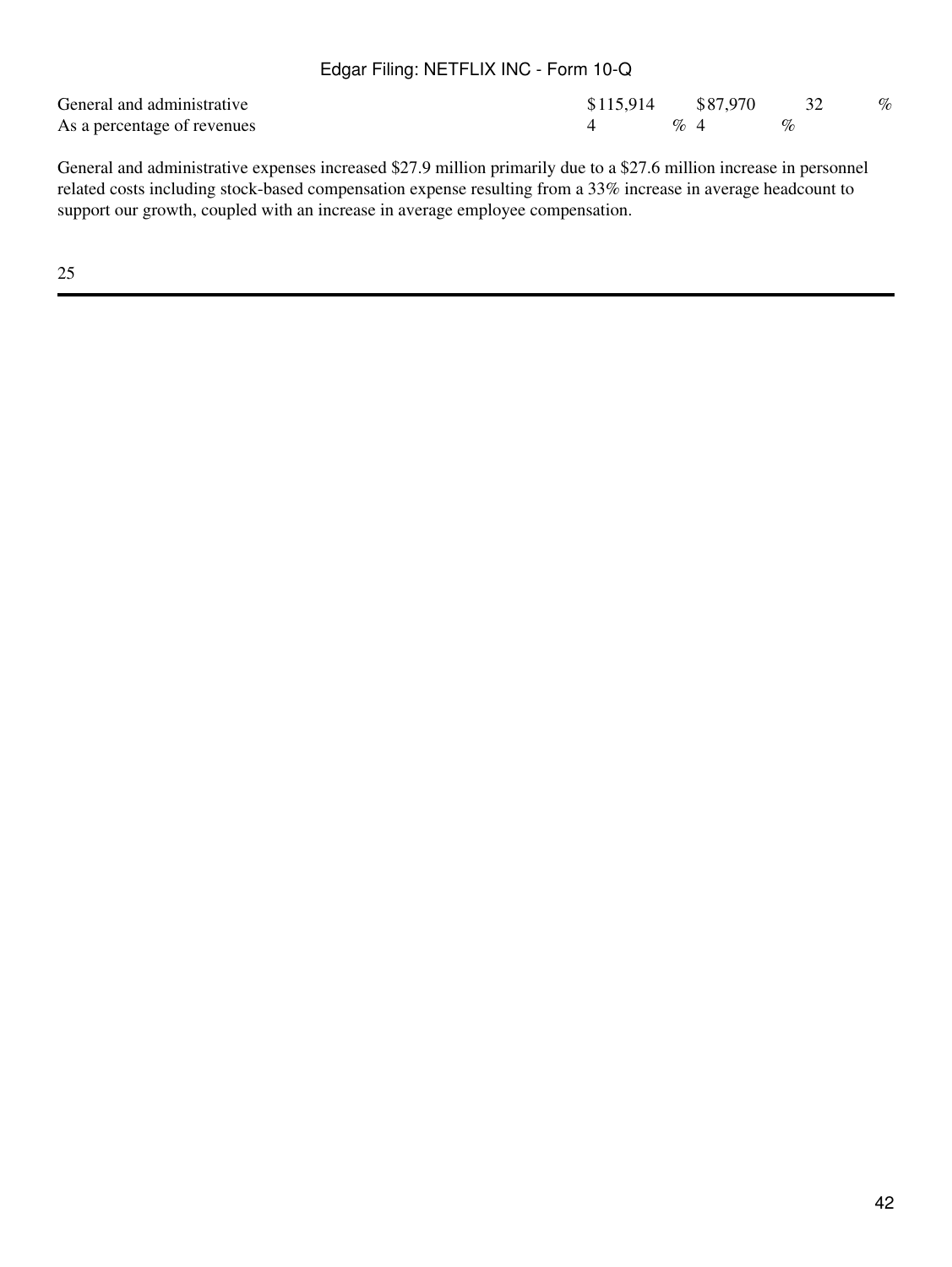### Interest Expense

Interest expense consists primarily of the interest associated with our outstanding long-term debt obligations, including the amortization of debt issuance costs, as well as interest on our lease financing obligations. Three months ended June 30, 2014 as compared to the three months ended June 30, 2013

|                             |             | Three Months Ended                 |       |             |  |  |  |
|-----------------------------|-------------|------------------------------------|-------|-------------|--|--|--|
|                             | June $30$ , | June 30,                           |       | $Q2'14$ vs. |  |  |  |
|                             | 2014        | 2013                               | O2'13 |             |  |  |  |
|                             |             | (in thousands, except percentages) |       |             |  |  |  |
| Interest expense            | \$(13,328)  | \$(7,528)                          |       | $\%$        |  |  |  |
| As a percentage of revenues |             | $\%$ 1                             | $\%$  |             |  |  |  |

Six months ended June 30, 2014 as compared to the six months ended June 30, 2013

|                             |                | Six Months Ended                   |              |      |
|-----------------------------|----------------|------------------------------------|--------------|------|
|                             | June $30$ ,    | June $30$ ,                        | $YTD'14$ vs. |      |
|                             | 2014           | 2013                               | YTD'13       |      |
|                             |                | (in thousands, except percentages) |              |      |
| Interest expense            | $$^{(23,380)}$ | \$(14,268)                         | 64           | $\%$ |
| As a percentage of revenues |                | $\%$ 1                             | $\%$         |      |

Interest expense for the three and six months ended June 30, 2014 consisted primarily of \$12.5 million of interest accrued per quarter on our notes. The increase in interest expense for the three and six months ended June 30, 2014 as compared the three and six months ended June 30, 2013 was due to the higher aggregate principal of interest bearing notes outstanding.

Interest and Other Income (Expense)

Interest and other income (expense) consists primarily of interest earned on cash, cash equivalents and short-term investments and foreign exchange gains and losses on foreign currency denominated balances. Three months ended June 30, 2014 as compared to the three months ended June 30, 2013

|                                     |             | Three Months Ended                 |             | Change |
|-------------------------------------|-------------|------------------------------------|-------------|--------|
|                                     | June $30$ . | June 30.                           | $O2'14$ vs. |        |
|                                     | 2014        | 2013                               | O2'13       |        |
|                                     |             | (in thousands, except percentages) |             |        |
| Interest and other income (expense) | \$1,100     | \$(2,940)                          | ) 137       | $\%$   |

Six months ended June 30, 2014 as compared to the six months ended June 30, 2013

|                                     |          | Six Months Ended                   |              |      |
|-------------------------------------|----------|------------------------------------|--------------|------|
|                                     | June 30. | June $30$ .                        | $YTD'14$ vs. |      |
|                                     | 2014     | 2013                               | YTD'13       |      |
|                                     |          | (in thousands, except percentages) |              |      |
| Interest and other income (expense) | \$2.501  | \$(1,963)                          | -227         | $\%$ |

Interest and other income (expense) increased for the three and six months ended June 30, 2014 as compared to the three and six months ended June 30, 2013 primarily due to a decrease in foreign exchange losses on foreign currency denominated balances. Extinguishment of Debt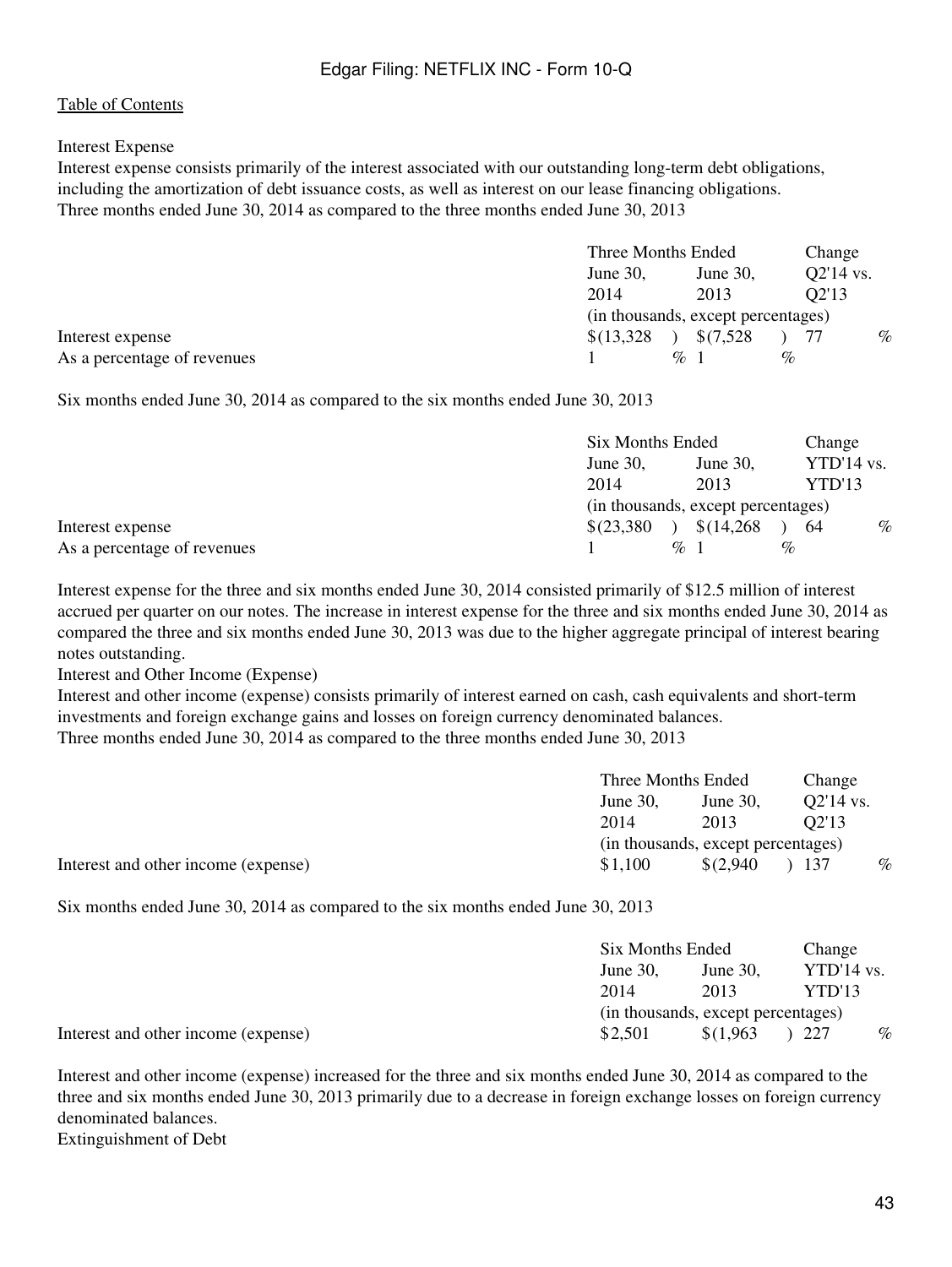In connection with the redemption of the outstanding \$200.0 million aggregate principal amount of the 8.50% Notes, we recognized a loss on extinguishment of debt of \$25.1 million in the three months ended March 31, 2013, which consisted of expenses associated with the redemption, including a \$19.4 million premium payment pursuant to the make-whole provision in the indenture governing the 8.50% Notes. Provision for Income Taxes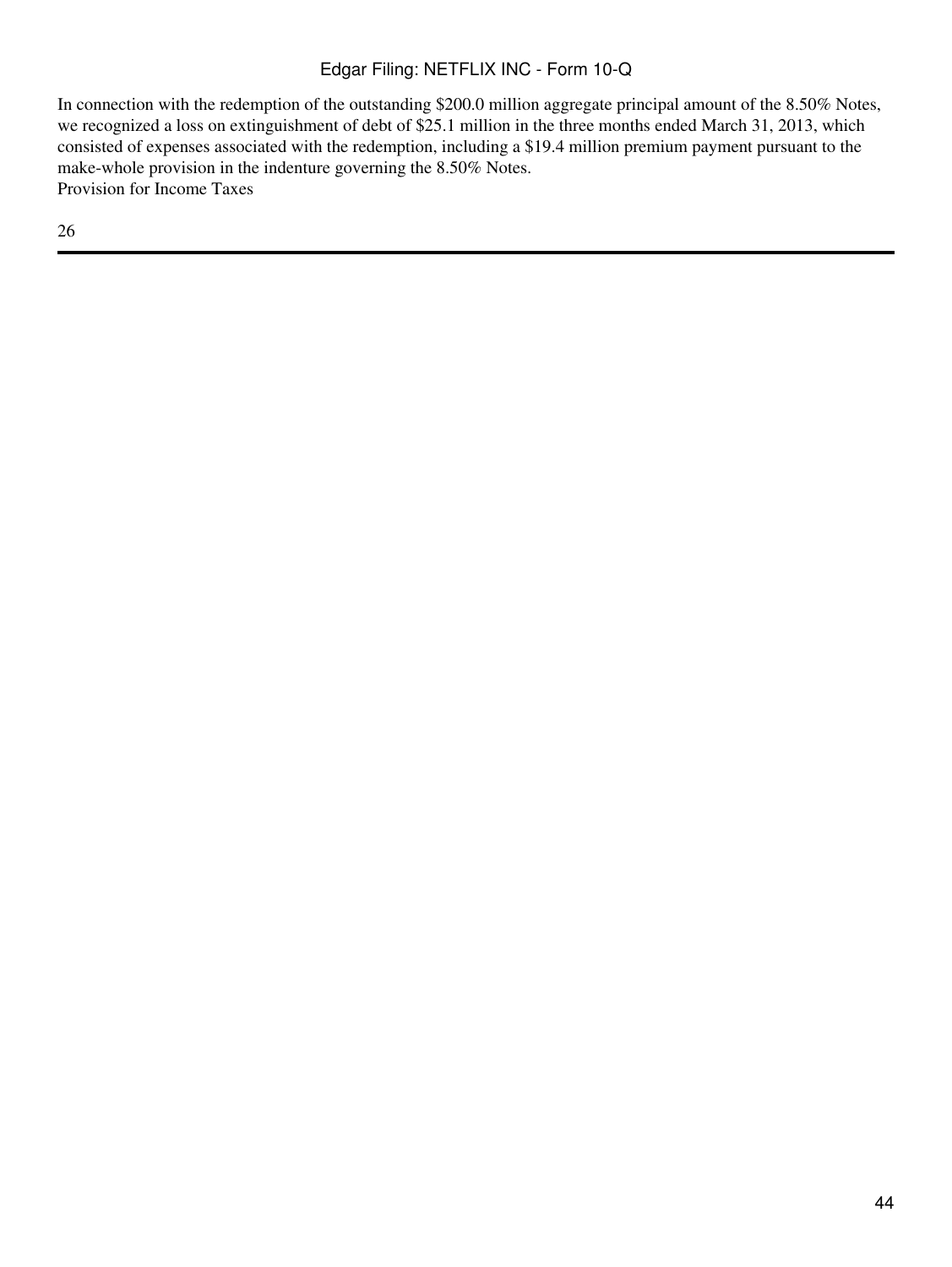The effective tax rates for the three months ended June 30, 2014 and 2013 were 39% and 37%, respectively. The effective tax rates for the six months ended June 30, 2014 and 2013 were 40% and 32%, respectively. The effective tax rates for the three and six months ended June 30, 2014 differed from the federal statutory rate primarily due to state taxes, foreign taxes and nondeductible expenses. The effective tax rates for the three and six months ended June 30, 2013 differed from the federal statutory rate primarily due to state taxes, foreign taxes and nondeductible expenses offset by a discrete benefit recorded for Federal R&D credit. On January 2, 2013, the American Taxpayer Relief Act of 2012 (H.R. 8) was signed into law which retroactively extended the Federal R&D credit from January 1, 2012 through December 31, 2013. As a result, the Company recognized the retroactive benefit of the 2012 Federal R&D credit of approximately \$3.1 million as a discrete item in the first quarter of 2013, the period in which the legislation was enacted.

The increase in our effective tax rates for the three months ended June 30, 2014 as compared to the three months ended June 30, 2013 was primarily attributable to the expiration of the Federal R&D tax credit on December 31, 2013. The increase in our effective tax rates for the six months ended June 30, 2014 as compared to the six months ended June 30, 2013 was primarily attributable to the expiration of the Federal R&D tax credit on December 31, 2013 and from the discrete item recorded in the first quarter of 2013 related to the retroactive benefit of the 2012 Federal R&D credit.

Liquidity and Capital Resources

Cash, cash equivalents and short-term investments were \$1,714.4 million and \$1,200.4 million at June 30, 2014 and December 31, 2013, respectively. In February 2014, we issued \$400.0 million aggregate principal amount of 5.750% Senior Notes due 2024 (the "5.750% Notes"). In February 2013, we issued \$500.0 million aggregate principal amount of 5.375% Senior Notes due 2021 (the "5.375% Notes"). We used approximately \$224.5 million of the net proceeds to redeem our outstanding 8.50% Notes, including a \$19.4 million make-whole premium and \$5.1 million of accrued and unpaid interest.

Our primary uses of cash include content acquisition and licensing, content delivery, marketing programs and payroll. We expect to continue to make significant investments to license streaming content both domestically and internationally and to substantially increase our investment in original content. We also expect to significantly increase our investments in international expansion, including substantial expansion in Europe in the third quarter of 2014. Payment terms for certain content agreements require more upfront cash payments relative to the expense and therefore, future investments could impact our liquidity.

Our ability to obtain any additional financing that we may choose to, or need to, obtain to finance our international expansion, our investment in original content or otherwise, will depend on, among other things, our development efforts, business plans, operating performance and the condition of the capital markets at the time we seek financing. We may not be able to obtain such financing on terms acceptable to us or at all. If we raise additional funds through the issuance of equity or debt securities, those securities may have rights, preferences or privileges senior to the rights of our common stock, and our stockholders may experience dilution.

As of June 30, 2014, \$83.6 million of cash and cash equivalents were held by our foreign subsidiaries. If these funds are needed for our operations in the U.S., we would be required to accrue and pay U.S. income taxes and foreign withholding taxes on the amount associated with undistributed earnings for certain foreign subsidiaries. Free Cash Flow

We define free cash flow as cash provided by operating and investing activities excluding the non-operational cash flows from purchases, maturities and sales of short-term investments. We believe free cash flow is an important liquidity metric because it measures, during a given period, the amount of cash generated that is available to repay debt obligations, make investments and for certain other activities. Free cash flow is considered a non-GAAP financial measure and should not be considered in isolation of, or as a substitute for, net income, operating income, cash flow provided by operating activities, or any other measure of financial performance or liquidity presented in accordance with GAAP.

In assessing liquidity in relation to our results of operations, we compare free cash flow to net income, noting that the three major recurring differences are excess content payments over expense, non-cash stock-based compensation expense and other working capital differences which include deferred revenue, taxes and semi-annual interest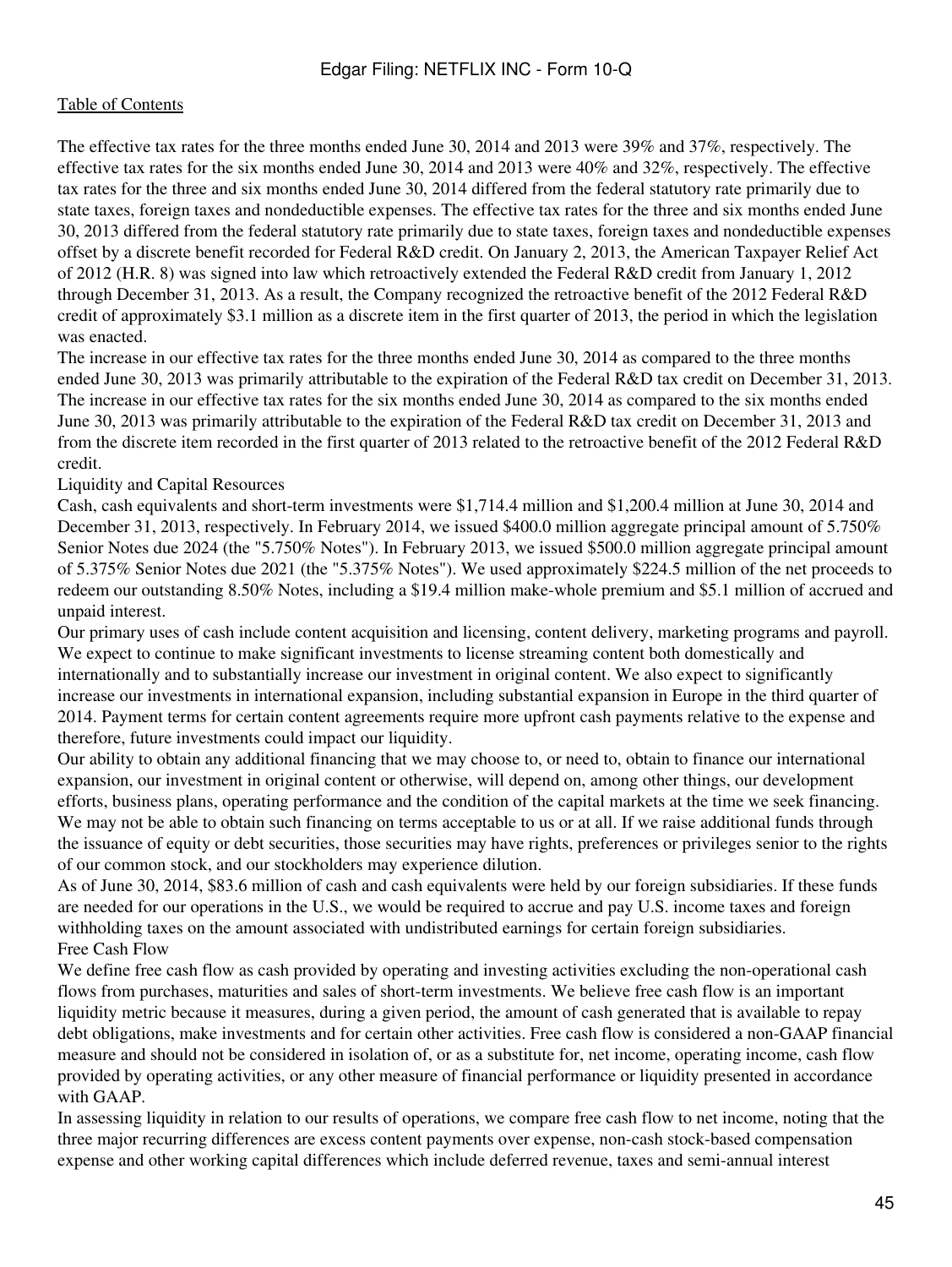payments on our outstanding debt. Our receivables from members settle quickly and deferred revenue is a source of cash flow. For streaming content, we typically enter into multi-year licenses with various content providers that may result in an increase in content library and a corresponding increase in liabilities on the Consolidated Balance Sheets. The payment terms for these license fees may extend over the term of the license agreements, which typically range from six months to five years.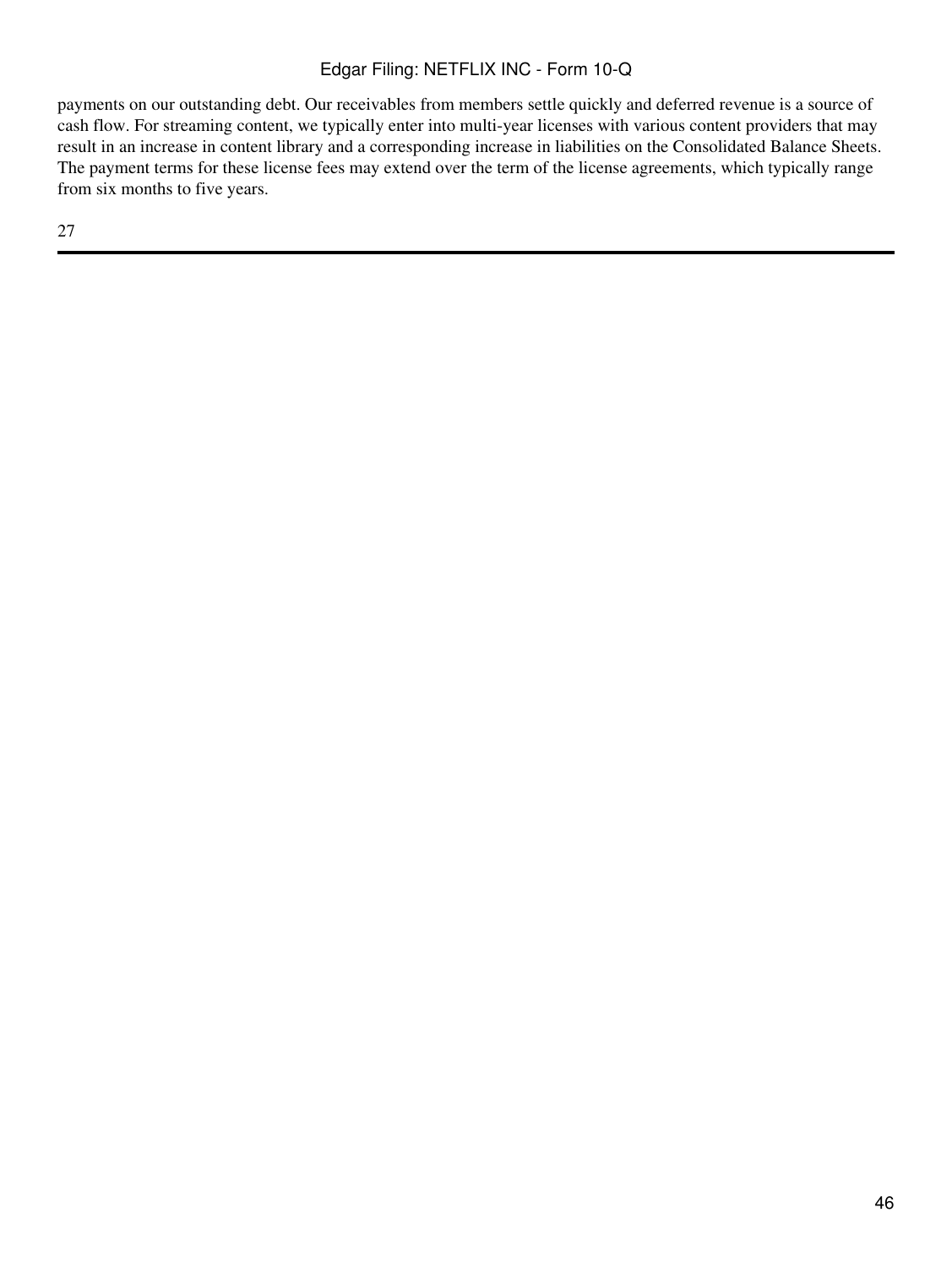Three months ended June 30, 2014 as compared to the three months ended June 30, 2013

|                                           | Three Months Ended |             |  |  |  |
|-------------------------------------------|--------------------|-------------|--|--|--|
|                                           | June 30,           | June $30$ , |  |  |  |
|                                           | 2014               | 2013        |  |  |  |
|                                           | (in thousands)     |             |  |  |  |
| Net cash provided by operating activities | \$56,024           | \$33,943    |  |  |  |
| Net cash used in investing activities     | (28, 953)          | (127, 685)  |  |  |  |
| Net cash provided by financing activities | 28,473             | 48,959      |  |  |  |
| Non-GAAP free cash flow reconciliation:   |                    |             |  |  |  |
| Net cash provided by operating activities | 56,024             | 33,943      |  |  |  |
| Acquisition of DVD content library        | (20,981)           | (14,023)    |  |  |  |
| Purchases of property and equipment       | (19, 869)          | (8.088)     |  |  |  |
| Other assets                              | 1,129              | 1,087       |  |  |  |
| Non-GAAP free cash flow                   | \$16,303           | \$12,919    |  |  |  |
|                                           |                    |             |  |  |  |

Cash provided by operating activities increased \$22.1 million, primarily due to an increase in subscription revenues of \$271.0 million or 25%. This increase was partially offset by increased payments for content acquisition and licensing other than DVD library of \$184.2 million or 29% as well as increased payments associated with higher operating expenses.

Cash used by investing activities decreased \$98.7 million, primarily due to an increase of \$117.4 million in proceeds from the sale and maturities of short-term investments, net of purchases.

Cash provided by financing activities decreased \$20.5 million primarily due to a decrease of \$14.4 million in proceeds from the issuance of common stock.

Free cash flow was \$54.7 million lower than net income for the three months ended June 30, 2014 primarily due to \$109.5 million of content cash payments over expense, partially offset by \$29.3 million of non-cash stock-based compensation expense and \$25.5 million favorable other working capital differences.

Free cash flow was \$16.6 million lower than net income for the three months ended June 30, 2013 primarily due to \$47.1 million of content cash payments over expense, partially offset by \$18.0 million of non-cash stock-based compensation expense and \$12.5 million favorable other working capital differences.

Six months ended June 30, 2014 as compared to the six months ended June 30, 2013

|                                                     | <b>Six Months Ended</b> |             |  |  |  |  |
|-----------------------------------------------------|-------------------------|-------------|--|--|--|--|
|                                                     | June $30$ .             | June $30$ . |  |  |  |  |
|                                                     | 2014                    | 2013        |  |  |  |  |
|                                                     | (in thousands)          |             |  |  |  |  |
| Net cash provided by operating activities           | \$92,383                | \$21,693    |  |  |  |  |
| Net cash provided by (used in) investing activities | 28,686                  | (306, 921)  |  |  |  |  |
| Net cash provided by financing activities           | 486,659                 | 370,541     |  |  |  |  |
| Non-GAAP free cash flow reconciliation:             |                         |             |  |  |  |  |
| Net cash provided by operating activities           | 92,383                  | 21,693      |  |  |  |  |
| Acquisition of DVD content library                  | (35, 895)               | (35,216)    |  |  |  |  |
| Purchases of property and equipment                 | (33,203)                | (20, 206)   |  |  |  |  |
| Other assets                                        | 1,424                   | 5,137       |  |  |  |  |
| Non-GAAP free cash flow                             | \$24,709                | \$(28,592)  |  |  |  |  |
|                                                     |                         |             |  |  |  |  |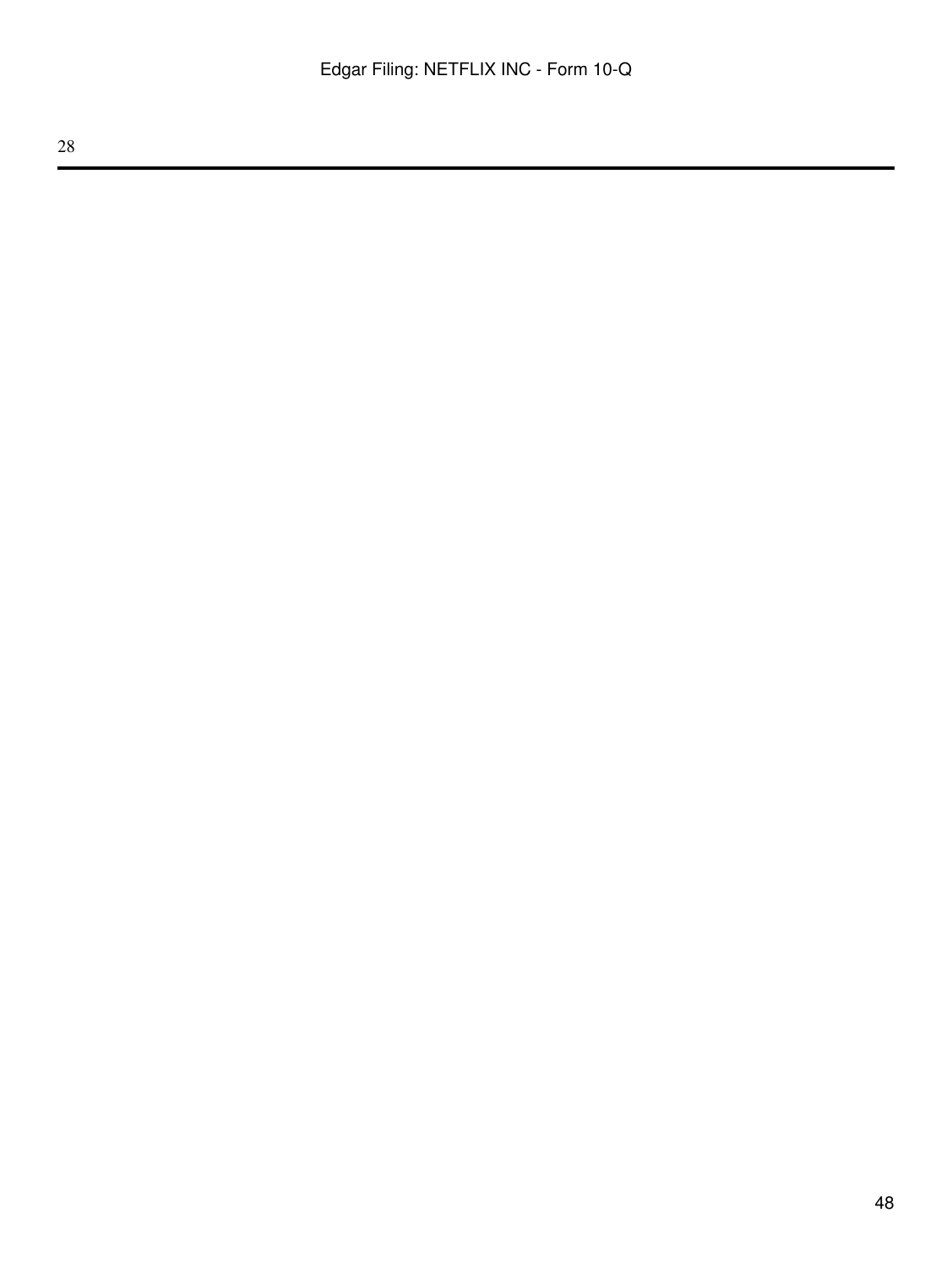Cash provided by operating activities increased \$70.7 million, primarily due to an increase in subscription revenues of \$517.2 million or 25%. This increase was partially offset by increased payments for content acquisition and licensing other than DVD library of \$317.0 million or 24% as well as increased payments associated with higher operating expenses.

Cash provided by investing activities increased \$335.6 million, primarily due to a decrease of \$353.0 million in purchases of short-term investments, net of proceeds from sales and maturities.

Cash provided by financing activities increased \$116.1 million primarily due to the \$392.9 million net proceeds from the issuance of the 5.750% Notes in the six months ended June 30, 2014 compared to the \$490.6 million net proceeds from the issuance of the 5.375% Notes less the \$219.4 million redemption of our 8.50% Notes in the six months ended June 30, 2013.

Free cash flow was \$99.4 million lower than net income for the six months ended June 30, 2014 primarily due to \$220.1 million of content cash payments over expense, partially offset by \$55.1 million of non-cash stock-based compensation expense, \$25.6 million in deferred revenue and \$40.0 million favorable other working capital differences.

Free cash flow was \$60.8 million lower than net income for the six months ended June 30, 2013 primarily due to \$144.3 million of content cash payments over expense partially offset by \$35.7 million non-cash stock-based compensation expense, \$22.7 million favorable other working capital differences and \$25.1 million loss on debt extinguishment (a financing activity).

#### Contractual Obligations

For the purpose of this table, contractual obligations for purchases of goods or services are defined as agreements that are enforceable and legally binding and that specify all significant terms, including: fixed or minimum quantities to be purchased; fixed, minimum or variable price provisions; and the approximate timing of the transaction. The expected timing of payment of the obligations discussed below is estimated based on information available to us as of June 30, 2014. Timing of payments and actual amounts paid may be different depending on the time of receipt of goods or services or changes to agreed-upon amounts for some obligations. The following table summarizes our contractual obligations at June 30, 2014:

|                                         | Payments due by Period |                     |             |           |                      |
|-----------------------------------------|------------------------|---------------------|-------------|-----------|----------------------|
| Contractual obligations (in thousands): | Total                  | Less than<br>l year | 1-3 years   | 3-5 years | More than<br>5 years |
| Streaming content obligations (1)       | \$7,728,050            | \$3,304,367         | \$3,732,380 | \$653,408 | \$37,895             |
| Debt $(2)$                              | 1,316,524              | 50.514              | 99,750      | 99,750    | 1,066,510            |
| Lease obligations (3)                   | 199,558                | 27,550              | 57,787      | 34,053    | 80,168               |
| Other purchase obligations (4)          | 358,257                | 163,551             | 172,206     | 22,500    |                      |
| Total                                   | \$9,602,389            | \$3,545,982         | \$4,062,123 | \$809,711 | \$1,184,573          |

comprised of \$1.8 billion included in "Current content liabilities" and \$1.4 billion of "Non-current content"<br>(1) liabilities" on the Consolidated Balance Sheets and \$4.5 billion of obligations that are not reflected on t Streaming content obligations are related to streaming content licenses. As of June 30, 2014, such obligations were

liabilities" on the Consolidated Balance Sheets and \$4.5 billion of obligations that are not reflected on the Consolidated Balance Sheets as they do not yet meet the criteria for asset recognition.

A streaming content obligation is incurred at the time we enter into a license agreement. Once a title becomes available, a content liability is generally recorded on the Consolidated Balance Sheets. Certain agreements include the obligation to license rights for unknown future titles, the ultimate quantity and / or fees for which are not yet determinable as of the reporting date. Because the amount is not reasonably estimable, we do not include any estimated obligation for these future titles beyond the known minimum amount. However, the unknown obligations are expected to be significant and the expected timing of payments could range primarily from one year to more than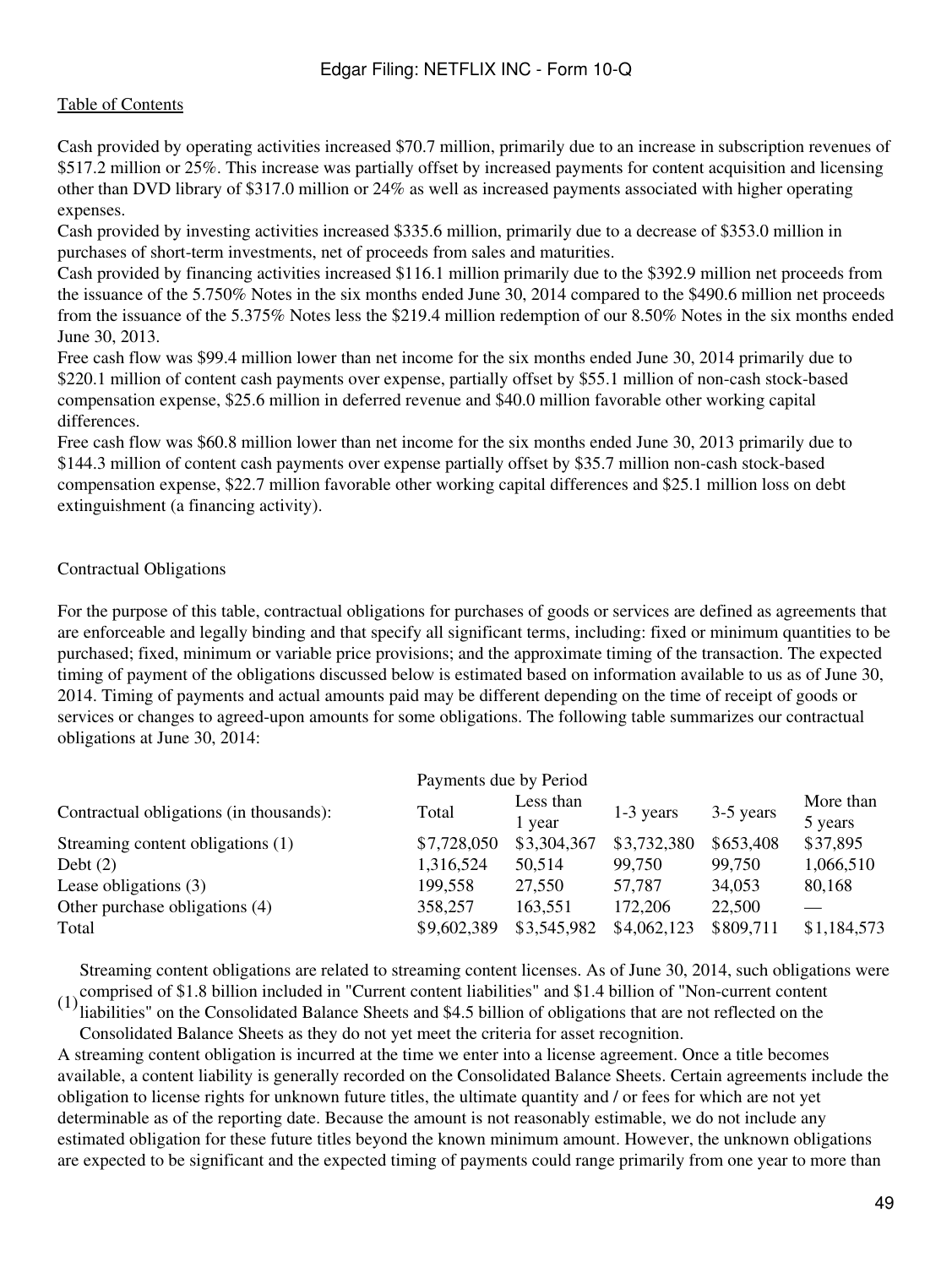# five years.

(2)Long-term debt obligations include our 5.375% Notes and 5.750% Notes consisting of principal and interest payments.

(3) facilities under non-cancelable operating leases with various expiration dates through approximately 2025, Lease obligations include lease financing obligations of \$10.9 million related to our current Los Gatos, California headquarters for which we are the deemed owner for accounting purposes and commitments of \$188.7 million for

including commitments of \$121.2 million for facilities lease agreements which will commence after the leased buildings have been constructed.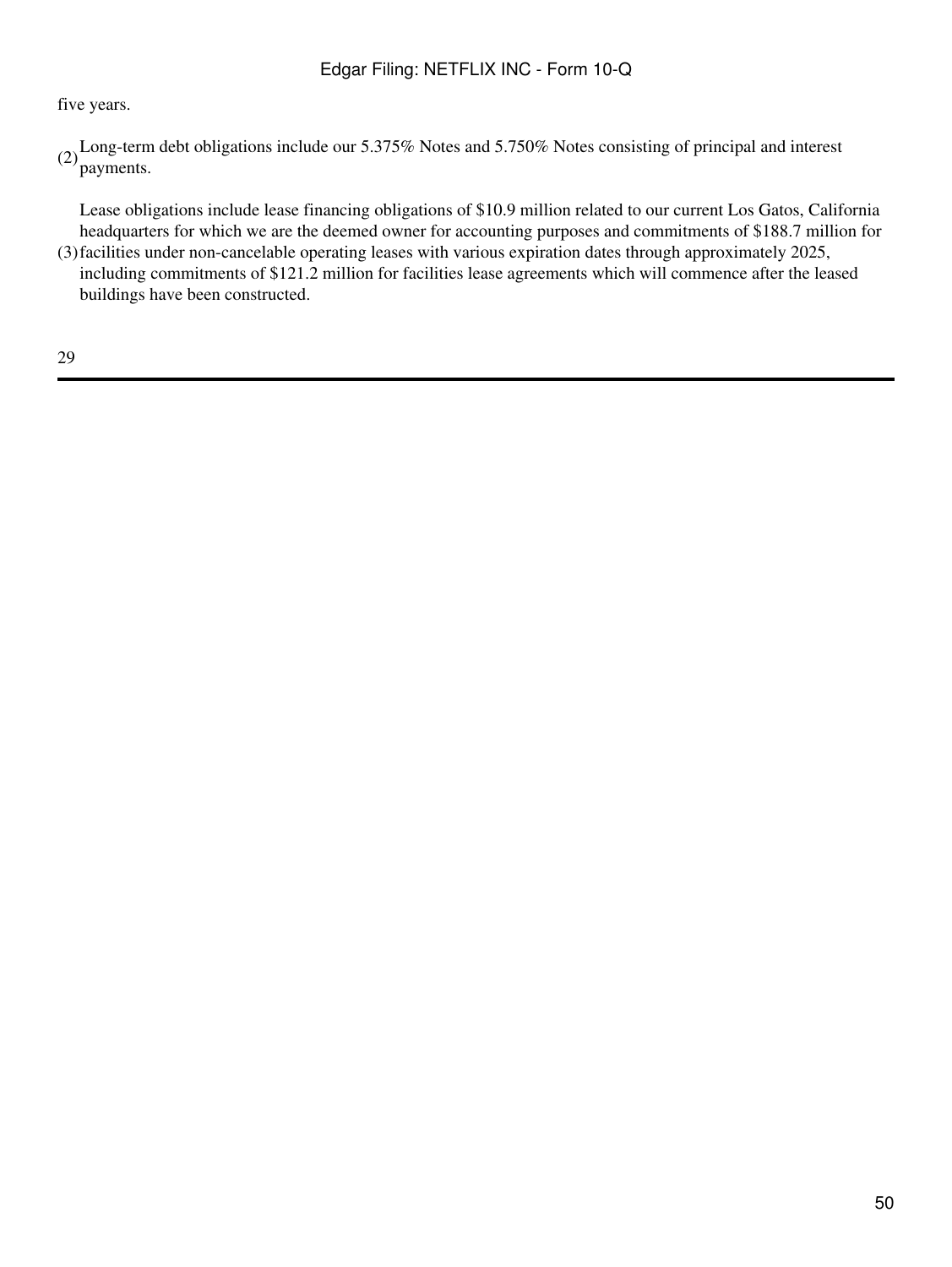(4) Other purchase obligations include all other non-cancelable contractual obligations. These contracts are primarily related to streaming content delivery, DVD content acquisition, and miscellaneous open purchase orders for which we have not received the related services or goods.

As of June 30, 2014, we had gross unrecognized tax benefits of \$78.6 million and an additional \$4.4 million for gross interest and penalties classified as "Other non-current liabilities" on the Consolidated Balance Sheets. At this time, we are not able to make a reasonably reliable estimate of the timing of payments in individual years due to uncertainties in the timing of tax audit outcomes; therefore, such amounts are not included in the above contractual obligation table.

### Off-Balance Sheet Arrangements

As part of our ongoing business, we do not engage into any transactions with unconsolidated entities, such as entities often referred to as structured finance or special purpose entities, whereby we have financial guarantees, subordinated retained interests, derivative instruments, or other contingent arrangements that expose us to material continuing risks, contingent liabilities, or any other obligation under a variable interest in an unconsolidated entity that provides financing, liquidity, market risk, or credit risk support to us.

#### Indemnification

The information set forth under Note 10 in the notes to the consolidated financial statements under the caption "Indemnification" is incorporated herein by reference.

Critical Accounting Policies and Estimates

The preparation of consolidated financial statements in conformity with accounting principles generally accepted in the United States requires management to make estimates and assumptions that affect the reported amounts of assets and liabilities, disclosures of contingent assets and liabilities at the date of the financial statements, and the reported amounts of revenues and expenses during the reported periods. The SEC has defined a company's critical accounting policies as the ones that are most important to the portrayal of a company's financial condition and results of operations, and which require a company to make its most difficult and subjective judgments. Based on this definition, we have identified the critical accounting policies and judgments addressed below. We base our estimates on historical experience and on various other assumptions that we believe to be reasonable under the circumstances. Actual results may differ from these estimates.

### Streaming Content

We license rights to stream TV shows, movies, and original content to members for unlimited viewing. These licenses are for a fixed fee and specify license windows that generally range from six months to five years. Payment terms for certain content agreements require more upfront cash payments relative to the expense.

We capitalize the fee per title and record a corresponding liability at the gross amount of liabilities when the license period begins, the cost of the title is known and the title is accepted and available for streaming. The portion available for streaming within one year is recognized as "Current content library" and the remaining portion as "Non-current content library" on the Consolidated Balance sheets. The acquisition of streaming content licenses rights and the changes in related liabilities, are classified within cash used in operating activities on the Consolidated Statements of Cash Flows.

We amortize the content library in "Cost of revenues" on a straight line or on an accelerated basis, as appropriate:

straight-line basis over the shorter of each title's contractual window of availability or estimated period of use, For content that does not premiere on the Netflix service (representing the vast majority of content), we amortize on a beginning with the month of first availability. The amortization period typically ranges from six months to five years.

•For content that premieres on the Netflix service, we expect more upfront viewing due to the additional merchandising and marketing efforts for this original content available only on Netflix. Hence, we amortize on an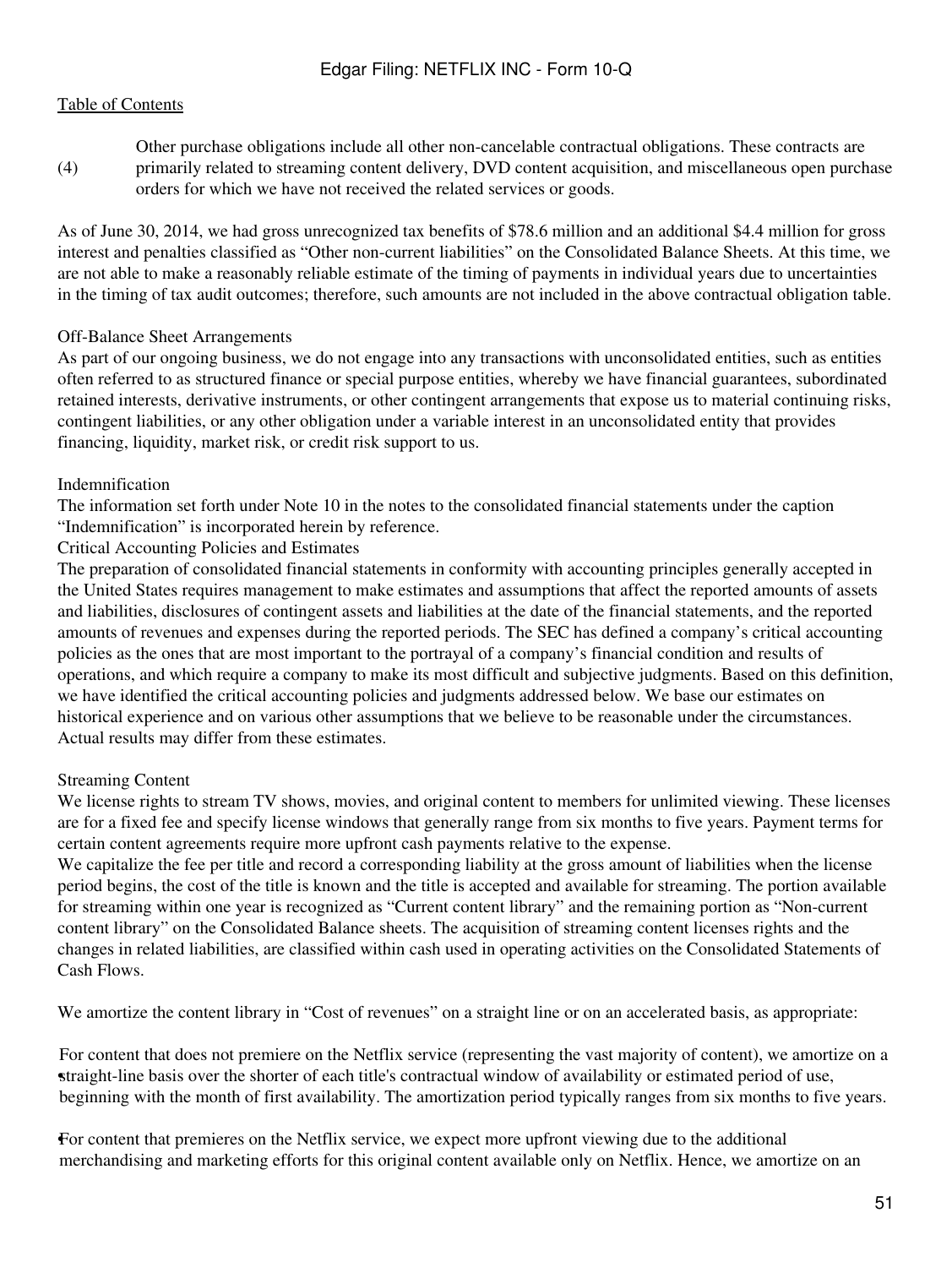accelerated basis over the amortization period, which is the shorter of four years or the license period, beginning with the month of first availability. If a subsequent season is added, the amortization period is extended by a year.

straight line basis over the license period. This typically occurs when the license agreement does not specify the If the cost per title cannot be reasonably estimated, the license fee is not capitalized and costs are expensed on a number of titles, the license fee per title or the windows of availability per title.

The content library is stated at the lower of unamortized cost or net realizable value. Streaming content licenses (whether capitalized or not) are reviewed in aggregate at the geographic region level for impairment when an event or change in circumstances indicates a change in the expected usefulness of the content. The level of geographic aggregation is determined based on the streaming content rights which are generally specific to a geographic region inclusive of several countries (such as Latin America). No material write down from unamortized cost to a lower net realizable value was recorded in any of the periods presented.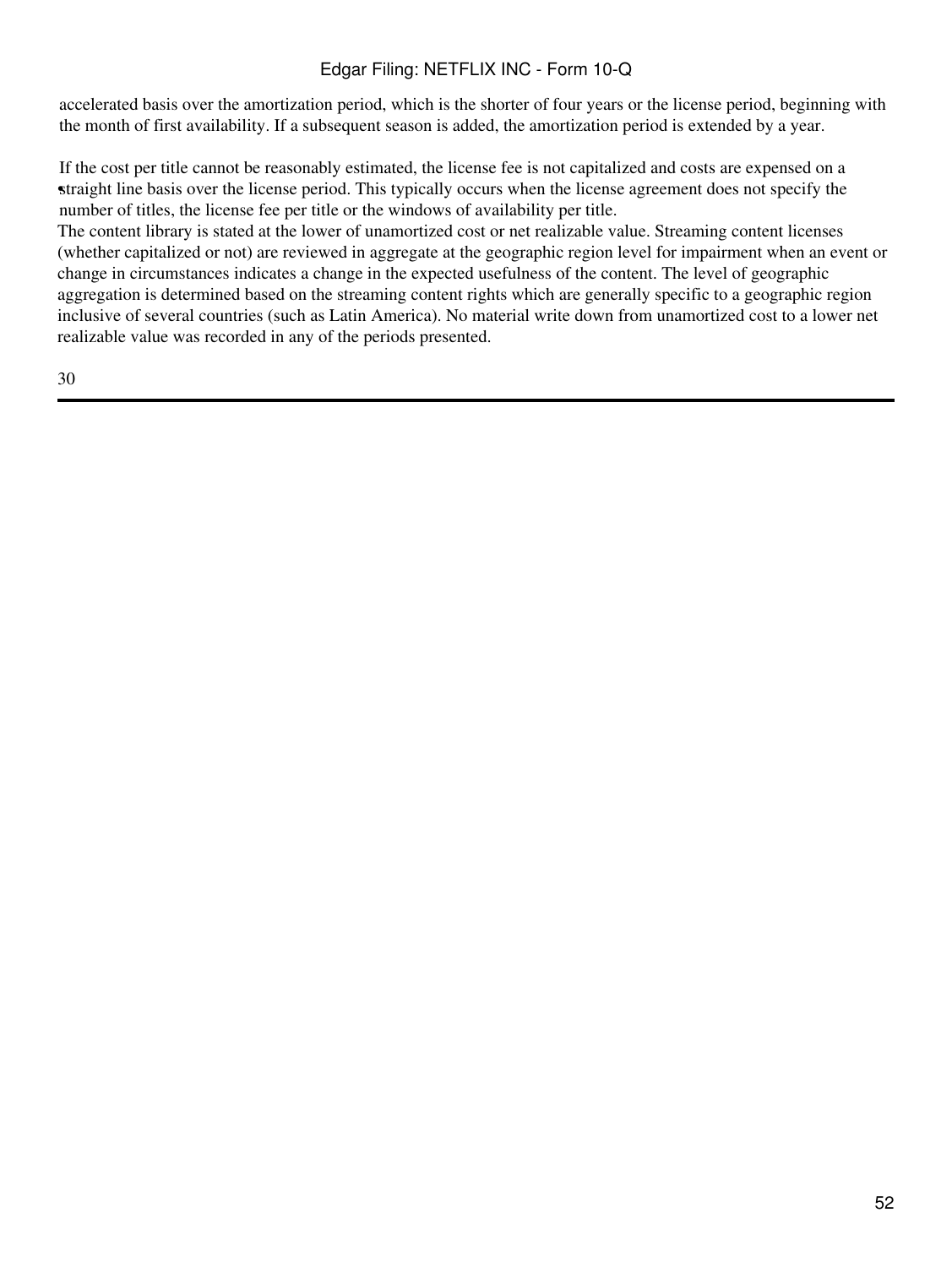We have entered into certain licenses with performing rights organizations ("PROs"), and are currently involved in negotiations with other PROs, that hold certain rights to music and other entertainment works "publicly performed" in connection with streaming content into various territories. Accruals for estimated license fees are recorded and then adjusted based on any changes in estimates. These amounts are included in the streaming content obligations. The results of these negotiations are uncertain and may be materially different from management's estimates.

#### Income Taxes

We record a provision for income taxes for the anticipated tax consequences of our reported results of operations using the asset and liability method. Deferred income taxes are recognized by applying enacted statutory tax rates applicable to future years to differences between the financial statement carrying amounts of existing assets and liabilities and their respective tax bases as well as net operating loss and tax credit carryforwards. The effect on deferred tax assets and liabilities of a change in tax rates is recognized in income in the period that includes the enactment date. The measurement of deferred tax assets is reduced, if necessary, by a valuation allowance for any tax benefits for which future realization is uncertain.

Although we believe our assumptions, judgments and estimates are reasonable, changes in tax laws or our interpretation of tax laws and the resolution of any tax audits could significantly impact the amounts provided for income taxes in our consolidated financial statements.

In evaluating our ability to recover our deferred tax assets, in full or in part, we consider all available positive and negative evidence, including our past operating results, and our forecast of future earnings, future taxable income and prudent and feasible tax planning strategies. The assumptions utilized in determining future taxable income require significant judgment and are consistent with the plans and estimates we are using to manage the underlying businesses. Actual operating results in future years could differ from our current assumptions, judgments and estimates. However, we believe that it is more likely than not that substantially all deferred tax assets recorded on our Consolidated Balance Sheets will ultimately be realized. In the event we were to determine that we would not be able to realize all or part of our net deferred tax assets in the future, an adjustment to the deferred tax assets would be charged to earnings in the period in which we make such determination.

We did not recognize certain tax benefits from uncertain tax positions within the provision for income taxes. We may recognize a tax benefit only if it is more likely than not the tax position will be sustained on examination by the taxing authorities, based on the technical merits of the position. The tax benefits recognized in the financial statements from such positions are then measured based on the largest benefit that has a greater than 50% likelihood of being realized upon settlement. At June 30, 2014, our estimated gross unrecognized tax benefits were \$78.6 million of which \$65.4 million, if recognized, would favorably impact our future earnings. Due to uncertainties in any tax audit outcome, our estimates of the ultimate settlement of our unrecognized tax positions may change and the actual tax benefits may differ significantly from the estimates. See Note 9 to the consolidated financial statements for further information regarding income taxes.

#### Stock-Based Compensation

Stock-based compensation expense at the grant date is based on the total number of options granted and an estimate of the fair value of the awards.

We calculate the fair value of new stock-based compensation awards under our stock option plans using a lattice-binomial model. This model requires the input of highly subjective assumptions, including price volatility of the underlying stock. Changes in the subjective input assumptions can materially affect the estimate of fair value of options granted and our results of operations could be impacted.

•Expected Volatility: Our computation of expected volatility is based on a blend of historical volatility of our common stock and implied volatility of tradable forward call options to purchase shares of our common stock. Our decision to incorporate implied volatility was based on our assessment that implied volatility of publicly traded options in our common stock is more reflective of market conditions and, therefore, can reasonably be expected to be a better indicator of expected volatility than historical volatility of our common stock. We include the historical volatility in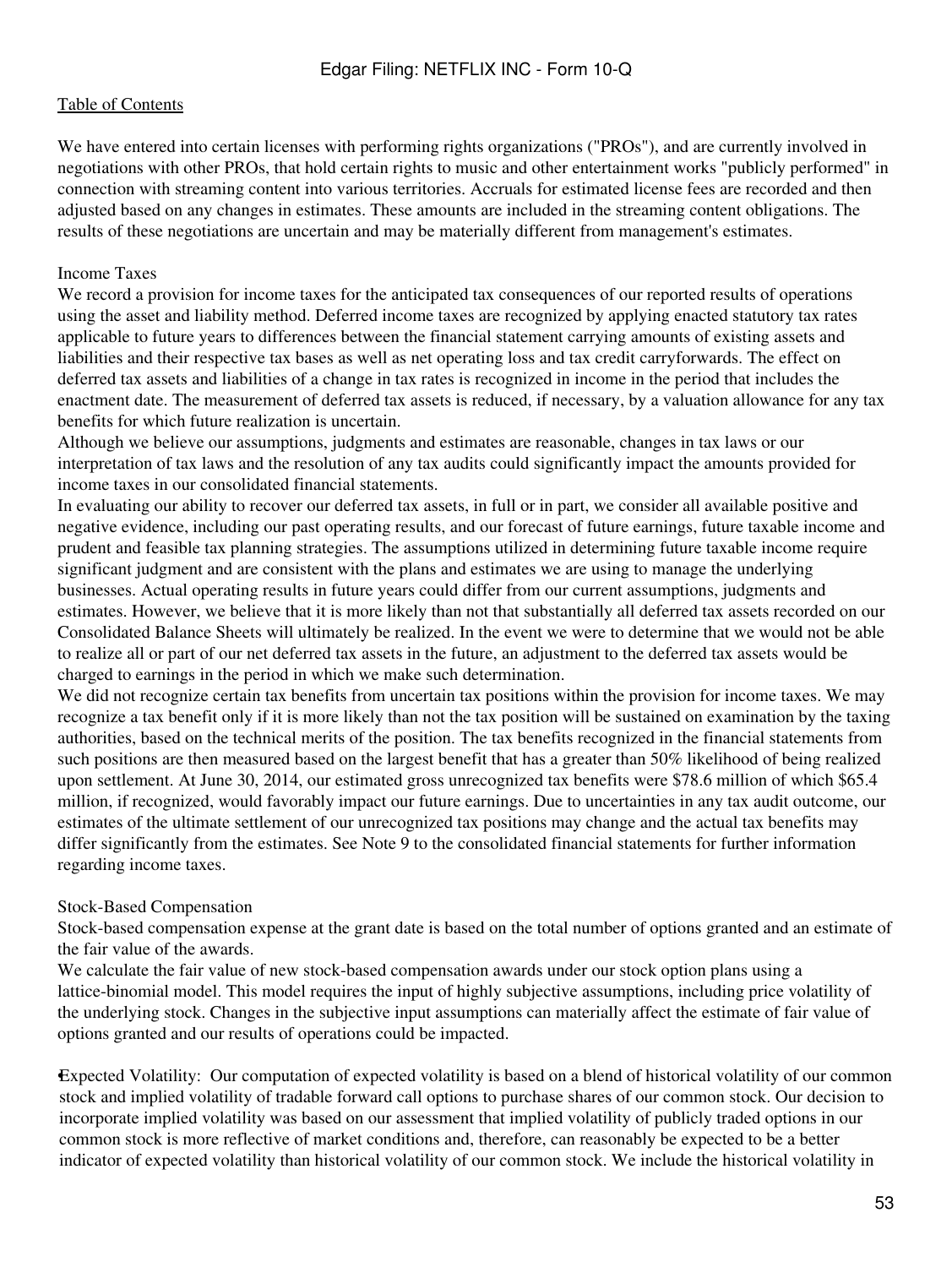our computation due to low trade volume of our tradable forward call options in certain periods thereby precluding sole reliance on implied volatility. An increase of 10% in our computation of expected volatility would increase the total stock-based compensation expense by approximately \$2.6 million for the three months ended June 30, 2014. • non-executives. An increase in the suboptimal exercise factor of 10% would increase the total stock-based Suboptimal Exercise Factor: Our computation of the suboptimal exercise factor is based on historical option exercise behavior and the terms and vesting periods of the options granted and is determined for both executives and compensation expense by approximately \$0.6 million for the three months ended June 30, 2014.

Recent Accounting Pronouncements

The information set forth under Note 1 in the notes to the condensed consolidated financial statements under the caption "Basis of Presentation and Summary of Significant Accounting Policies" is incorporated herein by reference.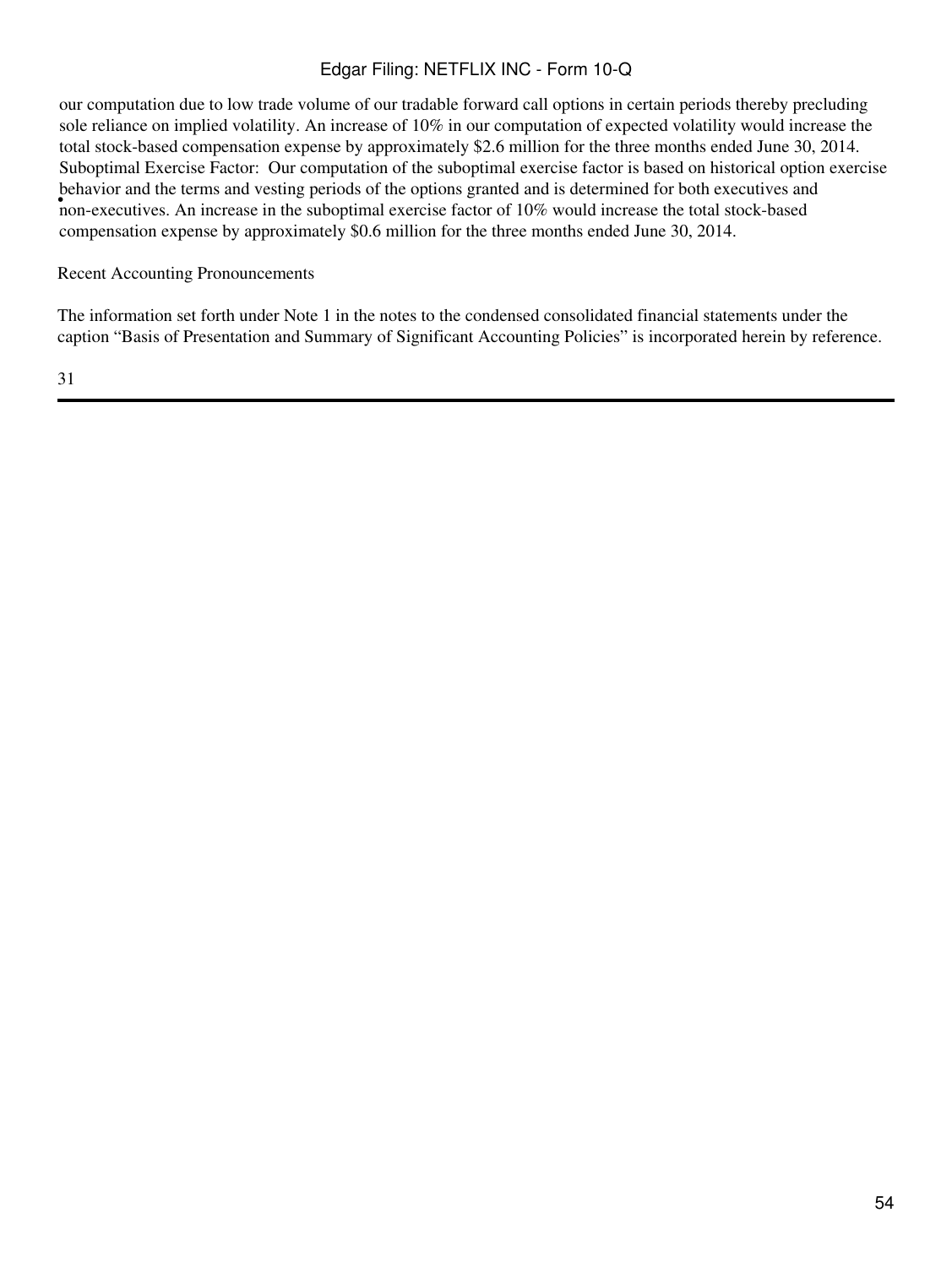<span id="page-54-0"></span>Item 3. Quantitative and Qualitative Disclosures About Market Risk

For financial market risks related to changes in interest rates and foreign currency, reference is made to Item 7A "Quantitative and Qualitative Disclosures About Market Risk" contained in Part II of our Annual Report on Form 10-K for the year ended December 31, 2013. Our exposure to market risk has not changed significantly since December 31, 2013.

## <span id="page-54-1"></span>Item 4. Controls and Procedures

### Evaluation of Disclosure Controls and Procedures

Our management, with the participation of our Chief Executive Officer and Chief Financial Officer, evaluated the effectiveness of our disclosure controls and procedures (as defined in Rules 13a-15(e) and 15d-15(e) under the Securities Exchange Act of 1934, as amended) as of the end of the period covered by this Quarterly Report on Form 10-Q. Based on that evaluation, our Chief Executive Officer and Chief Financial Officer concluded that our disclosure controls and procedures as of the end of the period covered by this Quarterly Report on Form 10-Q were effective in providing reasonable assurance that information required to be disclosed by us in reports that we file or submit under the Securities Exchange Act of 1934, as amended, is (i) recorded, processed, summarized and reported within the time periods specified in the Securities and Exchange Commission's rules and forms and (ii) accumulated and communicated to our management, including our Chief Executive Officer and Chief Financial Officer, as appropriate, to allow timely decisions regarding required disclosures.

Our management, including our Chief Executive Officer and Chief Financial Officer, does not expect that our disclosure controls and procedures or our internal controls will prevent all error and all fraud. A control system, no matter how well conceived and operated, can provide only reasonable, not absolute, assurance that the objectives of the control system are met. Further, the design of a control system must reflect the fact that there are resource constraints, and the benefits of controls must be considered relative to their costs. Because of the inherent limitations in all control systems, no evaluation of controls can provide absolute assurance that all control issues and instances of fraud, if any, within the Company have been detected.

### Changes in Internal Control Over Financial Reporting

<span id="page-54-2"></span>There were no changes in our internal control over financial reporting that occurred during the quarter ended June 30, 2014 that have materially affected, or are reasonably likely to materially affect, our internal control over financial reporting.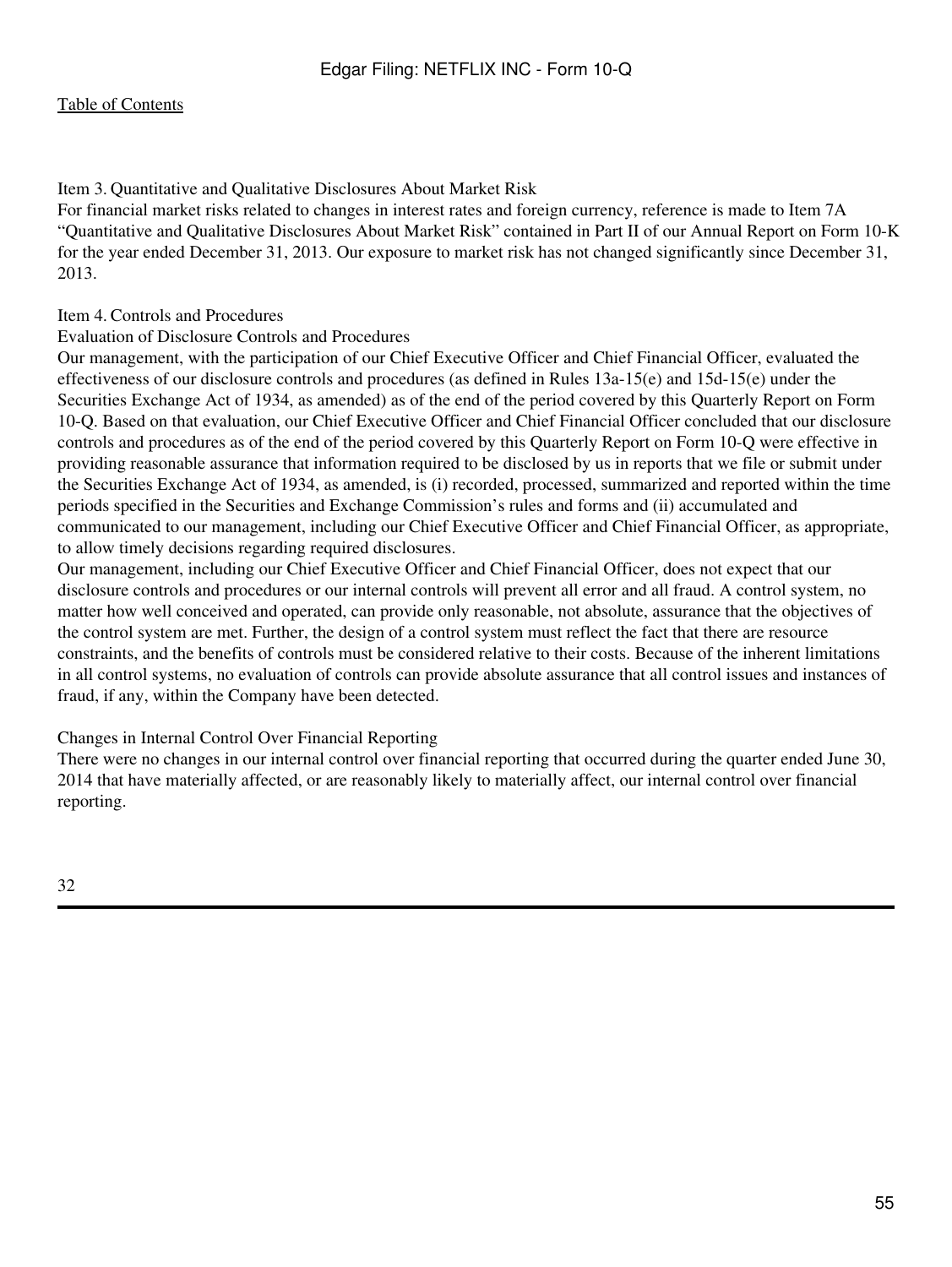### PART II. OTHER INFORMATION

<span id="page-55-0"></span>Item 1. Legal Proceedings

The information set forth under Note 10 in the notes to the consolidated financial statements under the caption "Legal Proceedings" is incorporated herein by reference.

<span id="page-55-1"></span>Item 1A. Risk Factors

There have been no material changes from the risk factors as previously disclosed under the heading "Risk Factors" in the Company's Annual Report on Form 10-K for the year ended December 31, 2013.

<span id="page-55-2"></span>Item 6. Exhibits (a) Exhibits:

|               | ExhibitNumber Exhibit Description                                                                                                     | Incorporated by Reference | Filed<br>Herewith   |                            |  |
|---------------|---------------------------------------------------------------------------------------------------------------------------------------|---------------------------|---------------------|----------------------------|--|
|               |                                                                                                                                       | Form                      | File No.            | <b>Exhibit Filing Date</b> |  |
| 3.1           | Amended and Restated Certificate of<br>Incorporation                                                                                  | $10-Q$                    | 000-49802 3.1       | August 2, 2004             |  |
| 3.2           | Amended and Restated Bylaws                                                                                                           | $8-K$                     | 000-49802 3.1       | March 20, 2009             |  |
| 3.3           | Certificate of Amendment to the<br>Amended and Restated Certificate of<br>Incorporation                                               | $10-Q$                    | 000-49802 3.3       | August 2, 2004             |  |
| 3.5           | Certificate of Elimination of Rights,<br>Preferences and Privileges of Series A<br><b>Participating Preferred Stock</b>               | $8-K$                     | 001-35727 3.1       | December 30,<br>2013       |  |
| 4.1           | Form of Common Stock Certificate                                                                                                      | $S-1/A$                   | 333-83878 4.1       | April 16, 2002             |  |
| 4.2           | Indenture, dated as of February 1, 2013,<br>by and between the Company and Wells<br>Fargo Bank, National Association, as<br>Trustee.  | $8-K$                     | 001-35727 4.1       | February 1, 2013           |  |
| 4.3           | Indenture, dated as of February 19, 2014,<br>by and between the Company and Wells<br>Fargo Bank, National Association, as<br>Trustee. | $8-K$                     | 001-35727 4.1       | February 19,<br>2014       |  |
| $10.1\dagger$ | Form of Indemnification Agreement<br>entered into by the registrant with each<br>of its executive officers and directors              | $S-1/A$                   | 333-83878 10.1      | March 20, 2002             |  |
| $10.2\dagger$ | 2002 Employee Stock Purchase Plan                                                                                                     |                           | Def 14A 000-49802 A | April 8, 2010              |  |
| $10.3\dagger$ | Amended and Restated 2002 Stock Plan                                                                                                  |                           | Def 14A 000-49802 A | March 31, 2006             |  |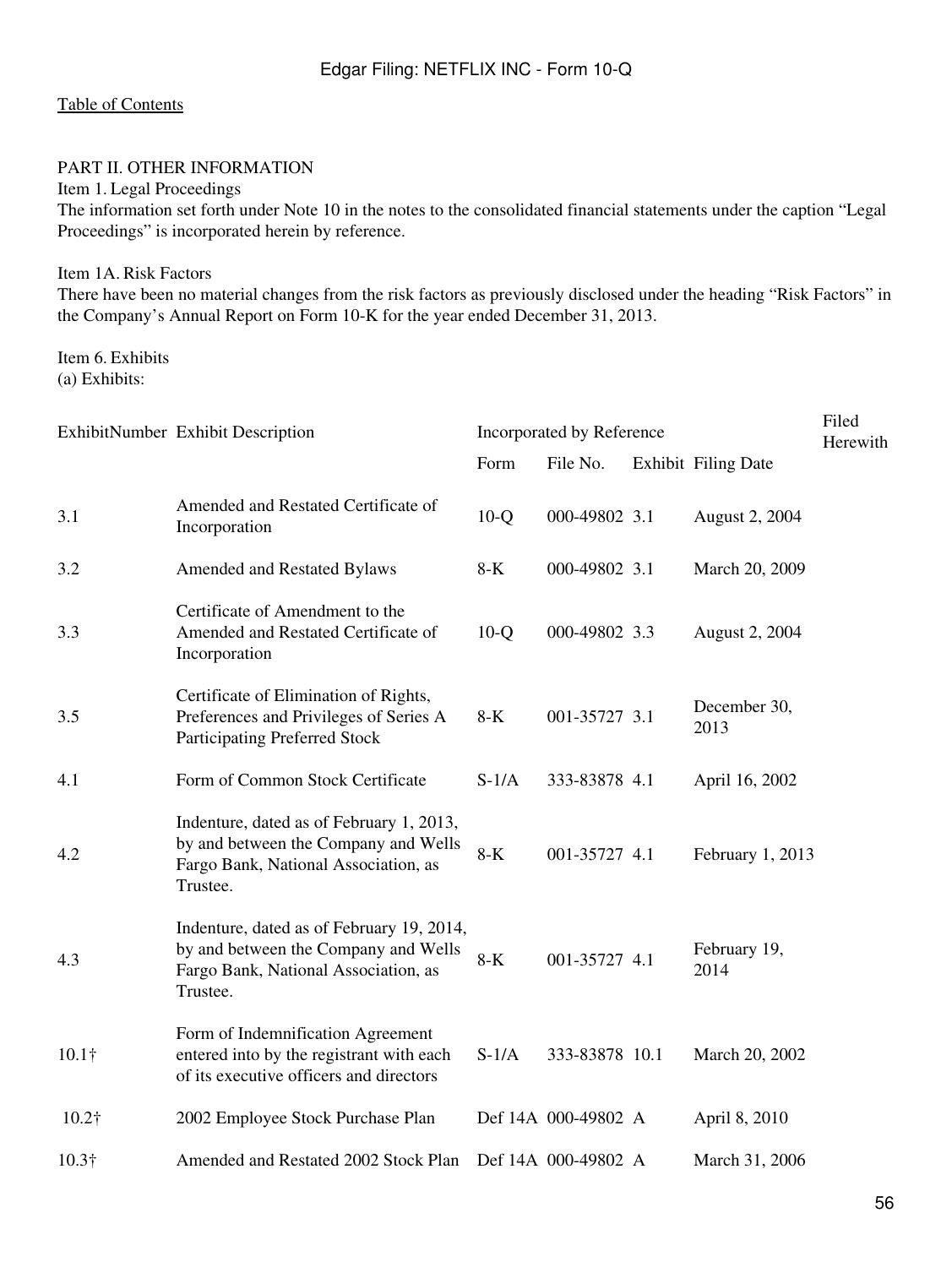| $10.4\dagger$ | 2011 Stock Plan                                                                                                                                                                                                                                                                                                                                                                                                                                                                                                                                                                                                                                                                                                         |        | Def 14A 000-49802 A |      | April 20, 2011       |  |
|---------------|-------------------------------------------------------------------------------------------------------------------------------------------------------------------------------------------------------------------------------------------------------------------------------------------------------------------------------------------------------------------------------------------------------------------------------------------------------------------------------------------------------------------------------------------------------------------------------------------------------------------------------------------------------------------------------------------------------------------------|--------|---------------------|------|----------------------|--|
| $10.5\dagger$ | Description of Director Equity<br><b>Compensation Plan</b>                                                                                                                                                                                                                                                                                                                                                                                                                                                                                                                                                                                                                                                              | $8-K$  | 000-49802 99.1      |      | June 16, 2010        |  |
| $10.6\dagger$ | Description of Director Equity<br><b>Compensation Plan</b>                                                                                                                                                                                                                                                                                                                                                                                                                                                                                                                                                                                                                                                              | $8-K$  | 000-49802 10.1      |      | December 28,<br>2009 |  |
| $10.7\dagger$ | <b>Amended and Restated Executive</b><br>Severance and Retention Incentive Plan                                                                                                                                                                                                                                                                                                                                                                                                                                                                                                                                                                                                                                         | $10-K$ | 001-35727 10.7      |      | January 31, 2013     |  |
| 10.8          | Registration Rights Agreement, dated as<br>of February 19, 2014, by and among the<br>Company and Morgan Stanley & Co.<br>LLC, as representative of the Initial<br>Purchasers listed in Schedule 1 thereto                                                                                                                                                                                                                                                                                                                                                                                                                                                                                                               | $8-K$  | 001-35727           | 10.1 | February 19,<br>2014 |  |
| $10.9\dagger$ | Performance Bonus Plan                                                                                                                                                                                                                                                                                                                                                                                                                                                                                                                                                                                                                                                                                                  |        | Def 14A 001-35727 A |      | April 28, 2014       |  |
| 31.1          | Certification of Chief Executive Officer<br>Pursuant to Section 302 of the<br>Sarbanes-Oxley Act of 2002                                                                                                                                                                                                                                                                                                                                                                                                                                                                                                                                                                                                                |        |                     |      | X                    |  |
| 31.2          | Certification of Chief Financial Officer<br>Pursuant to Section 302 of the<br>Sarbanes-Oxley Act of 2002                                                                                                                                                                                                                                                                                                                                                                                                                                                                                                                                                                                                                |        |                     |      | X                    |  |
| $32.1*$       | Certifications of Chief Executive Officer<br>and Chief Financial Officer Pursuant to<br>Section 906 of the Sarbanes-Oxley Act<br>of 2002                                                                                                                                                                                                                                                                                                                                                                                                                                                                                                                                                                                |        |                     |      | X                    |  |
| 101           | The following financial information from<br>Netflix, Inc.'s Quarterly Report on<br>Form 10-Q for the quarter ended June 30,<br>2014 filed with the SEC on July 22,<br>2014, formatted in XBRL includes:<br>(i) Consolidated Statements of<br>Operations for the Three and Six Months<br>Ended June 30, 2014 and 2013, (ii)<br><b>Consolidated Statements of</b><br>Comprehensive Income for the Three<br>and Six Months Ended June 30, 2014 and<br>2013 (iii) Consolidated Balance Sheets<br>as of June 30, 2014 and December 31,<br>2013, (iv) Consolidated Statements of<br>Cash Flows for the Three and Six<br>Months Ended June 30, 2014 and 2013<br>and (v) the Notes to the Consolidated<br>Financial Statements. |        |                     |      | X                    |  |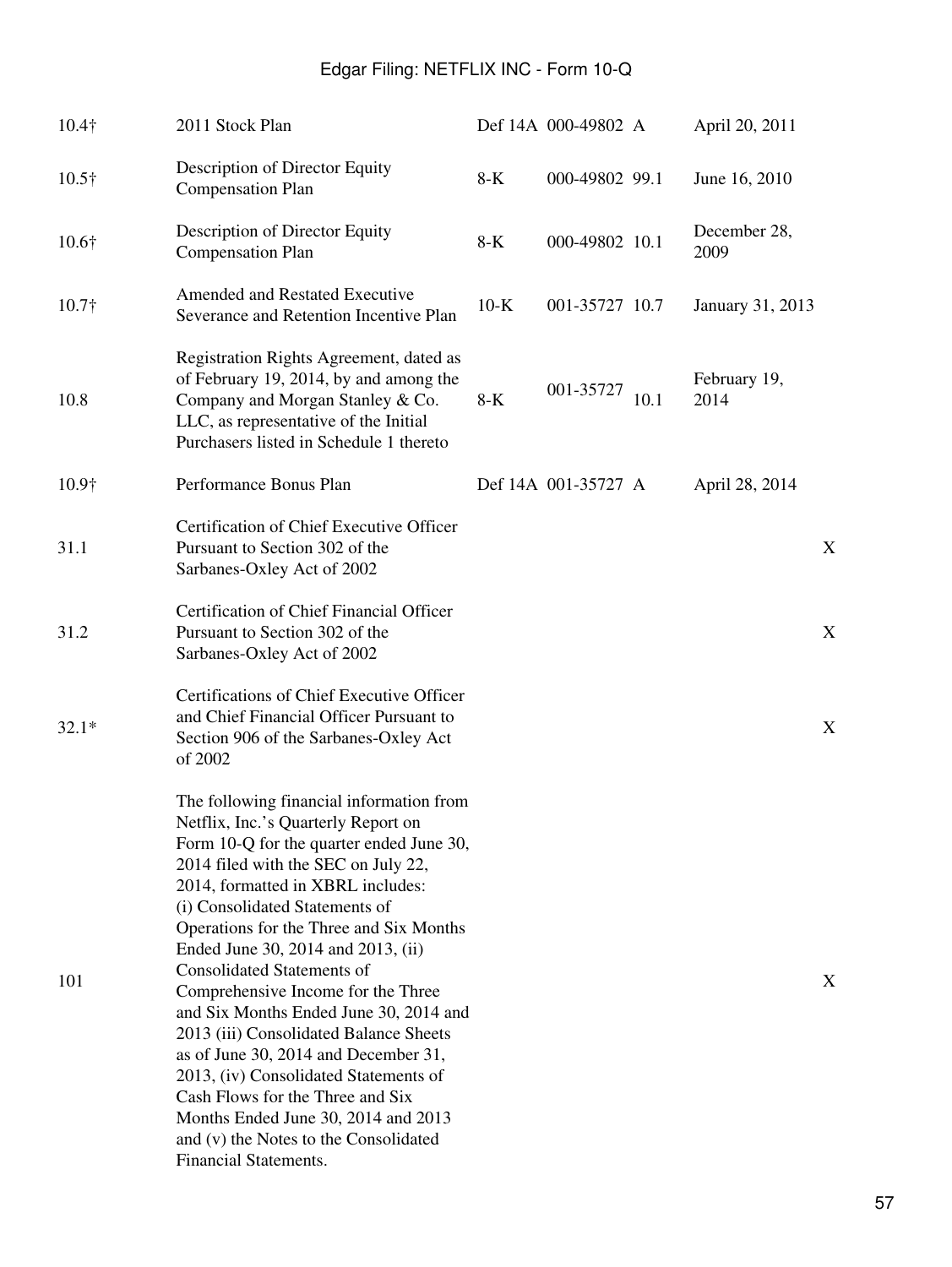These certifications are not deemed filed by the SEC and are not to be incorporated by reference in any filing we

\* make under the Securities Act of 1933 or the Securities Exchange Act of 1934, irrespective of any general incorporation language in any filings.

†Indicates a management contract or compensatory plan.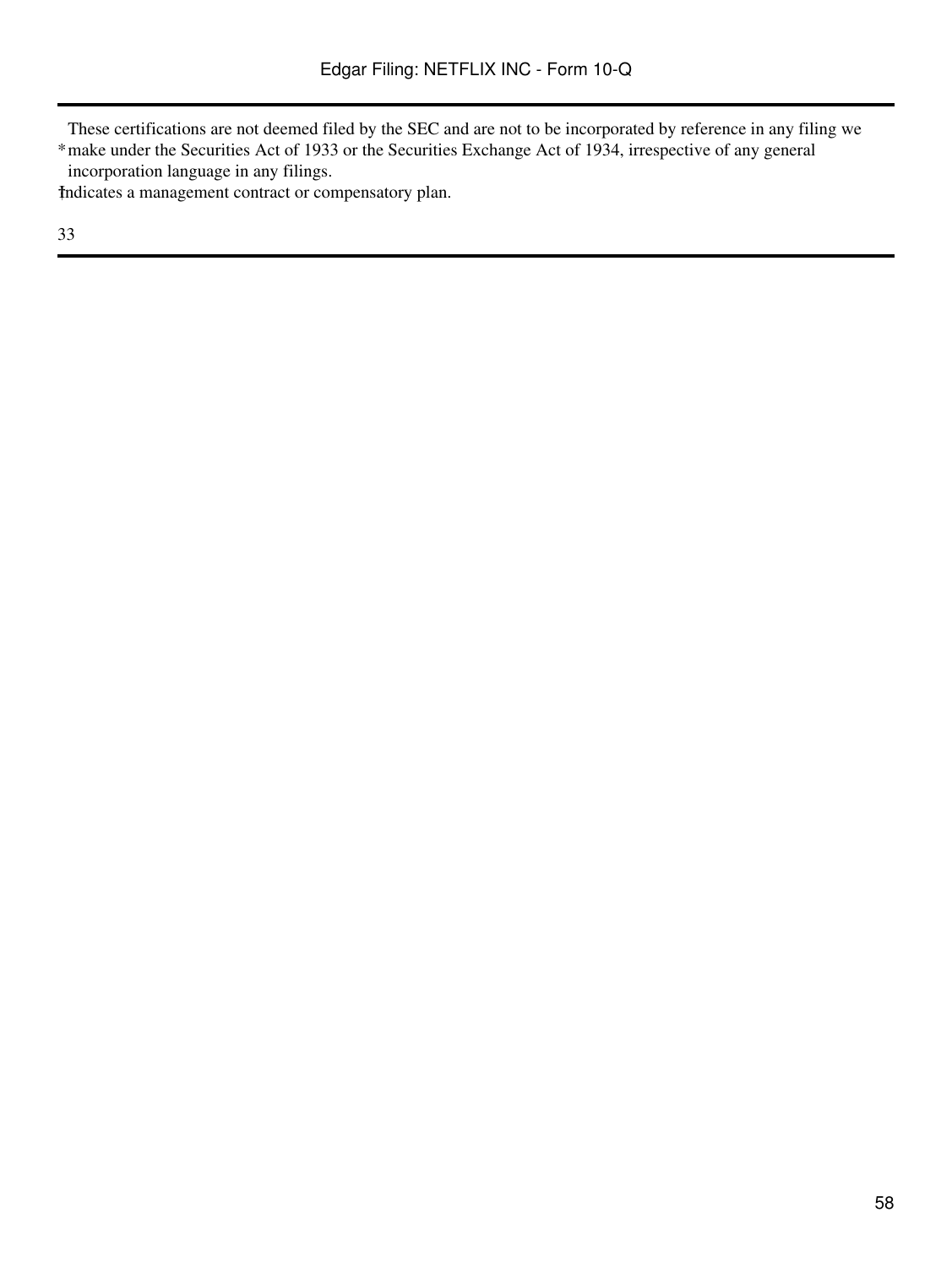### <span id="page-58-0"></span>SIGNATURES

Pursuant to the requirements of the Securities Exchange Act of 1934, the registrant has duly caused this report to be signed on its behalf by the undersigned thereunto duly authorized.

| Dated: July 22, 2014 | NETFLIX, INC.<br><b>REED HASTINGS</b><br>$Bv$ :/s/<br><b>Reed Hastings</b><br><b>Chief Executive Officer</b><br>(Principal executive officer) |
|----------------------|-----------------------------------------------------------------------------------------------------------------------------------------------|
| Dated: July 22, 2014 | DAVID WELLS<br>$Bv$ :/s/<br>David Wells<br>Chief Financial Officer<br>(Principal financial and accounting officer)                            |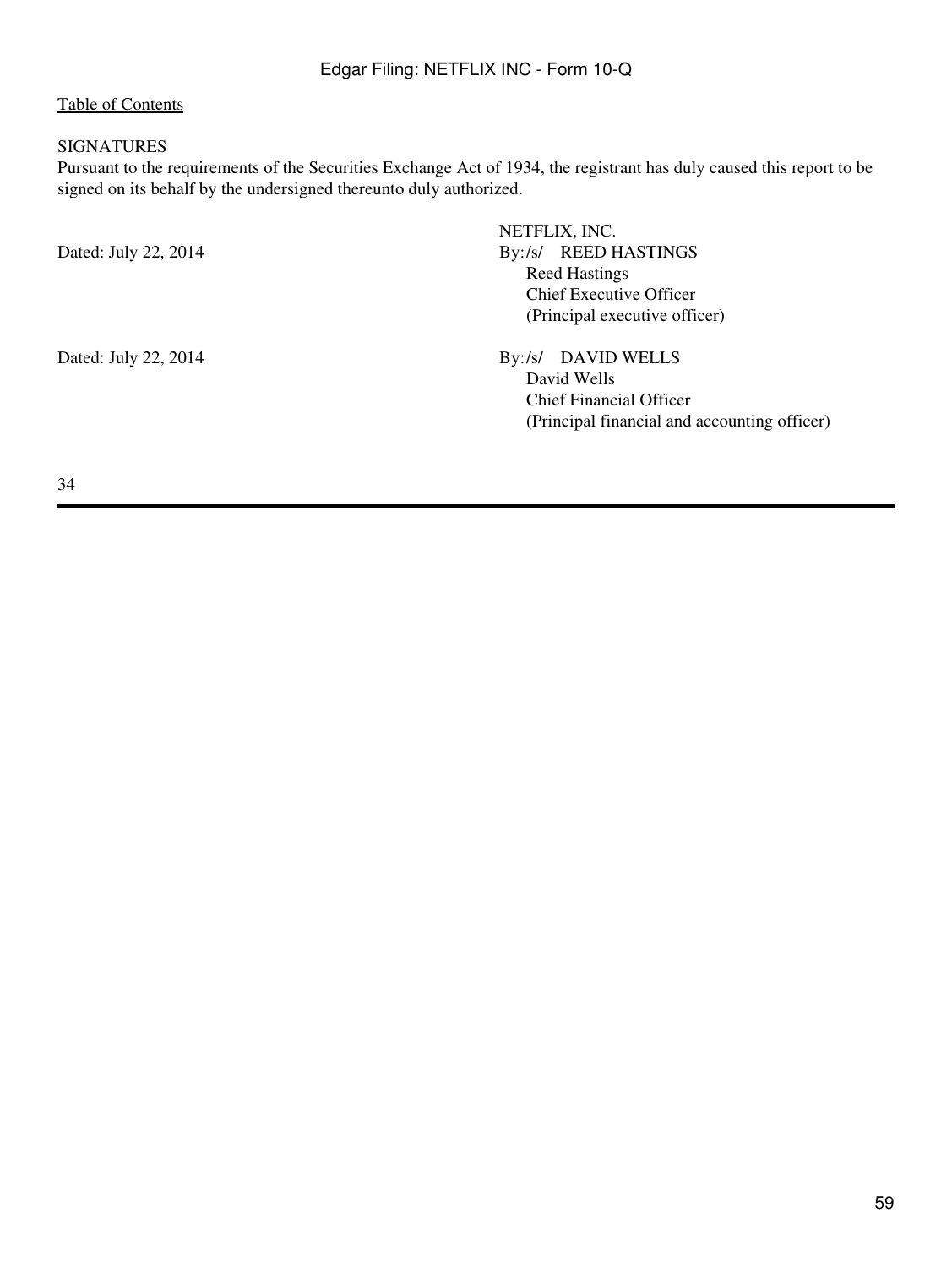# <span id="page-59-0"></span>EXHIBIT INDEX

|               | ExhibitNumber Exhibit Description                                                                                                     | Incorporated by Reference |                     |  |                            | Filed<br>Herewith |
|---------------|---------------------------------------------------------------------------------------------------------------------------------------|---------------------------|---------------------|--|----------------------------|-------------------|
|               |                                                                                                                                       | Form                      | File No.            |  | <b>Exhibit Filing Date</b> |                   |
| 3.1           | Amended and Restated Certificate of<br>Incorporation                                                                                  | $10-Q$                    | 000-49802 3.1       |  | August 2, 2004             |                   |
| 3.2           | Amended and Restated Bylaws                                                                                                           | 8-K                       | 000-49802 3.1       |  | March 20, 2009             |                   |
| 3.3           | Certificate of Amendment to the<br>Amended and Restated Certificate of<br>Incorporation                                               | $10-Q$                    | 000-49802 3.3       |  | August 2, 2004             |                   |
| 3.5           | Certificate of Elimination of Rights,<br>Preferences and Privileges of Series A<br>Participating Preferred Stock                      | $8-K$                     | 001-35727 3.1       |  | December 30,<br>2013       |                   |
| 4.1           | Form of Common Stock Certificate                                                                                                      | $S-1/A$                   | 333-83878 4.1       |  | April 16, 2002             |                   |
| 4.2           | Indenture, dated as of February 1, 2013,<br>by and between the Company and Wells<br>Fargo Bank, National Association, as<br>Trustee.  | $8-K$                     | 001-35727 4.1       |  | February 1, 2013           |                   |
| 4.3           | Indenture, dated as of February 19, 2014,<br>by and between the Company and Wells<br>Fargo Bank, National Association, as<br>Trustee. | $8-K$                     | 001-35727 4.1       |  | February 19,<br>2014       |                   |
| $10.1\dagger$ | Form of Indemnification Agreement<br>entered into by the registrant with each<br>of its executive officers and directors              | $S-1/A$                   | 333-83878 10.1      |  | March 20, 2002             |                   |
| $10.2\dagger$ | 2002 Employee Stock Purchase Plan                                                                                                     |                           | Def 14A 000-49802 A |  | April 8, 2010              |                   |
| $10.3\dagger$ | Amended and Restated 2002 Stock Plan                                                                                                  |                           | Def 14A 000-49802 A |  | March 31, 2006             |                   |
| $10.4\dagger$ | 2011 Stock Plan                                                                                                                       |                           | Def 14A 000-49802 A |  | April 20, 2011             |                   |
| $10.5\dagger$ | Description of Director Equity<br><b>Compensation Plan</b>                                                                            | 8-K                       | 000-49802 99.1      |  | June 16, 2010              |                   |
| $10.6\dagger$ | Description of Director Equity<br><b>Compensation Plan</b>                                                                            | $8-K$                     | 000-49802 10.1      |  | December 28,<br>2009       |                   |
| $10.7\dagger$ | <b>Amended and Restated Executive</b><br>Severance and Retention Incentive Plan                                                       | $10-K$                    | 001-35727 10.7      |  | February 1, 2013           |                   |